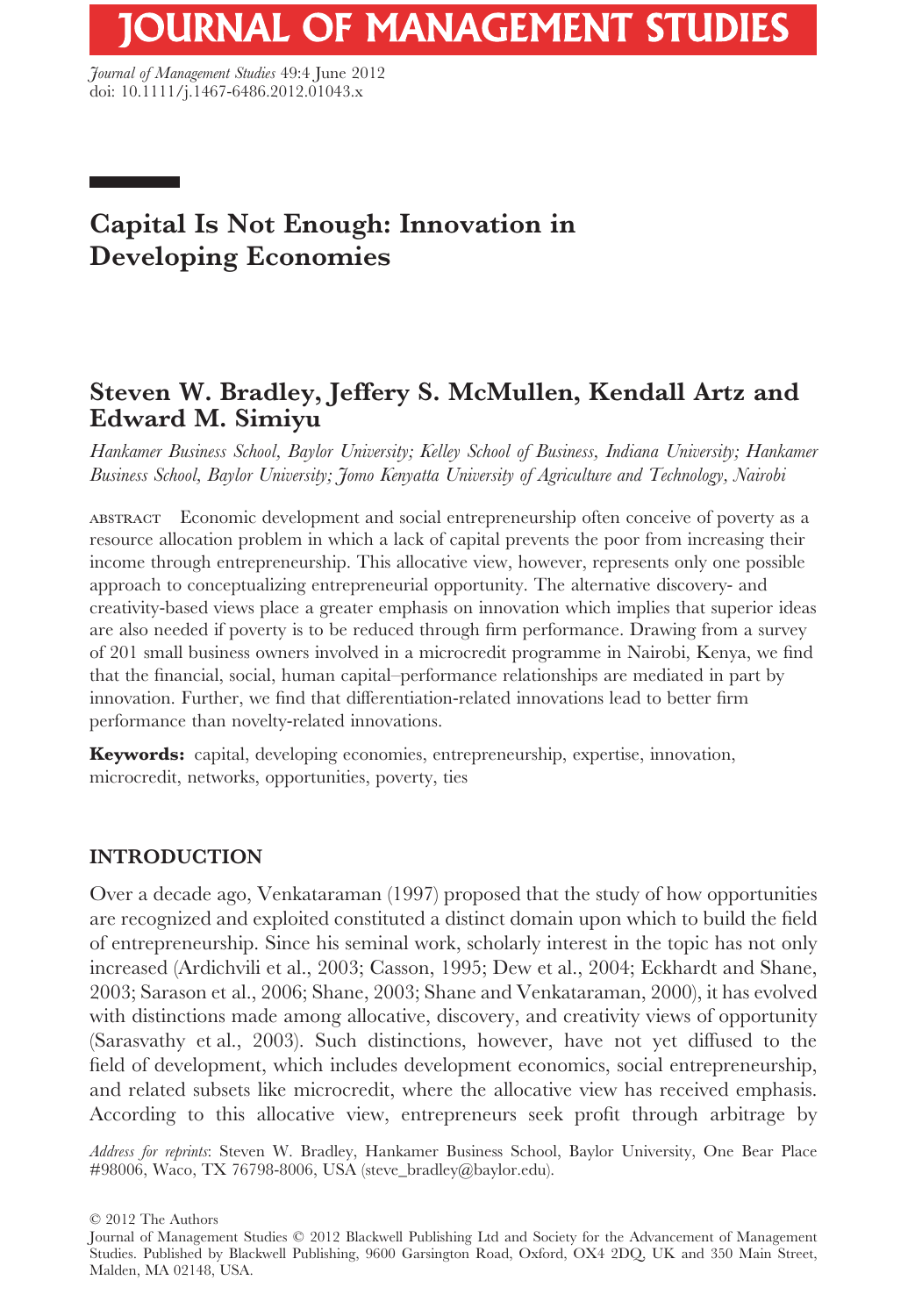matching existing supply with existing demand, thereby reallocating available resources from less to more efficient uses (Alvarez and Barney, 2004; Kirzner, 1997). As a result, the poor are thought to be precluded from entrepreneurship, not because they have failed to recognize profit potential, but because they lack the capital (human, social, and particularly financial) to exploit those opportunities (Aghion et al., 1999; Fishman and Simhon, 2002; Patrick, 1966; Tzannatos, 1999). In such cases, lack of capital diminishes social welfare not only by denying the poor the capacity to increase their income and improve their standard of living, but also by preventing the development of a marketplace that views them as customers and seeks to serve their needs (Arndt, 1988; Karlan and Morduch, 2009; Prahalad, 2009). Therefore, the underlying logic assumes that, if capital is expanded through efforts like education (human), access to networks (social), or loan availability (financial), then business development will necessarily follow.

Although we would agree that these different forms of capital increase the odds of business formation and its potential success, we are concerned about two implicit assumptions: (1) that each person has the current capacity to use entrepreneurship to escape poverty; and (2) that the allocative view of entrepreneurship will continue to be as effective in the future as it was in the past. There is reason to question both of these assumptions. First, the subset of the population that was first to benefit from financial capital (e.g. microloans) may not be representative of all poor people. Indeed, there is little reason to suspect that people in underdeveloped nations are more entrepreneurial than the general population in developed nations. In developed nations, where capital is presumably more abundant, rates of entrepreneurship tend to hover around only 3–10 per cent of the population (Bosma et al., 2009). Second, the allocative view of entrepreneurship is likely to offer diminishing returns as additional poor people pursue those opportunities that were known to everyone, but simply unexploited because of a lack of capital (Osmani, 1989). As developed nations have become more aware of the benefits of making credit available to the developing world, investment in banking programmes has increased significantly (Daley-Harris, 2007; Fairbourne et al., 2008). With more abundant financial capital, and the increased lending it allows, well-known opportunities are likely to be exploited, leaving the next wave of entrepreneurs to realize diminished returns from similar activities unless they discover or create opportunities that are not already being exploited. Thus, it appears that the discovery and creativity views of entrepreneurship may become increasingly relevant to economic development efforts as capital becomes less scarce.

In contrast to the allocative view, discovery and creativity views of entrepreneurship employ a dynamic, evolutionary perspective of the market process in which new entrants must innovate to create value over and above existing product offerings (McMullen, 2010). The discovery view traces its roots to the work of Hayek (1945), who proposed that entrepreneurs retain and engage in more of those behaviours that are rewarded by the market, as signalled by prices and communicated by profits. This perspective operates according to a logic of learning in which entrepreneurs experiment with new sources of supply or demand. The creativity view is grounded in the works of Buchanan and Vanberg (1994), Sarasvathy (2001), and others who suggest that demand is neither known, nor discovered, but rather co-created through a process of social negotiation among various stakeholders in an effort to arrive at mutual gains or to test the market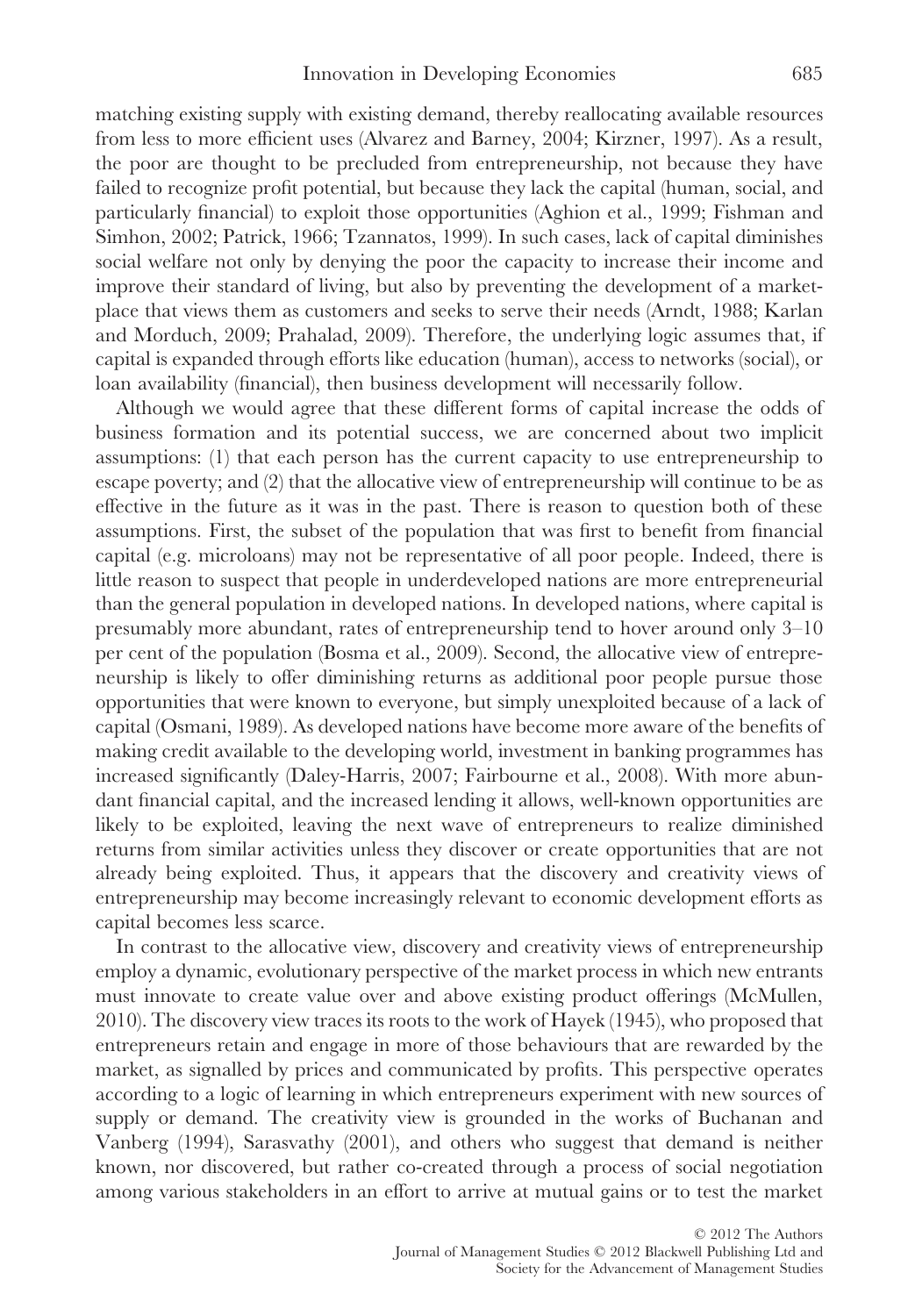using inexpensive investments (an amount that one can afford to lose in order to learn more) (Sarasvathy and Dew, 2005). Neither discovery nor creativity views presume that existing conditions are completely meeting or completely failing to meet people's needs. Consumers are making do with whatever means are available to them (Baker and Nelson, 2005). Although these solutions may not be ideal or anywhere near satisfactory, people are consuming resources in the effort to satisfy their needs to the best extent possible. As a result, there is always competition for any new product offering, even in the absence of formal markets. Innovation is therefore necessary to win business away from current solutions – be they market products or resources provided by non-market sources, such as nature, government, or NGOs. As markets become more efficient, the innovation needed to persuade customers to switch products may require significantly greater technological sophistication and knowledge to create, but the need to demonstrate value-addition in order to win customers is no less likely in under-developed nations where formal markets are absent than it is in developed nations that boast highly efficient markets. Capital – be it human, social, or financial – is important to facilitate the development of business opportunities in competitive markets, but capital itself is not the innovation. The view taken here is that capital is necessary but insufficient for business development and that innovation is a more proximal driver of performance.

The purpose of this study is to combine prior research on poverty alleviation which has emphasized the allocative view of opportunity with the creation and discovery views of opportunity that are at the heart of entrepreneurship scholarship. If economic growth through business development is going to lead to poverty reduction in developing economies, it must be *broad-based* across sectors and *inclusive* of a larger segment of the population to be sustainable (Ianchovichina and Lundstrom, 2009). Microcredit has made considerable progress in making resources available to the poor that provide them the opportunity to be included in the broader economy, but consideration of the discovery and creativity views of entrepreneurship suggest that capital may not be enough. Thus, we ask: Is lack of capital the obstacle preventing the poor from enjoying higher firm performance (and related higher incomes and standards of living), or is it simply a necessary but insufficient condition that must be accompanied by innovation? If innovation is necessary, what types lead to enhanced firm performance in a developing economy, and what are their antecedents?

To address these questions, we conducted a survey of 201 small business owners in Nairobi, Kenya in the context of a microcredit programme. We find that firm performance leads to reduced indications of poverty but that innovation was an important intervening variable for social, business, and individual capital to improve outcomes for business owners. Specifically, we find that the microcredit clients distinguish between differentiation-related innovation, in which newness is determined in relation to competitors' product offerings, and novelty-related innovation, in which newness is determined in relation to the community in which the customer is embedded. We also find that differentiation-related innovations, more than novelty-related innovations, improved the likelihood of firm performance for entrepreneurs.

Our findings contribute to the social entrepreneurship literature and the broader development literature by illustrating that firm formation and job creation is not solely an 'allocative problem' – capital is not enough. Instead, we argue that the firm performance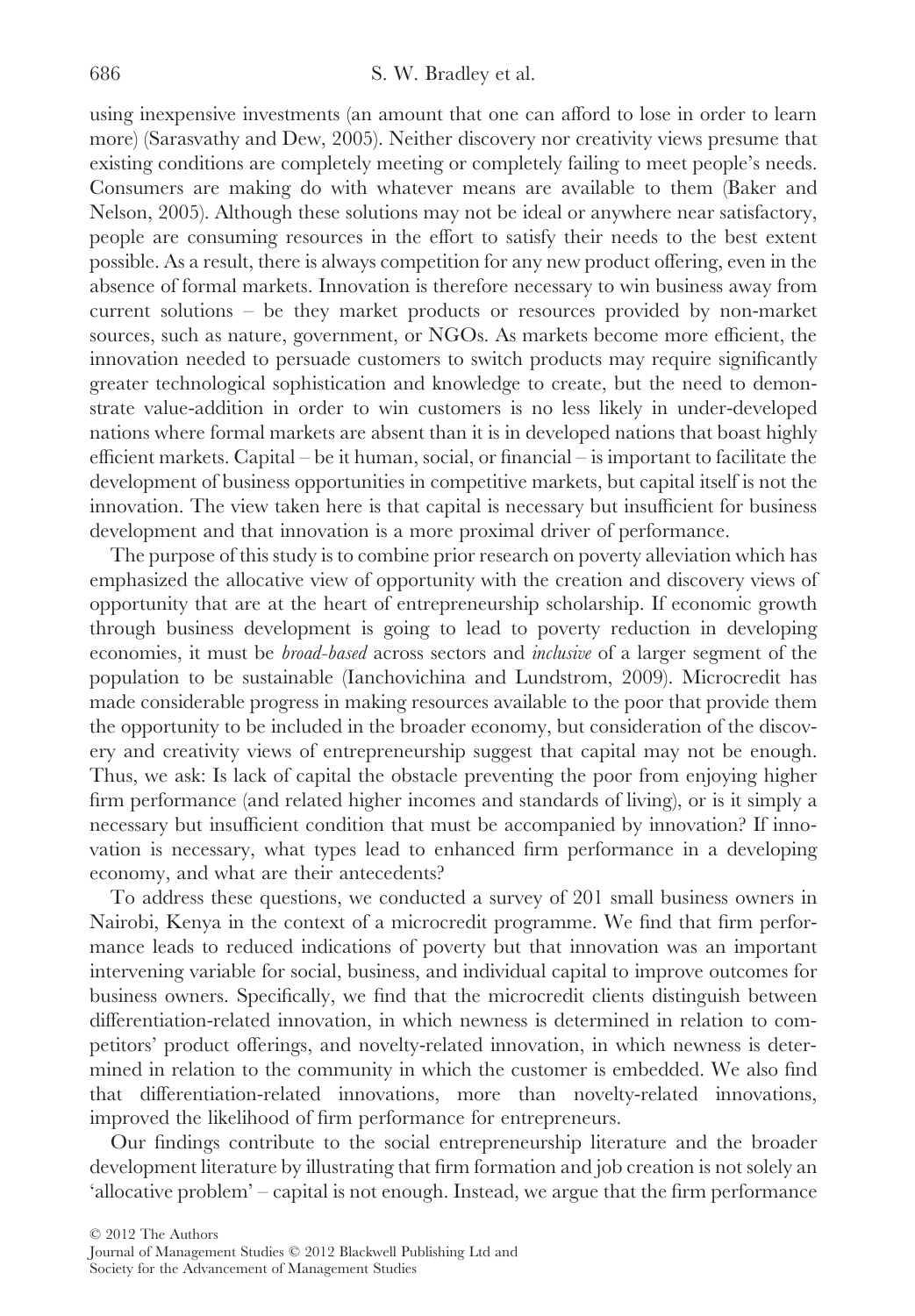of poor entrepreneurs is an 'idea problem' where the importance of innovation would seem to be as applicable to developing economies as it is to developed nations. However, not all innovation contributes to economic development in the same way. We find that differentiation-related innovation and novelty-related innovation have distinct antecedents and outcomes for the entrepreneur, such that entrepreneurs in developing economies are likely to exhibit a greater preference than entrepreneurs in developed economies for differentiation-related innovation. Because it focuses more on rent seeking than rent creation, differentiation-related innovation may be less likely than noveltyrelated innovation to contribute to economic growth. Given that it is the mission of many development agencies to contribute to improvements in social as well as private welfare and that contextual incentives in developing economies may encourage a preference for differentiation-related innovation over novelty-related innovation despite the fact that it is less likely to contribute to economic growth and improvements in social welfare, our findings suggest that development agencies offering credit may wish to take a more active role in screening business ideas during the loan origination process.

The remainder of the article proceeds as follows. After a brief overview of poverty theories, we link our dependent variable in this study, firm performance, to poverty reduction. Next, we examine why innovation, both novelty-related and differentiationrelated, is linked to firm performance. As illustrated in Figure 1, we then examine social, business, and individual antecedents, and their direct effects, on both innovation and



Figure 1. Proposed conceptual model of microenterprise performance in a developing economy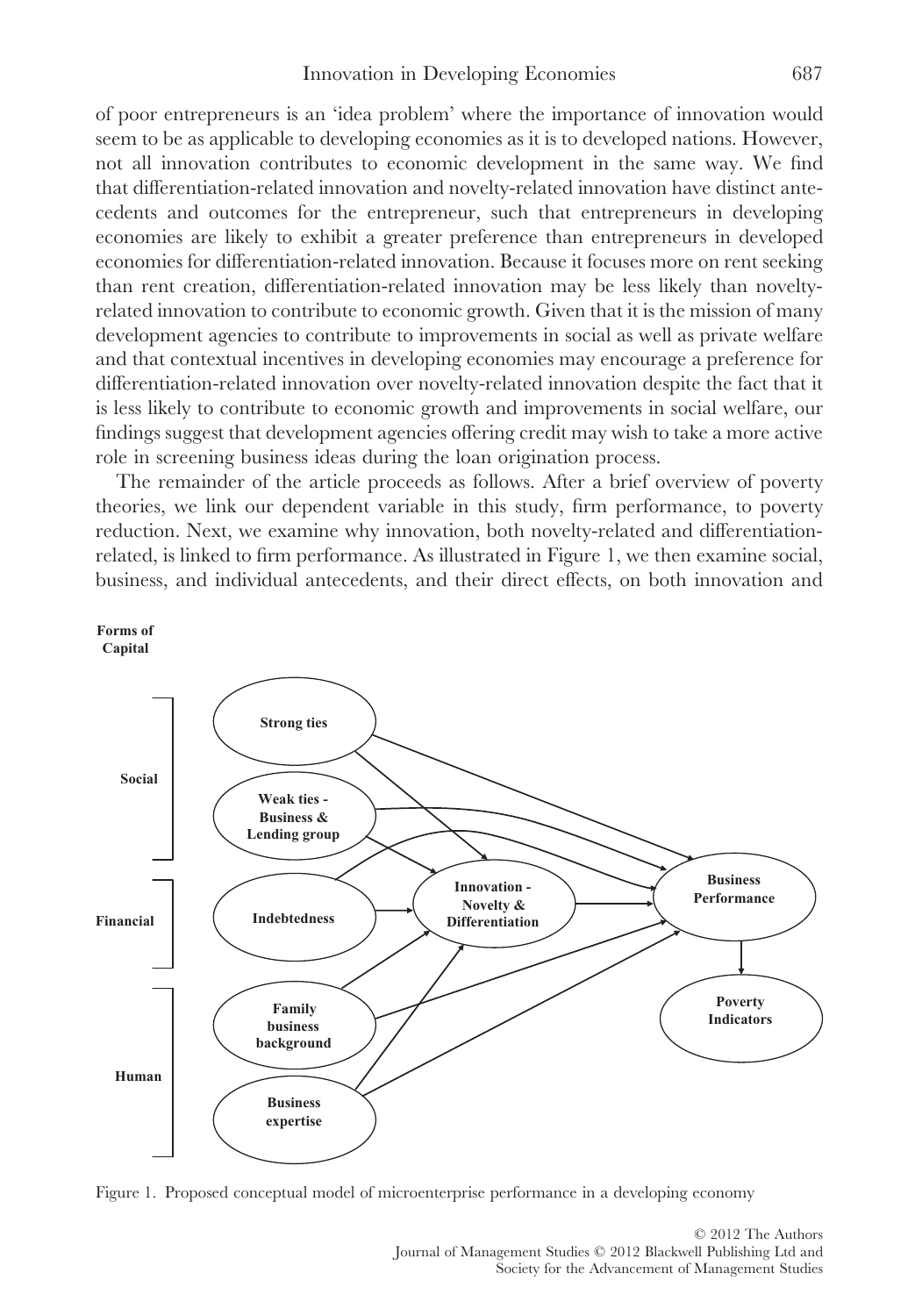firm performance in the context of a developing economy. Finally, we discuss the implications of our findings to the field of development.

# **THEORY AND HYPOTHESES**

#### **Poverty**

Though definitions vary, there is a general consensus that poverty is the inability of an individual to address basic human needs, such as food, clean water, shelter, and access to medical care (Bradshaw, 2007). This definition is consistent with the concept of absolute poverty which employs a threshold or standard as its criterion in determining who is poor – e.g. those living on less than US\$2 per day (World Bank, 2000). Though it is not our focus in this study, poverty can also be discussed in relative terms, emphasizing the inequality in a particular society (Valentine, 1968). Whether absolute or relative, however, poverty is an imbalance in the allocation of resources within a given context for which researchers have proposed a number of distinct explanations (Blank, 2003). We describe the four most prominent.

Poverty as 'individual deficiency' focuses primarily on the characteristics of the person. Consequently, poverty is either self-imposed through decision making, level of motivation, or work attitudes (Bradshaw, 2007; Murray, 1990), or superimposed by external misallocation of resources, such as when an individual's choice set is constrained by lack of access to education, nutrition, job opportunities, and other basic resources needed to overcome individual deficiencies in knowledge, skills, and decision making (Sen, 1999). Poverty as 'structural failing' looks beyond the individual to economic, social, and political systems that prevent standards of living from rising. For example, failure of the economic system to provide an adequate number of higher salaried jobs or lack of proper education and technical training are structural barriers that can lead to greater levels of poverty (Chubb and Moe, 1996; Quigley, 2003; Rank, 2004). Poverty as 'cultural deficiency' offers the notion that enduring sets of beliefs and values concerning issues of work, the importance of education, and the role of an individual in society can be transmitted across generations, resulting in a disenfranchised subset of society or 'underclass' with a culture of poverty (Murray, 1990). This poverty culture makes it more difficult for individuals living within that segment of society to deviate from accepted norms of behaviour that contribute to the segment's impoverishment (Huntington and Harrison, 2000). Because the cultural factors leading to poverty can become ingrained at the national level, this perspective may be particularly important for the efficacy of change efforts in less developed nations (Lindsay, 2000).

The final perspective, which our study examines, identifies poverty as 'a capacity or opportunity deficiency'. Together, uncertainty and a lack of capital (both social and economic) create a vulnerability for those with less in any given society by limiting their horizon of possibilities (Chakravarti, 2006). Expanding capacity for the poor provides greater choices and increases the opportunity for 'voice' and 'exit' regarding their situation (Hirschman, 1970). Suggestions for capacity expansion through asset accumulation (De Soto, 2003; Moser, 2007) or access to capital through microcredit ( Parsons, 2007; Yunus, 2008) have garnered much attention recently, based on the assumption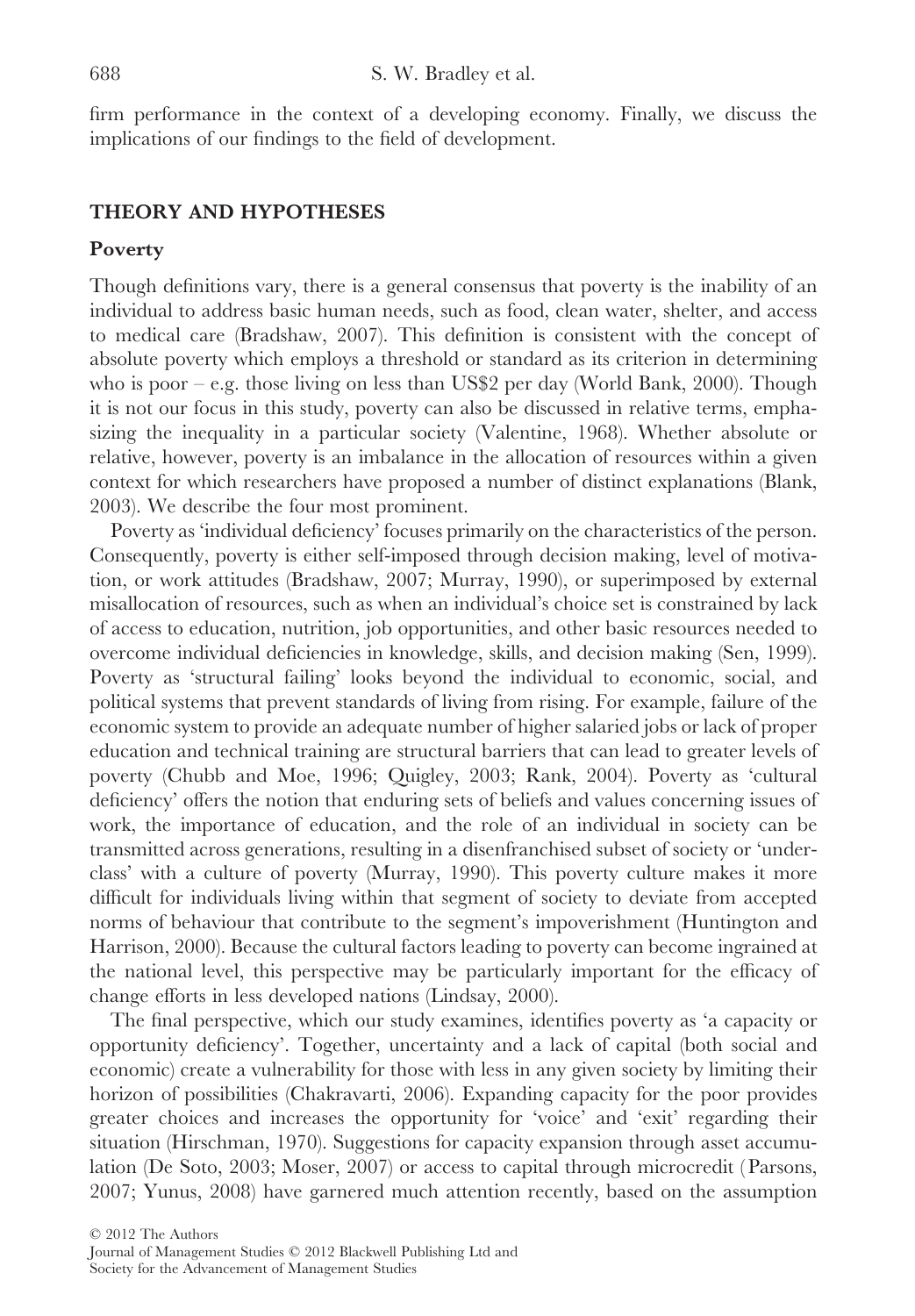that this capital will unleash greater opportunities for income development through firm formation.

### **Poverty, Firm Formation, and Firm Performance**

The decision to create a firm is an occupational choice. Ideally, an individual would face the decision of working for a wage at the prevailing rate or becoming an entrepreneur where income is derived from the output of a firm's use of capital, labour, and the entrepreneurial ability of the individual (Lucas, 1978). In the absence of constraint, each individual would weigh the profit from self-employment with the prevailing wage in the labour market and choose the occupation with higher earnings (De Mel et al., 2008).

Assumptions of constraint-free choice and choice itself may be problematic, however, especially in the context of a developing economy. We know, for instance, that constraints on choice are almost always present, even in developed nations (e.g. financial constraints; Blanchflower and Oswald, 1998). In developing economies, weak institutions make transactions within and across firms even more uncertain and costly, further restricting the range of exchange possibilities (North, 1987). Higher agency concerns in these economies tend to limit specialization by forcing the entrepreneur to fulfil many roles as a jack-of-all-trades (Lazear, 2005). Moreover, because wage employment in developing economies is often dependent on formal education and/or social connections, the poor may find themselves with little choice but to start businesses in an effort to provide for their basic needs (Bhola et al., 2006; Minniti and Bygrave, 2005). Therefore, the decision to start a business and the type of business chosen will be a function of both the environment and the human, financial, and social capital available.

Greater opportunities in the labour markets and stronger social safety nets in developed nations make it less likely that entrepreneurs will start businesses out of necessity (McMullen et al., 2008). Instead, entrepreneurs start new businesses predominately to take advantage of market opportunities – i.e. opportunity-based entrepreneurship. Like necessity-based entrepreneurship, opportunity-based entrepreneurship is likely to be the activity that promises the highest expected return at the moment of decision. But unlike necessity-based entrepreneurship, opportunity-based entrepreneurship is not a forced choice that is thrust upon the entrepreneur (McMullen et al., 2008). Consequently, opportunity-based entrepreneurship allows for planning, due diligence, and preparation. Its pursuit is entered into voluntarily by the entrepreneur and is therefore likely to be the activity that promises the highest expected return among choice sets from many different points in time.

Necessity-based entrepreneurs, by contrast, are less likely to engage in a thorough search for innovative opportunities and are more likely to focus on imitative opportunities that are well-recognized (Matin et al., 2002). These imitative opportunities are easier to identify and require less capital, but they are also more likely to be pursued by others, and therefore more susceptible to diminishing returns. The likelihood that necessitybased entrepreneurs might realize less fruit from their labours than opportunity-based entrepreneurs does not mean that they will not realize any benefit. Indeed, it is quite possible that necessity-based entrepreneurs have greater motivation to develop their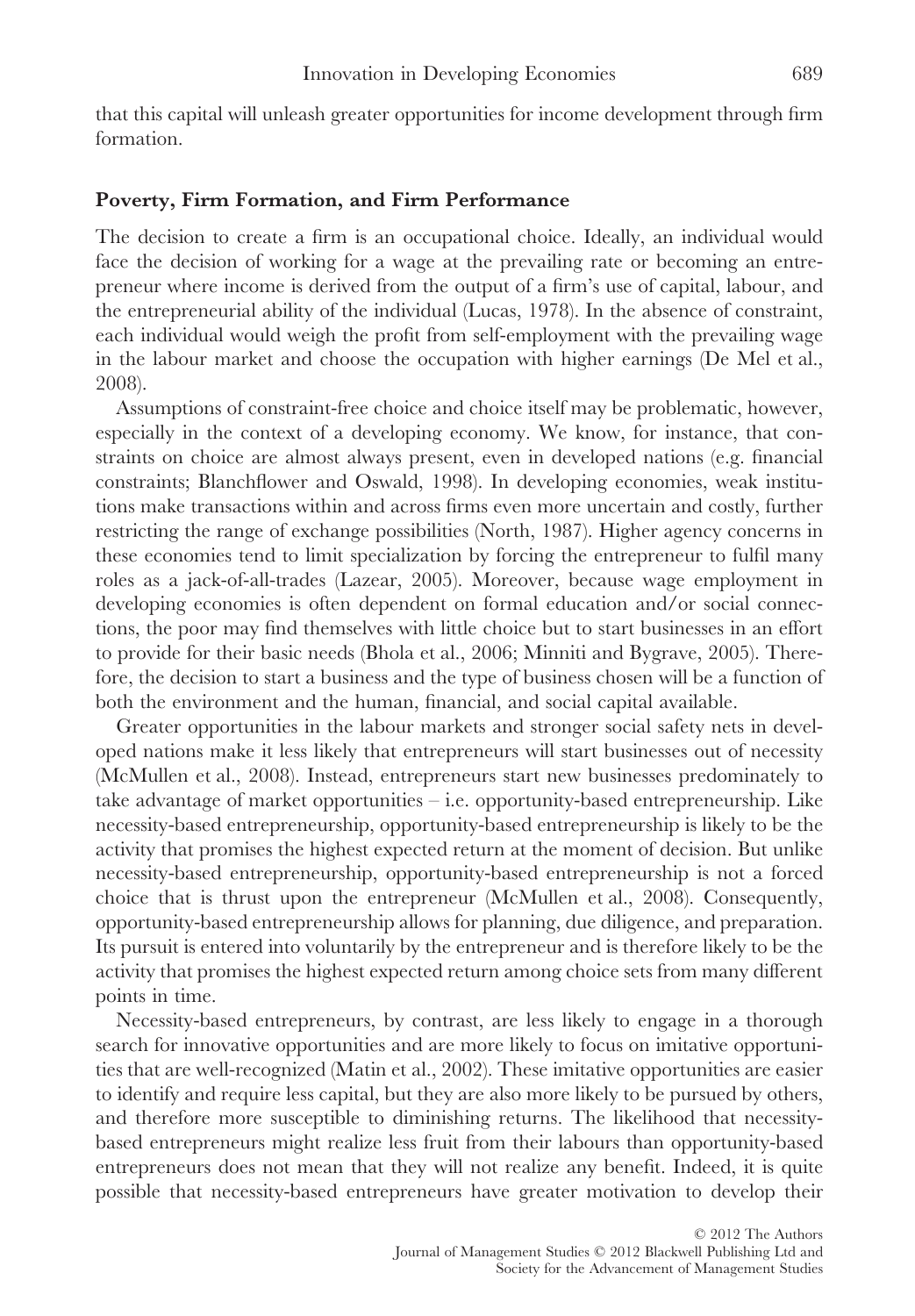businesses than opportunity-based entrepreneurs who may have other options (Homans, 1974, p. 32). We expect both opportunity- and necessity-based businesses to generate resources needed to improve poverty indicators related to housing, access to nutritious food, access to medical care, and the like, but we expect firm performance associated with opportunity-based entrepreneurship to be greater than firm performance from necessity-based entrepreneurship. Thus,

*Hypothesis 1*: In a developing economy, firm performance will be associated with reduced indications of poverty, and this reduction will be greater for opportunitybased than necessity-based entrepreneurs.

# **Innovation and Firm Performance**

Innovation is central to economic change. Whether these changes are 'radical' or 'incremental', they play an important role in economic growth beyond the traditional inputs of labour, capital, or scale effects (Mokyr, 1992; Schumpeter, 1934). Differences in factor productivity associated with innovation have been shown to account for almost half the differences in incomes across countries (Hall and Jones, 1999; Romer, 1990). This has resulted in significant efforts to understand the source and diffusion of technological change and introduce appropriate industrial policy (Dosi, 1982; Freeman, 1994). In contrast, innovation in developing countries has often centred on changes in institutions or infrastructure that address efficiency issues in the use of land, labour, and resources in production (Powell, 2008). Recently, more attention has been directed towards market innovation in the developing world as well (Aubert, 2010; Mendoza and Thelen, 2008; World Bank, 2010).

Innovation in new ventures requires entrepreneurs to imagine something novel, refine those ideas, make an initial investment, and justify their venture to key stakeholders who can offer support and legitimacy (Cornelissen and Clarke, 2010). Although the capacity to innovate is partly determined by knowledge and motivation (McMullen and Shepherd, 2006), the poor in developing countries may face additional obstacles as well. These may include inefficient formal institutions  $-$  e.g. inadequate creation or enforcement of property rights grounded in the rule of law (Rodrik, 2000), low transaction governance capacity (Prahalad, 2009), etc. – or debilitating informal institutions that discourage or entirely prevent the belief that change is possible – what Appadurai (2004) calls a limited 'capacity to aspire'. Such ambivalence about the horizon of possibilities can manifest from historical conditioning or prior failed attempts to alter conditions.

Efficient institutions are likely to encourage the introduction of variance to the market in the form of innovation as a matter of competitive necessity. As the efficiency of institutions increases, transaction costs diminish, and markets become more efficient (North, 1987). In such cases, new products must compete against a broader array of product offerings, requiring them to be even more novel and useful than if they were introduced to markets that were embedded in highly inefficient institutions. Less efficient markets, by contrast, imply that unmet demand exists because of insufficient supply. Consequently, product offerings may not have to be as novel to compete. Consistent with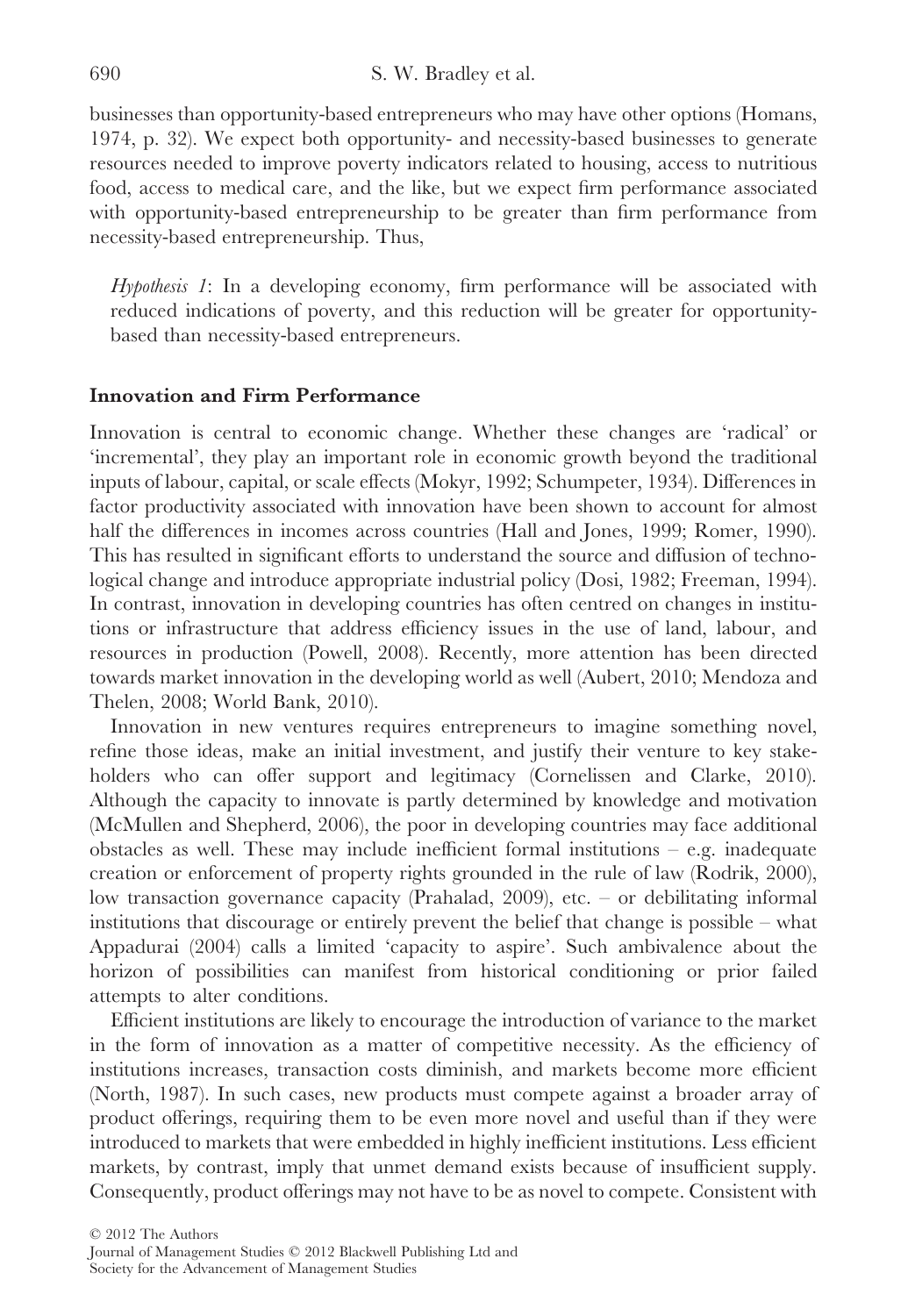this logic, our observations during data collection in Kenya mirrored those of others who have also examined entrepreneurship in nations with less efficient institutions (Matin et al., 2002). Businesses started by the poor appeared quite similar – i.e. products such as goods (e.g. fruits or canned goods) or basic services with some unusual exceptions were offered. Similar examinations in Indonesia (Bradley et al., 2011), however, find the poor starting more novel types of businesses – perhaps revealing greater capability or capacity to pursue higher variance opportunities owing to the different institutional context. Novelty may be a 'price of admission' that increases with the efficiency of the market. As a result, a lack of it may serve to deter entrepreneurship in developed nations more than in developing economies where competition appears to emphasize minor differences between highly similar products. Therefore, it is important to understand both theoretically and empirically whether the types of innovation that drive economic growth in developed nations can be implemented in developing economies and what types of innovation will have the greatest benefit for the poor who are trying to start businesses in those countries.

*Dimensions of innovation.* Schumpeter (1934) described innovations both *by type* (product, process, marketing, and organizational) as well as *by degree* – what we will call differentiation-related or novelty-related innovations. Differentiation-related innovation is concerned primarily with how entrepreneurs position their products in relation to the competition. Do they make them differently, do they distribute them differently, do their products meet customers' needs differently, do they offer their products less expensively, and do they attract customers differently? In each instance, the focus is on how entrepreneurs have innovated to differentiate their products from incumbents. This implies that markets already exist and that entrepreneurial performance is a matter of outcompeting incumbents. In contrast, novelty-related innovation is concerned primarily with new sources of demand or supply. Is the product new to local, national, and/or international markets? Has the entrepreneur found a new source of supply? Are they introducing customers to a product that these customers were previously unaware of? This dimension of innovation emphasizes new markets and their creation. The entrepreneur is, in effect, taking known sources of supply to unknown sources of demand, unknown sources of supply to known sources of demand, or creating demand by making people aware of supply (Sarasvathy et al., 2003).

For developed nations, early models of Schumpeter's lone entrepreneur introducing innovations to the price system have been superseded by the notion that innovation is a process that involves a network of actors who rely heavily on interactions with customers, suppliers, and a range of institutions outside the firm (Garud and Karnoe, 2003; Laursen and Salter, 2006; Von Hippel, 1988). As a result, technical change occurs more quickly and knowledge diffuses rapidly as common technological standards and 'open models' of innovation speed the adoption of new products and processes (Chesbrough, 2003) and innovators band together in teams or coalitions that are based on 'swift trust' networks (Laursen and Salter, 2006).

Evidence suggests that innovation generally has a positive relationship with performance, whether through internal efforts at R&D (Lööf and Heshmati, 2006) or through more collective efforts with external partners (Garud and Karnoe, 2003). The challenge,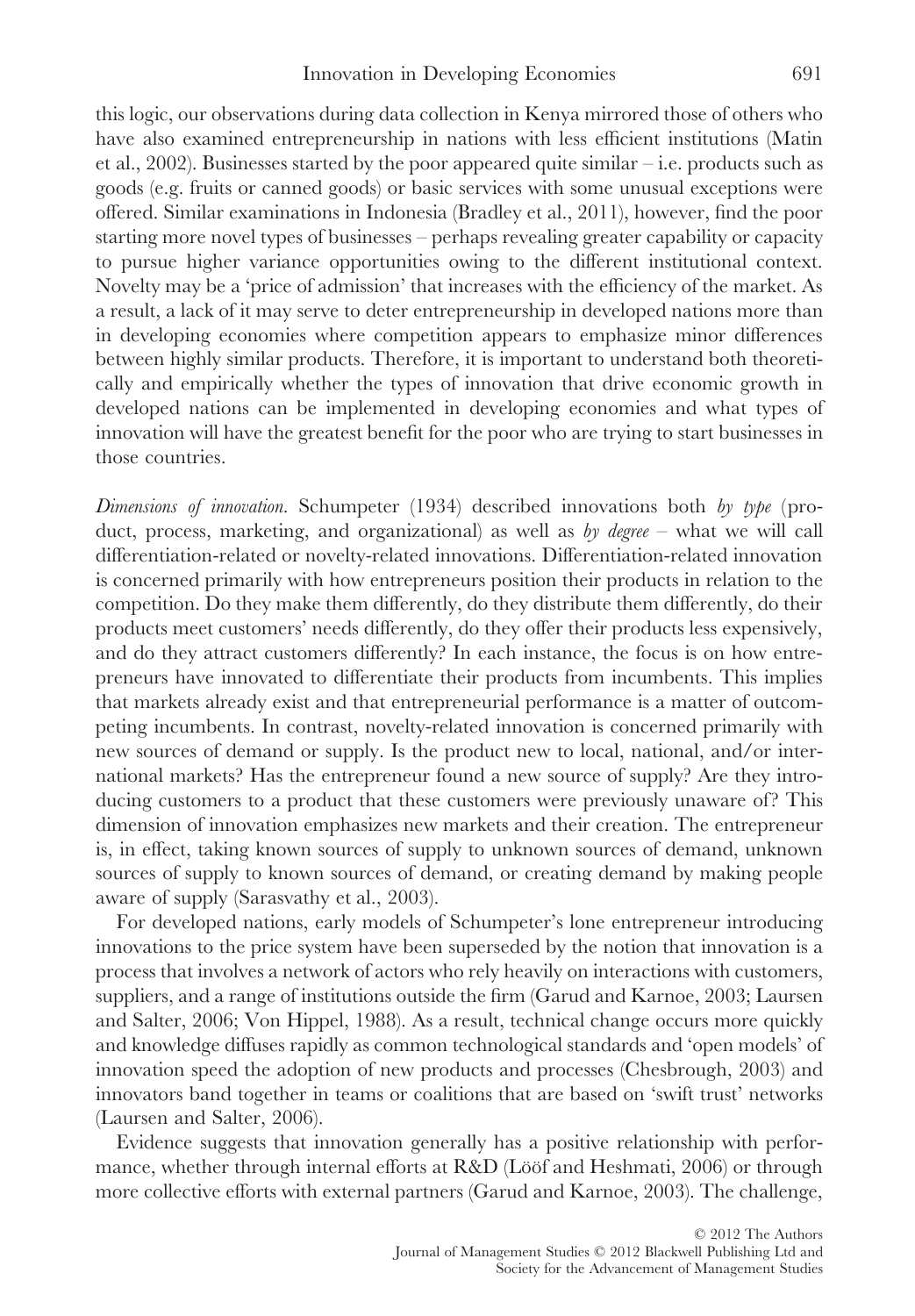however, becomes sustaining performance in innovative environments where knowledge spreads rapidly. When competitors are investing more heavily in search of technological opportunities, firms may have to increase the novelty of their innovations to maintain higher performance. Examinations of the robotics (Katila and Ahuja, 2002) and hard drive industries (Christensen, 1997), for example, suggest that search for more novel products leads to greater innovation and overall firm performance in developed nations. Thus, radical innovations provide a greater first-mover advantage and the opportunity to generate higher rents.

The need for differentiation through innovation increases whenever consumers have choices. D'Aunno et al. (2000) note, for example, that when service organizations are located in close geographical proximity, it is difficult for all competitors to stay in the market. However, they also suggest that the search for acceptable and successful new templates is contingent on strong institutional forces, such as states awarding funds directly to organizations to support their efforts to find and implement alternative templates or norms of governance and property rights that give decision making discretion to local entities (Fligstein, 1996). Finally, they found that organizations would mimic models of divergent change that were provided by non-local, but equivalent peers. That is, organizations are likely to mimic behaviour that they can observe among peers embedded in similar institutional and resource environments (Greve, 1998; Martin et al., 1998).

In developing economies, we would also expect innovation to be important, though the types and degree of innovations may differ for several reasons. Innovation does not necessarily require extension of the knowledge frontier. Indeed, an innovation may be new only to the focal society (McMullen, 2011). Innovative uses of technologies such as cell phones, for example, have had dramatic impacts on banking, trade, and health care, often exceeding the economic impact of the technology in developed nations (Aubert, 2010). Developing economies are also likely to present distinct challenges that influence innovation. For example, financing for new ventures is scarce and rates are high due to greater uncertainty in the environment (Beck and Demirguc-Kunt, 2008). Property rights for knowledge capital can be underdeveloped, providing those who invest in innovation with little protection from piracy. The rule of law may also be impaired or absent, creating agency problems even when property rights are in place (McMullen, 2011). Thus, political and social connections should matter more when institutional environments are hostile (De Mel et al., 2008). At the firm level, labour regulations can make hiring and firing and finding employees with specific levels of schooling or expertise more difficult. On the whole, transaction costs are higher (McMullen et al., 2008), making arm's length transactions more difficult (Zacharakis et al., 2007) and altering the collaborative nature and implementation of innovations.

For the extremely poor in developing economies, innovation in entrepreneurial activity is also important. Prior work indicates that the creation of imitative businesses within microcredit groups offers diminished returns that make loan repayment more difficult (Bateman and Chang, 2008; Davis, 2006; Olson, 1996). Randomized experiments with microcredit groups in Peru revealed that receiving entrepreneurship education, which included marketing and product placement training, provided increased revenues for clients. The novelty of a good idea implies, however, that one must bear additional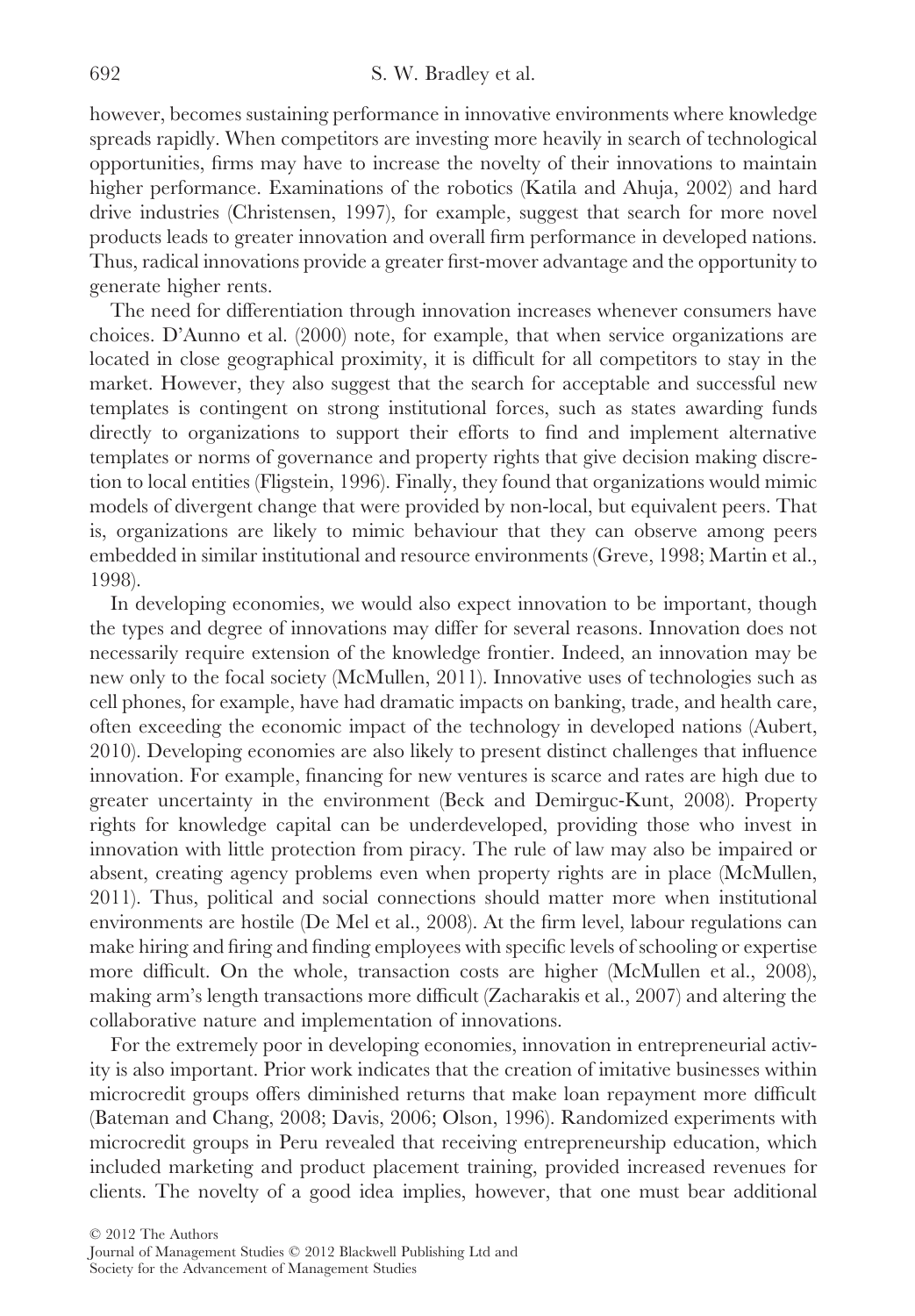uncertainty to pursue it; unfortunately, the poor may not be in a position to bear even minimal amounts of additional uncertainty. If the line between success and failure is razor thin, there is little room for error without running the risk of not being able to repay the microcredit loan (Bruton et al., 2011). Thus, limited resources and competition require the poor to be resourceful and innovative, but the severity of this scarcity also prevents them from being any more innovative than absolutely necessary to generate revenue for the business. Therefore, adopting currently accepted technologies from developed countries provides legitimacy that allows access to resources and reduces uncertainty regarding acceptance of new products or services (Cornelissen and Clarke, 2010). For these entrepreneurs, differentiation-related innovation would not only appear to be more likely than novelty-related innovation; we would expect it to lead to higher firm performance. For differentiation-related innovations, the entrepreneur does not have to inform or educate consumers about the value of her product for solving or addressing their problems. Instead, she merely has to persuade customers that her product is superior to the product offerings they currently use. Thus,

*Hypothesis 2*: In a developing economy, innovation will have a positive relationship with firm performance, but differentiation-related innovations will be associated with higher performance than novelty-related innovations.

#### **Financial Capital, Innovation, and Firm Performance**

Financial capital availability has been important to studies of firm survival and performance across literatures in economics (e.g. Holtz-Eakin et al., 1994), development (e.g. Demirgüç-Kunt et al., 2008; Patrick, 1966), and entrepreneurship (e.g. Bates, 1995; Cooper et al., 1988). Financial resources provide time to identify or develop products and to find a favourable position in the market. They can also signal to potential customers and suppliers that a firm is viable (Eisenhardt and Schoonhoven, 1996). Financial resources have been associated with increased self-employment earnings (Holtz-Eakin et al., 1994) and the amount of income owners can take out of their businesses (Gimeno et al., 1997). Obtaining start-up funds, however, is challenging regardless of the economic setting. Because of information asymmetry and uncertainty about the business opportunity, lenders can be reluctant unless collateral or a high rate of return is available to justify the risk (Shane, 2003). This situation is exacerbated in countries where weak political economic institutions  $-e.g.$  lack of property rights established and enforced by the rule of law – leave the poor without collateral (Powell, 2008). Microcredit overcomes these institutional voids by using social collateral where groups agree to be jointly liable for each other's loans, even when there are no physical assets available (Webb et al., 2010). Some evidence has been generated showing that credit improved participants' ability to generate income and smooth household consumption (Hashemi et al., 1996; Hossain, 1988; Pitt and Khandker, 1998). As a result of the publicity given microcredit ( Yunus, 1999), small loans to the poor, who are often without collateral, have risen rapidly to over 3100 lending institutions working with approximately 92 million clients around the world as of 2004 (Fairbourne et al., 2008). Although there are encouraging signs from microcredit, we believe that the nature of these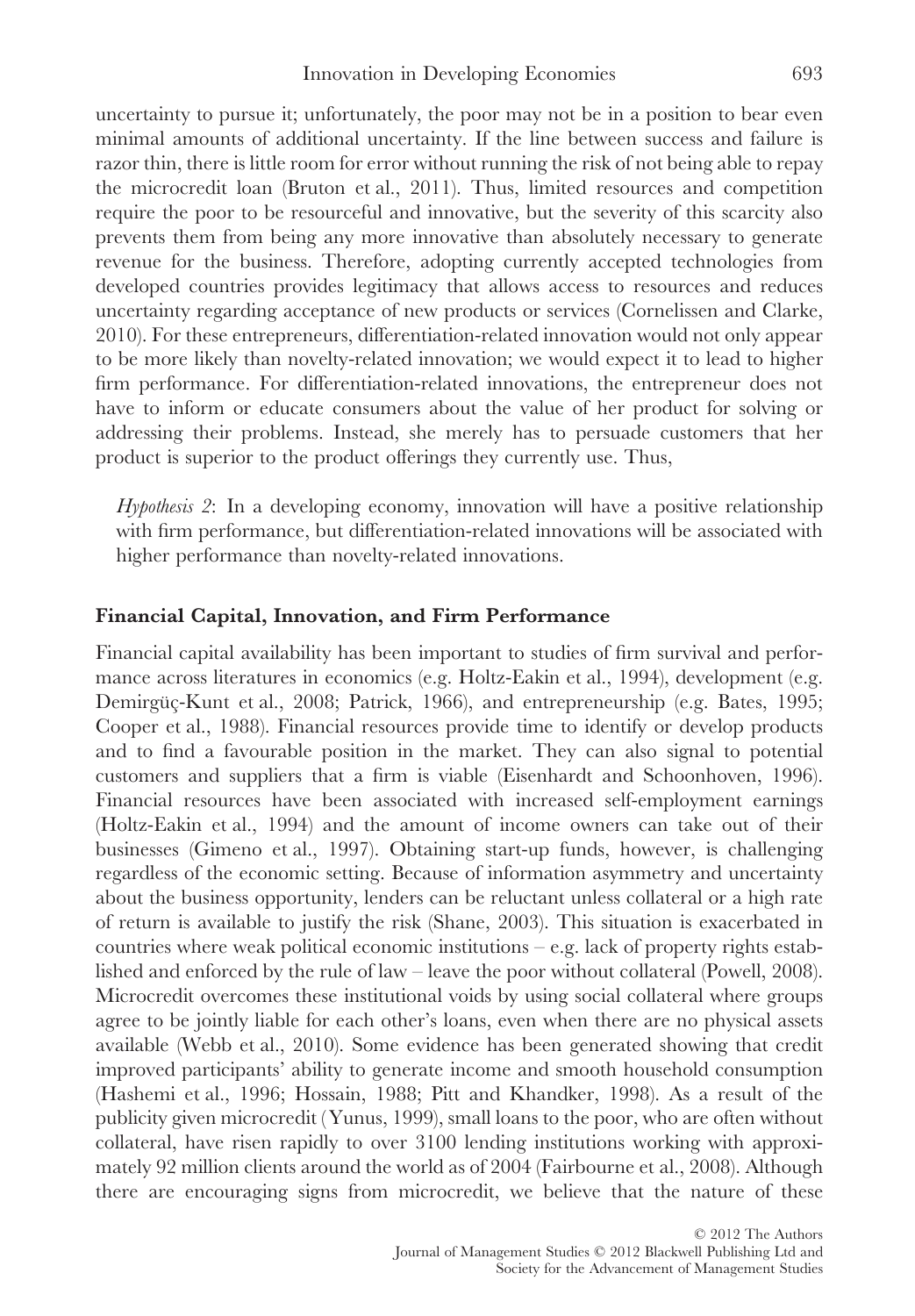resources and the developing economy in which they are sourced differ from capital available in developed markets and will lead to divergences in innovation and firm performance.

Available financial capital in developed nations is derived from several sources. Debt can be acquired by using assets for collateral or equity can be obtained from investors. In either case, there is typically a careful screening process in which the viability of the business idea is examined by outside bankers or investors to estimate the level of risk and potential return. Financial capital can also be traced to organizational slack where resources exceed current obligations. Available slack – in the form of cash – provides readily accessible resources, whereas potential slack – the ratio of debt to equity – indicates the amount of resources against which one may borrow. Studies find that these varieties of capital generally have a positive or an inverse-U-shaped relationship with innovation (Greve, 2003; Nohria and Gulati, 1996) and performance (Bradley et al., 2010a; Daniel et al., 2004; George, 2005).

In contrast, financial capital from microcredit loans in developing economies is a form of indebtedness characterized by minimal loan screening by the lender and a lack of physical collateral. Microcredit lenders reduce transaction costs of small loans by relying on lending groups to select their own members and to monitor and collect delinquent payments (De Aghion and Morduch, 2005). Less attention is given to the business opportunity pursued because it is often assumed that the member 'can put into practice the skills that they already know . . .' (Yunus, 1999, p. 140). Instead, screening is more often based on the trustworthiness of the individual and the number of ties to other group members (De Aghion and Morduch, 2005). A lack of collateral means that the risk to the individual is fundamentally high. Because of a lack of equity and highly leveraged debt to assets (assuming any have been accumulated by the borrower) ratio, there is essentially no potential slack. Even though peer pressure reduces risk for the lender, personal or environmental shocks that impact the ability to conduct business can have dire consequences for the individual (Bruton et al., 2011).

Easy access to credit has broader market implications. Schumpeter (1939) observed that speculation often occurs at the genesis of new industries, technologies, or geographic markets when potential gains are misjudged and too much capital is attracted to new ventures. This easy credit can distort pricing through false perceptions of demand as evidenced during the technology bubble (Wheale and Amin, 2003). As opportunities are exploited, information diffuses to other members of society with little to no acquisition cost, allowing followers to imitate the innovator and capture a portion of the innovator's entrepreneurial profit. Though imitating entrepreneurs may at first serve to validate that market demand is indeed increasing, their continued entry into the market increases competitive pressures (Hannan and Freeman, 1984), such that costs from new entrants exceed the benefits and entrepreneurial profit becomes divided among too many actors (Schumpeter, 1934). Evidence of such decreasing marginal rates of return to microcredit has been seen in Bangladesh where increasing percentages of the employed population work in the informal sector where they compete in low skill service industries (Davis, 2006). In India, agriculture is increasingly done on small plots of land where there is little opportunity to see gains to productivity through innovation from scale (Dichter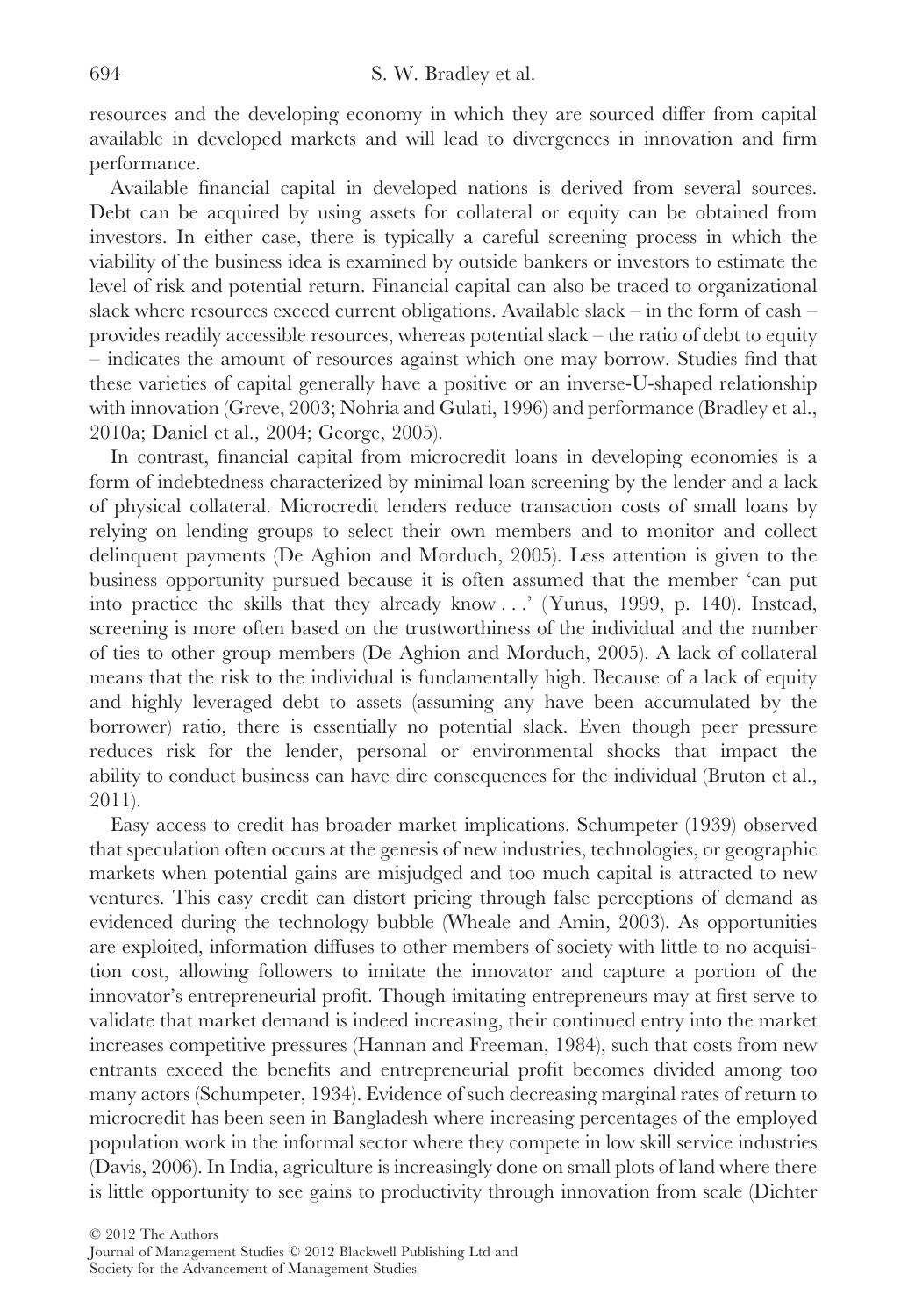and Harper, 2007). Greater microcredit loan size is often equated with an expanding business. Given the imitative nature of many microcredit businesses, we expect that larger loans may indicate an attempt to match returns of prior years or of other competitors by expanding businesses that are beginning to experience decreasing marginal rates of returns. When unsuccessful, larger loans may indicate attempts to make ends meet by smoothing personal consumption (Morduch, 1998). Thus, we expect that:

*Hypothesis 3*: In a developing economy, indebtedness will have (a) a negative relationship with innovation, and (b) a negative relationship with firm performance.

# **Social Capital, Innovation, and Firm Performance**

Because it is enmeshed in social relations of varying configurations, business development is more than a function of economic exchange. This involves a change in the kind, rather than the degree, of embeddedness (Woolcock, 1998). Granovetter (1985) noted that firms are explained by 'structures of personal relations and networks of relations between and within firms'. These social networks contribute to the range of information available to entrepreneurs and thus their ability to recognize and act on entrepreneurial opportunities (Hoang and Antoncic, 2003). Although entrepreneurs have some level of knowledge and capabilities, complementary resources are often needed to produce and deliver goods or services (Teece, 1987). Networks provide access to resources such as business financing, marketing advice, and distribution channels (Hansen, 1995). The composition of social networks also affects the type and heterogeneity of information available, which, in turn, affects the types of opportunities pursued. The extent to which entrepreneurs innovate and execute their business ideas is seen, therefore, to be a function of the social network in which they are embedded as well as the relative strength of ties within that social network (Ruef, 2002). Whether individuals form a closer or broader network of social relationships is a function of the social capital in a society (Fukuyama, 2002) and may lead to differing drivers for business innovation and performance in developed versus developing nations.

*Strong ties.* Family and close friends are those with which we spend considerable time, have higher emotional intensity, and greater intimacy, creating 'strong ties'. There is a greater likelihood that family and friends will be socially involved with one another, creating a higher density network of relational lines (Granovetter, 1982). Entrepreneurs in developed nations often rely on strong ties at founding, particularly for early stage funding and emotional support (Gimeno et al., 1997; Shane, 2003). Reliance on strong ties in developing economies has an additional motivation. A distrust of institutions and lax enforcement of contracts require greater reliance on strong tie family networks or close trust relationships for a wide range of economic activities (Humphrey and Schmitz, 1998; Zacharakis et al., 2007). For example, Chinese businesses in Asia have relied extensively on family firms as an imperfect substitute for rule of law (Fukuyama, 1996; Redding, 1996). Evidence suggests that young firms are more likely to survive (Brüderl and Preisendörfer, 1998) and have greater profitability through strong ties (Aldrich et al., 1987). The downside to reliance on a small circle of trust is the limitations of potential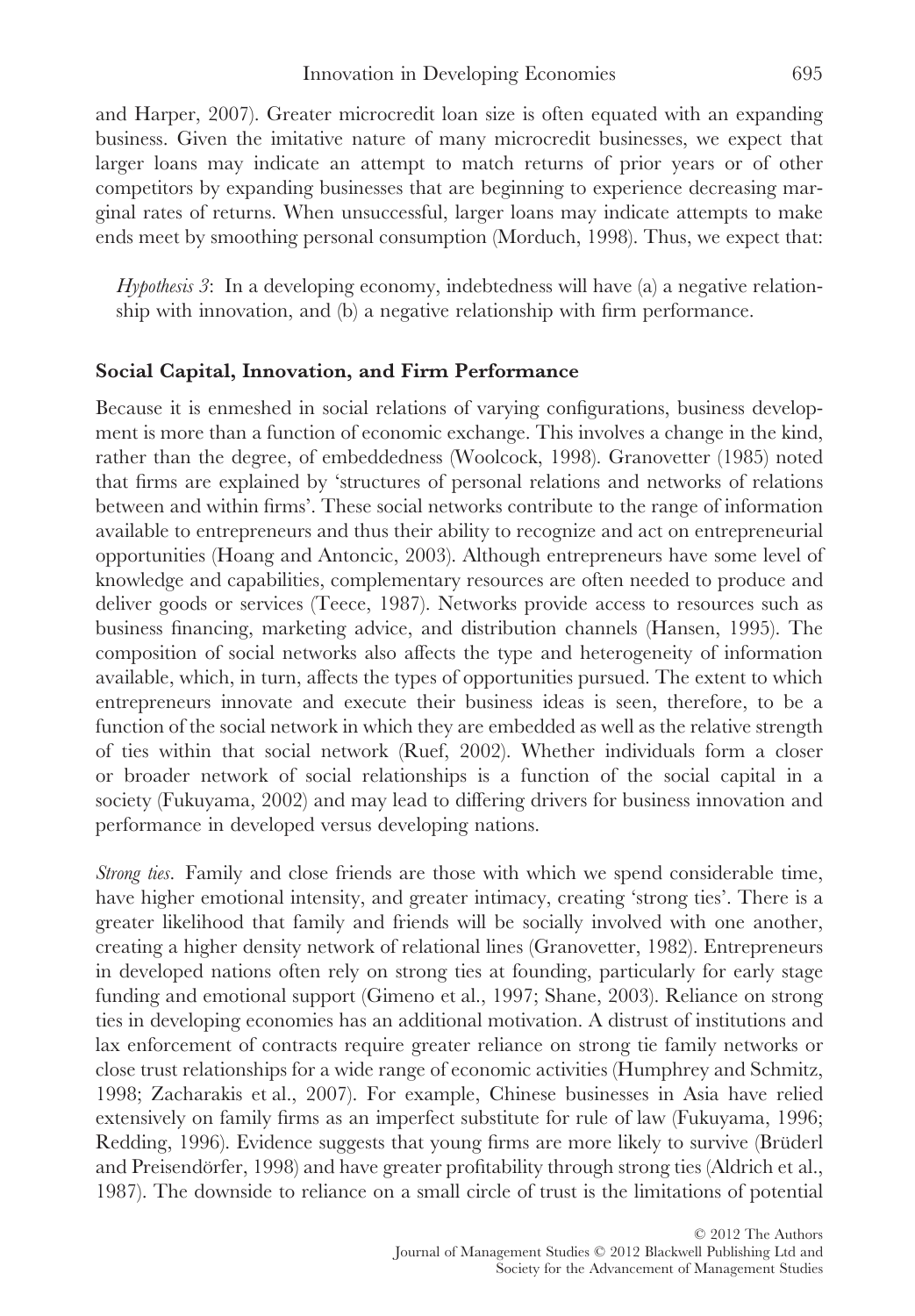resources and market size that an extra-community network might provide (Woolcock, 1998). Further, because family and close friends tend to move in the same circles, the information exchanged overlaps considerably with what is already known, reducing its novelty. Additionally, deference to traditional approaches, because of either prior success (Levitt and March, 1988) or social custom (Fukuyama, 2002) will reduce the likelihood of exploring either novel or more incremental innovations. If this is the primary source of a business idea, it is less likely that an entrepreneur will be alert to discovery of innovations, create novel combinations, or explore new markets. Thus,

*Hypothesis 4*: In a developing economy, strong ties will have (a) a negative effect on novelty and differentiation-related innovation, and (b) a positive effect on firm performance.

*Weak ties.* Information is also exchanged between acquaintances like buyers and suppliers with whom there is regular contact, but reduced interpersonal connection when compared to strong ties. There is a reduced likelihood that the buyers and suppliers of a particular entrepreneur have social interactions, creating a lower density relational network (Granovetter, 1982). Weak ties provide alternative sources of information that might not be directly available to a particular individual. Access to this additional information can be combined with current knowledge to discover or create non-obvious opportunities in the market (Shepherd et al., 2007). Ruef's (2002) study of entrepreneurial teams found that young start-ups generated more innovative ideas when weak-ties networks were greater. The empirical link between weak ties and firm performance in young firms has been limited (Hoang and Antoncic, 2003), but evidence suggests that new firms often use broader networks to acquire resources (Starr and MacMillian, 1990) and that the link between weak ties network and performance increases with age (Hoang and Antoncic, 2003). In developing economies, microcredit institutions also rely on social networks for business development where institutional controls or collateral are absent. Group members have extensive contact which provides the opportunity to develop new or deepen already existing social relationships within the group (Anthony, 2005). The lending groups also have incentive to bring new information to other group members to help with their businesses and increase likelihood of loan repayment. This may lead to greater breadth of both differentiation- and novelty-related innovation. Although weak ties may lead to more novel innovations, we expect that reliance on these more diverse networks may diminish firm performance in developing economies. If an entrepreneur's business ideas are primarily from outside the close trust family, it may be a signal that the individual has fewer resources or power (Woolcock, 1998). Weak ties may also be 'leak points' for opportunities, leading to arbitrage of ideas that promise high profit potential. If trust in the culture is low, and there is little enforcement of contracts, then weak ties may become liabilities in terms of firm performance. Thus,

*Hypothesis 5*: In a developing economy, weak ties from business and lending group networks will have (a) a positive effect on novelty and differentiation-related innovation, and (b) a negative effect on firm performance.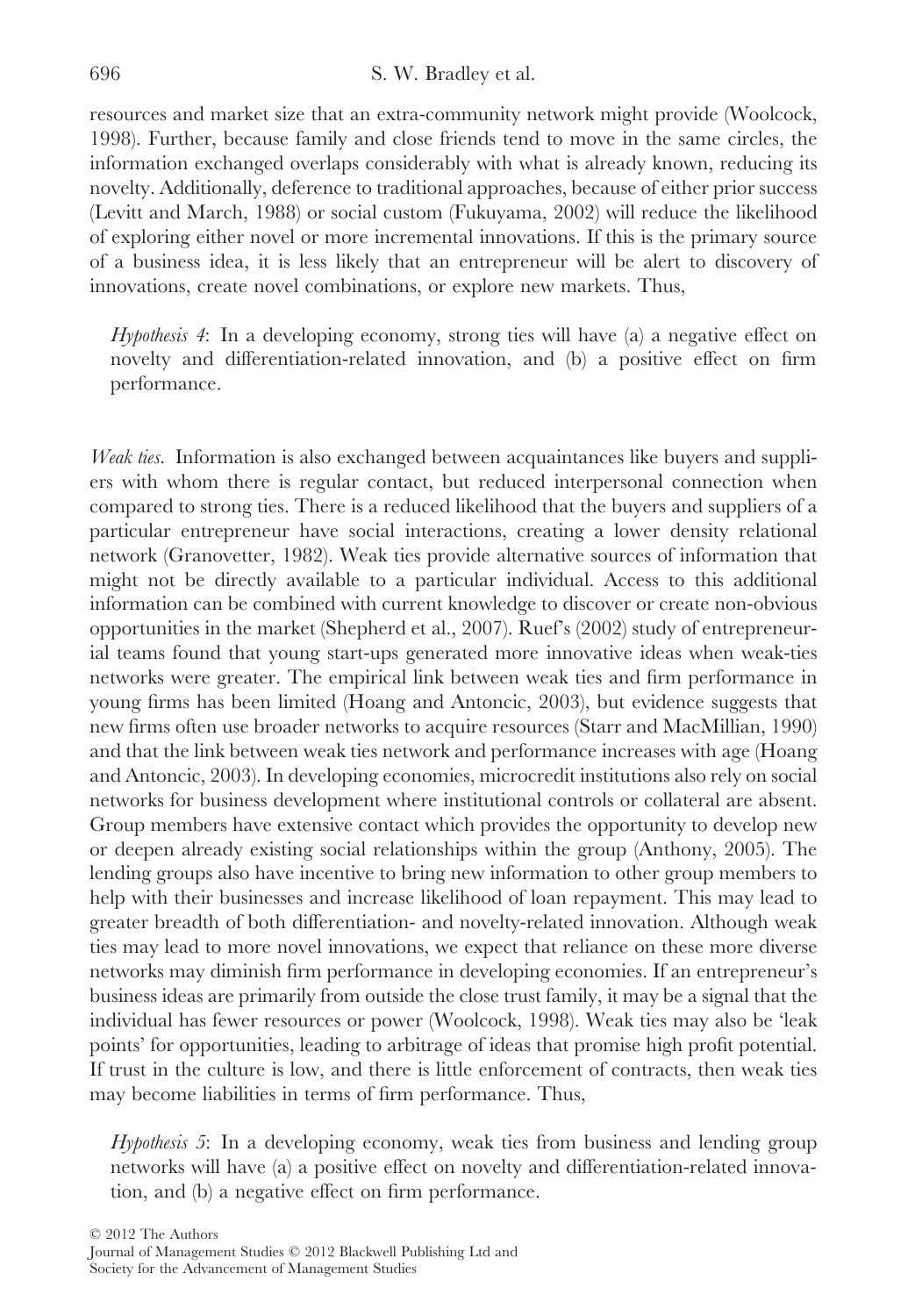#### **Human Capital, Innovation, and Firm Performance**

Given the importance of social factors (Carroll and Hannan, 2000) and resources for new firm opportunities (Pfeffer and Salancik, 1978), it would be easy to overlook individuals in the business development process – particularly those that are disadvantaged with seemingly little capacity. However, research has consistently and powerfully shown that individuals are at the centre of the means and motives required to take action on opportunities in the face of significant uncertainty (McMullen and Shepherd, 2006; Shane, 2003). Two individual factors that may provide greater discernment in discovering or creating new means–end combinations over and above general characteristics (e.g. education, age) are family business background and business expertise.

Exposure to family business allows an individual to learn how to start and develop a business either through apprenticeship or vicariously. Many of the information and skills necessary for decision making are not codified but are learned tacitly (Polanyi, 1966). Exposure through family business can be valuable in opportunity discovery and creation (Busenitz and Lau, 1996) and further exploitation (Delmar and Davidsson, 2000; Dunn and Holtz-Eakin, 2000). The value of family business experience may work two ways. Entrepreneurs must believe that the utility of pursuing an opportunity is greater than spending time elsewhere (Douglas and Shepherd, 2002). If they have seen business models and ideas through family or close friends that have succeeded or failed, then their expertise in evaluating this opportunity will be greater (Amit et al., 1993). Prior history in observing a specific industry with particular products, suppliers, customers, and routines is likely to lead to ideas that are recombinations using that knowledge set. The ability to access resources is also more likely for an industry in which there is prior knowledge. As a result, any new business development is more likely to be incremental than novel in nature, improving the likelihood of increased revenue generation. Thus,

*Hypothesis 6*: In a developing economy, family business experience will have (a) a positive relationship with differentiation-related innovations, (b) a negative relationship with novelty-related innovations, and (c) a positive relationship with firm performance.

Hayek (1945) argued that a significant portion of knowledge is specific to time and place. As a result, those who have acquired this knowledge through prior business experience or training may see opportunities for innovations that will not be recognized by all actors in a particular market. Expertise enables entrepreneurs to ask the right questions, increasing their effectiveness during information gathering (Cooper et al., 1995). Business expertise also provides valuable knowledge about financing and developing the business. Knowledge from prior business exposure or superior training increases confidence in opportunity exploration (Begley and Tan, 2001) and the likelihood of new business development (Reuber and Fischer, 1993). In contrast to family business experience where prior routines are likely to be stronger, business expertise should allow an entrepreneur greater latitude in exploring new combinations. Prior knowledge from training and experience provides the entrepreneur with an understanding of 'how things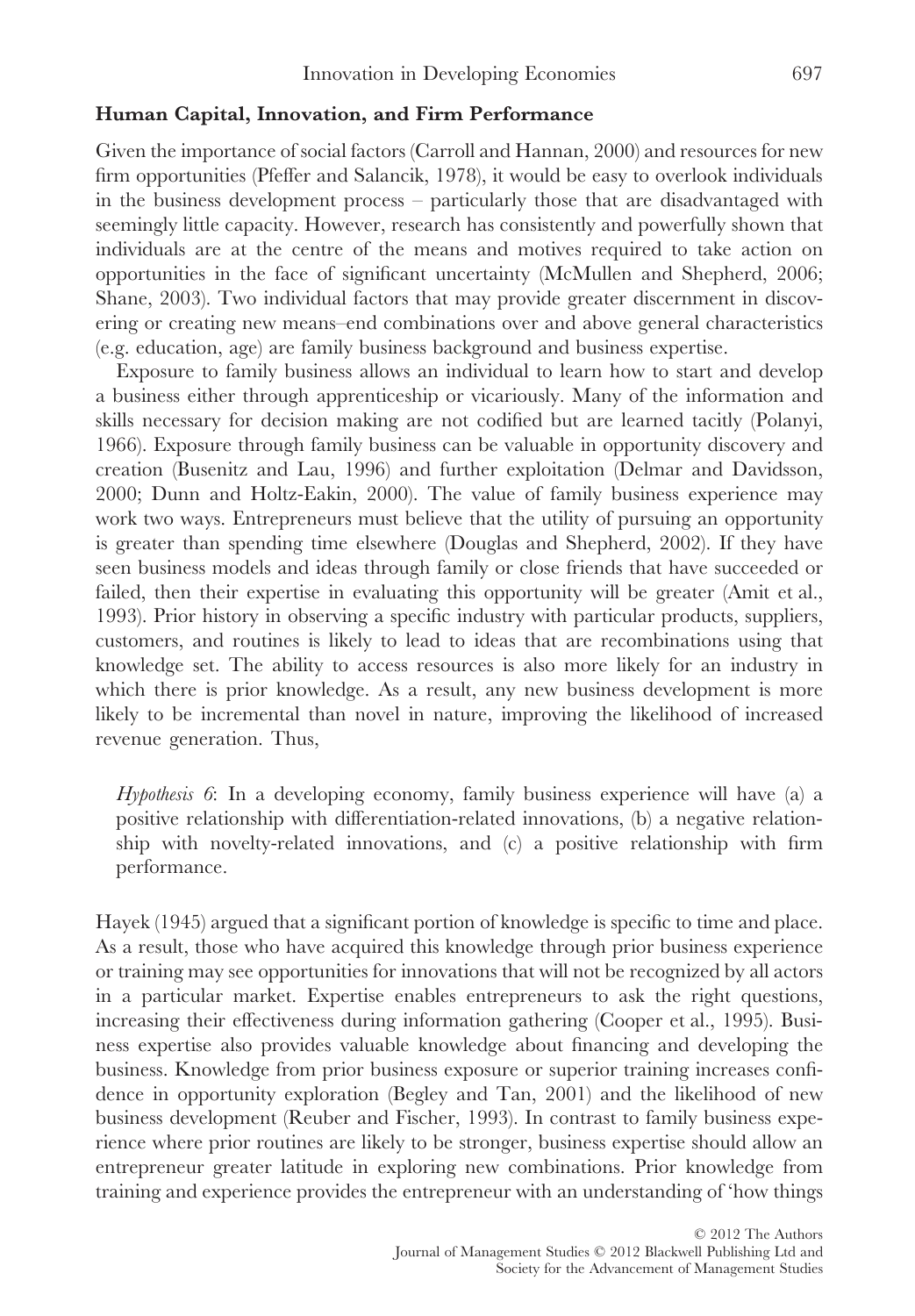are done' in uncertain contexts, leading to improved outcomes, as Karlan and colleagues found through experiments of business training with microcredit clients in Peru (Karlan and Valdivia, 2007). Therefore,

*Hypothesis 7*: In a developing economy, business expertise will have a positive relationship with (a) differentiation-related innovations, (b) novelty-related innovations, and (c) firm performance.

# **METHODS**

# **Population and Sample**

The fieldwork for this study was conducted in two phases. In the first phase, a pilot study was conducted with a microcredit agency in the summer of 2009 in the Dominican Republic. Surveys from 51 microcredit clients were collected and analysed. Survey items that were unclear were modified or eliminated based on this initial sample. A second set of surveys were collected in the autumn of 2009 in Nairobi, Kenya with a microcredit agency whose regional office serves around 4000 clients with 9 credit officers. Each officer has specific groups that they visit every week. The officers attend the meetings, oversee the loan repayments and savings collections, and resolve group issues. The selection of groups was random in the sense that the groups chosen were those that happened to meet on the days data were collected. Four fieldworkers collecting data worked alongside each credit officer. The microcredit groups were diverse, representing the spectrum of industries seen in microfinance firms across the agency.[1] Surveys were conducted within the urban centre where clients were conversant or literate in English. A pilot test was conducted prior to the larger data collection effort to ensure that the questions were well understood and also to assess the time required to complete the questionnaire. The credit officers and fieldworkers made an appeal to the loan recipients to participate in an important and voluntary survey; a reward was offered to those who completed the questionnaire. Because members of each group chose to participate, the sample was representative of the surveyed groups. The fieldworkers and supervisors verified completion of the questionnaires, providing 201 samples for further analysis.

# **Variables**

*Poverty indicators.* Poverty indicators were adapted from a scorecard (Chen et al., 2008) using data from the Welfare Monitoring Survey (Government of Kenya, 2000). The scorecard isolates variables that are highly predictive and easily measurable indicators that a family will be below five poverty lines: Kenya's national poverty line, Kenya's 'food' poverty line, the 'extreme' poverty line used by the United States Agency for International Development (USAID) for microfinance reporting, \$1/day, or \$2/day. The items are screened with an entropy based 'uncertainty coefficient' from a list of 100 potential indicators. The final poverty indicators map well with other earlier approaches (Sahn and Stifel, 2003; Stifel and Christiaensen, 2007; Zeller et al., 2006). For *housing*, we measured home ownership, wall/roof construction materials, floor materials, and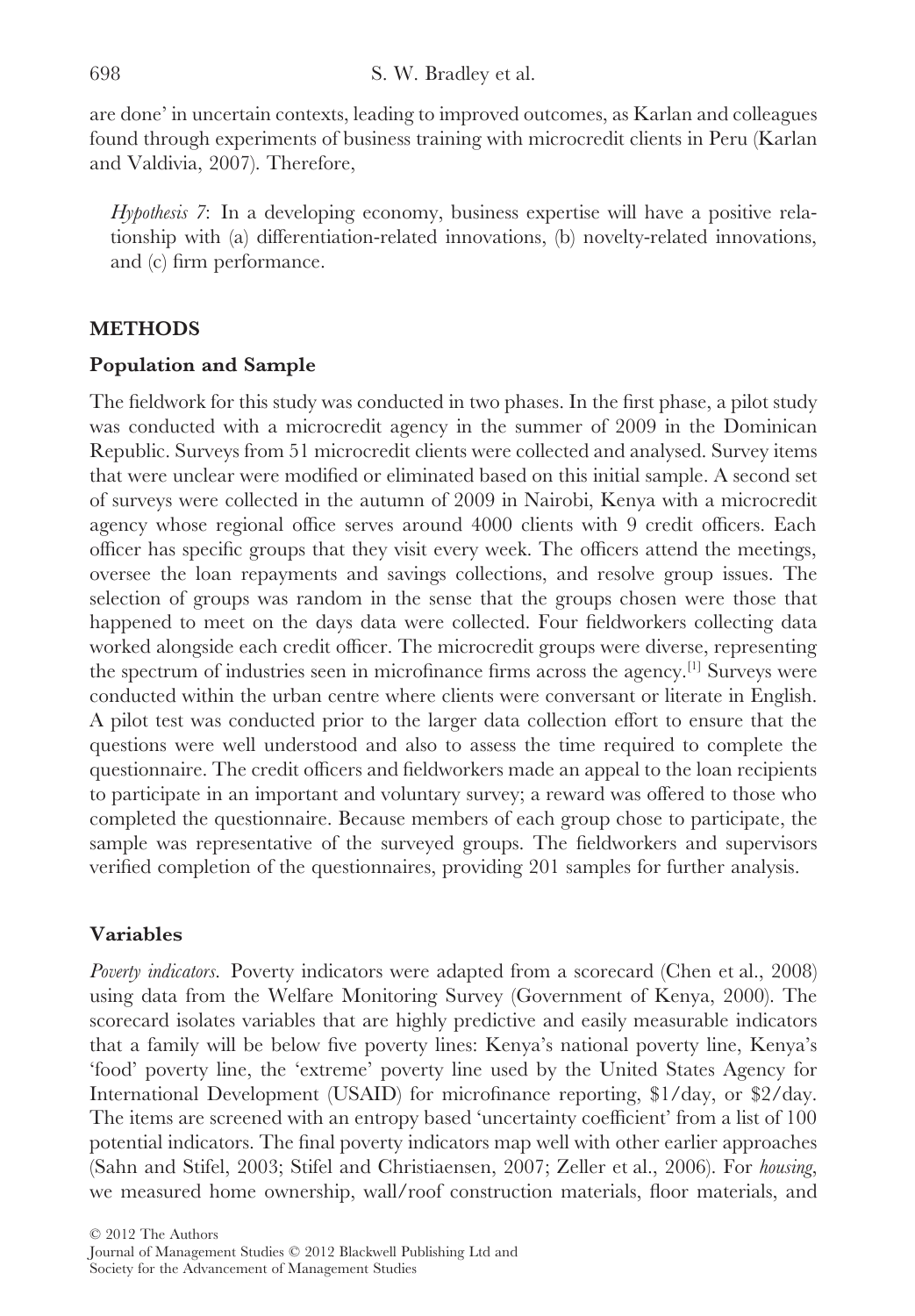electricity service. *Nourishment* was the number of meals per day, amount of meat in the diet, and access to clean water. *Education* was measured as child schooling – public, private, or none. *Medical* was the location where general medical care needs are met and whether children have received vaccinations. *Resources* were measured by telephone service and whether the client owns a radio/DVD. *Necessity/opportunity-based entrepreneurship* was two indicators from the Panel Study on Entrepreneurial Dynamics (PSED) related to opportunity costs relative to other employment opportunities.

*Dependent variable.* The dependent variable was *firm performance* measured as profit relative to the prior year (increased, decreased, or stayed about the same). Profits are a key indicator of success for entrepreneurs. They indicate achievement of sales relative to costs and are used as a basis for comparison to competitor performance (Bracker and Pearson, 1986). Lenders also use the figure to determine the level of debt a business can support. Particularly in a development context, revenues that exceed expenses provide income that can be used to purchase basic necessities and improve living standards. The perceptual measure was appropriate in this study as financial statements were not available. The respondents were also asked to report a specific figure with the question 'How much did your profit change since last year?', but the response rate was lower  $(n = 71)$  than the perceptual measure. This number divided by reported total sales had a correlation of 0.61 with our measure.

*Covariates.* At the business level, we measured three social structure variables that influence the ability to innovate in the marketplace and generate profits. Following the approach used by Ruef (2002), entrepreneurs were asked the source of their initial business idea using a *non*-mutually exclusive coding scheme. *Strong ties* were with the number of family members or friends involved with the business. *Weak ties* were with the number of business associates such as customers or suppliers involved with the business. We added the category of *lending group ties* for discussions with microfinance group members. It could be argued that the lending group is either a strong tie or weak tie depending on the strength of group member relationships. We were interested in the separate idea generation that might occur in microfinance groups; the correlations were not unreasonably high at 0.39 and 0.50 with strong ties and weak ties, respectively. We also measured *indebtedness* as current loan size. Previous studies have shown that capitalization through loans is associated with increased entrepreneurial activity in transition economies (McMillan and Woodruff, 2002) as well as an increased level of income available from the business (Gimeno et al., 1997).

Founder backgrounds were also examined as explanatory variables for innovation and performance. *Family business experience* was a dummy variable measure of the question: 'Did your parents ever work for themselves or run their own businesses?'. Children of business owners learn information and necessary skills to exploit opportunities and have shown higher rates of firm formation (Delmar and Davidsson, 2000) and incomes (Lentz and Laband, 1990). *Business expertise* was a relative perceptual measure of technical skills or business training in comparison to competitors on a 1–5 Likert scale. This measure had a significant correlation to prior work experience in the same industry ( $p < 0.05$ ) Entrepreneurs with more specific education and work experience are more likely to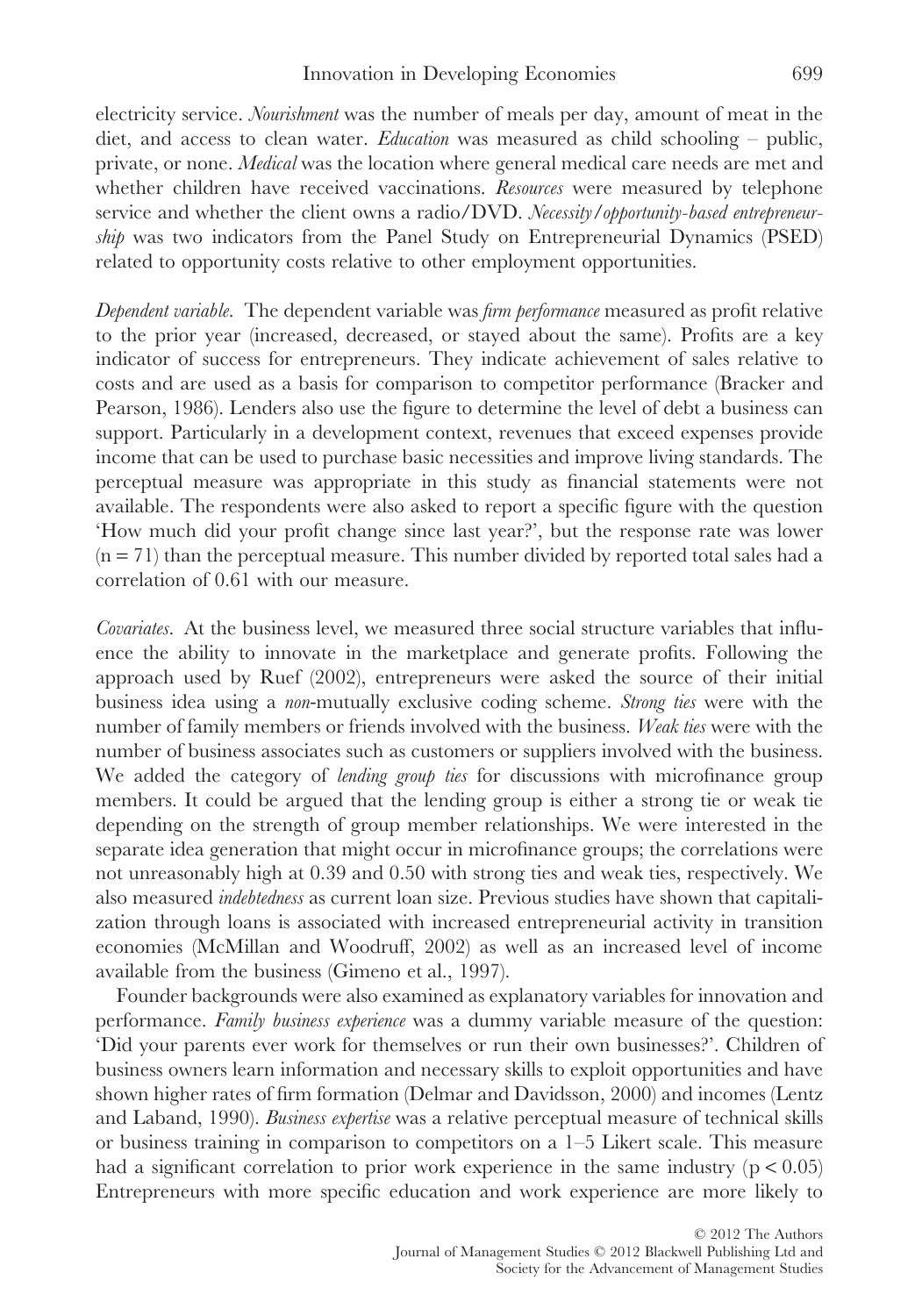recognize opportunities (Casson, 2005) and to exploit those opportunities (Roberts, 1991).

Innovation as a change in products, processes, or markets that adds value was measured in two forms. *Novelty-related innovations* are disequilibrating actions in which entrepreneurs act on new information, usually created by changes in the market, that allow the recombination of resources into more valuable forms that generate a profit (Schumpeter, 1934; Shane and Venkataraman, 2000). Schumpeter offered a typology of five forms of innovation: new products or services, new geographical markets, new raw materials, new methods of production, and the reorganization of industries (Schumpeter, 1934). We created seven items based on this typology that were appropriate for a development context, for example, 'The product or service I am offering is new to the local market'. *Differentiation-related innovations* are equilibrating actions in which entrepreneurs respond to shortages and surpluses in the market created by incomplete information through resource acquisition, resource recombination, and sales with the hope of making a profit (Kirzner, 1997; Loasby, 1982; Rosen, 1997). Prior studies have focused on measuring alertness in the discovery process from Kirzner's work rather than the actions they take (Busenitz, 1996; Kaish and Gilad, 1991). Therefore, we created five items along the lines of the Schumpeter typology, except that the items emphasize equilibrating innovations rather than novel innovations, for example, 'The product/service I offer is pretty common, but I've figured out a better way to attract customers than many of my competitors'. A confirmatory factor analysis using varimax rotation showed strong loadings on two factors for all but three items, which were dropped. The five remaining items for the differentiation-related innovation had factor loadings ranging from 0.57 to 0.84 and an alpha of 0.79. The five remaining items for novelty-related innovation had factor loadings from 0.63 to 0.76 and an alpha of 0.82. A complete list of innovation items are shown in the Appendix.

*Controls.* At the industry level, *competitive intensity* was measured as the number of competing firms in the same business reported by the respondent, capturing the level of competition for opportunities and available resources in the environment (Aldrich and Ruef, 2006). *Industry effects* were accounted for at the 2-digit level. Initial categories included retail (ISIC 52), wholesale (ISIC 51), hotel/restaurant (ISIC 55), health services, agriculture (ISIC 05), transport (ISIC 60), recycling (ISIC 37), and other services (ISIC 93). Wholesale, transport, recycling, and agriculture had too few respondents, making observations completely determined and standard errors questionable. These were combined with retail or other services, with the other services category excluded in the analyses. *Business age* was current year minus founding year, with younger organizations assumed to have higher liabilities of newness (Hannan and Freeman, 1984; Stinchcombe, 1965). *Network diversity*, or ties to a wide variety of people, should encourage access to information that facilitates innovative business opportunities (Aldrich and Zimmer, 1986). Diversity was calculated based on a list of the number of people from the following groups that have been involved with the business: family members or friends, lending group, business customers, and business suppliers. Network diversity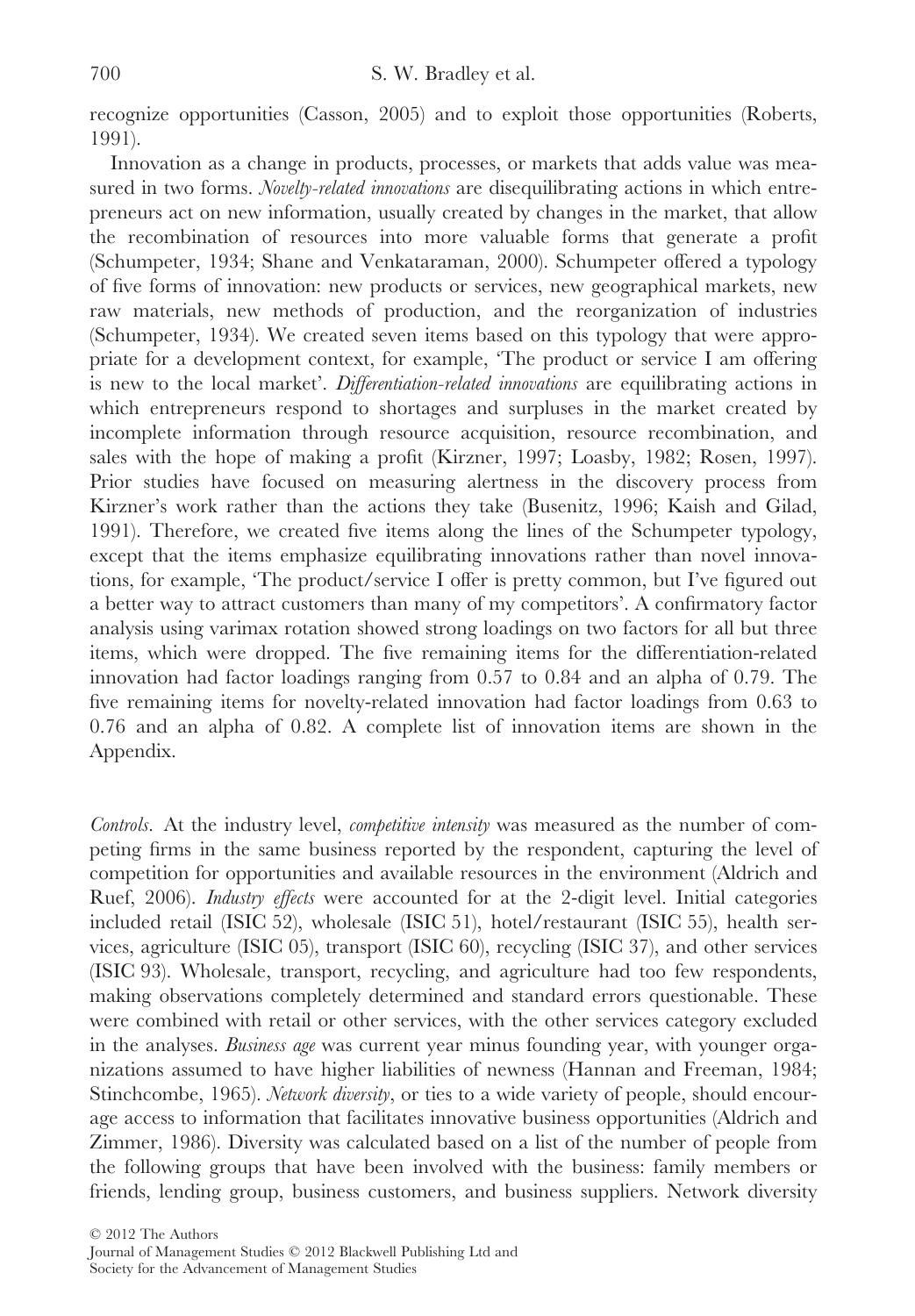(*H*) was then computed in terms of Shannon and Weaver's (1963) information entropy measure as:

$$
H = -\sum (\ln p_i) p_i \tag{1}
$$

where *H* is summed over the number of categories for social ties and  $p_i$  is the proportion of total contacts in that category. *Discourse directed ties* was taken from Ruef (2002), which asks whether the initial business idea was inspired by general media (newspaper, radio, or other press). Information that leads to innovation often diffuses through the media more rapidly than through interpersonal relationships (Strang and Meyer, 1993). Founder controls include *age* as current year minus the birth year of the entrepreneur. Age incorporates the positive effect of experience and provides credibility when transmitting information to other people when seeking to obtain resources or develop the firm (Freeman, 1982). Although age has been shown to be curvilinear with firm formation due to greater opportunity costs with time (Holtz-Eakin et al., 1994), this negative effect may be less influential in developing economies. *Education level* in developed nations has been previously associated with greater likelihood to exploit entrepreneurial opportunities (Rees and Shaw, 1986) and increased performance from those businesses (Gimeno et al., 1997).

#### **Analyses**

Ordered-response models recognize the indexed nature of various response variables; in this application, innovation and firm performance are the ordered response. Underlying the indexing in these models is a latent but continuous descriptor of the response. In an ordered probit model, the random error associated with this continuous descriptor is assumed to follow a normal distribution. We used Stata's probit function with maximum likelihood estimation to analyse McKelvey and Zavoina's (1975) ordered probit model, which can be specified as:

$$
T^* = \beta X + \varepsilon, \text{ with}
$$
  
\n
$$
T = 0 \text{ if } T^* \le \mu_0
$$
  
\n
$$
1 \text{ if } \mu_0 \le T^* \le \mu_1
$$
  
\n
$$
2 \text{ if } \mu_1 \le T^* \le \mu_2
$$
  
\n
$$
\mathcal{Z} \text{ if } T^* \ge \mu_{z-1}
$$
\n(2)

where  $T$  is the observed version of latent variable  $T^*$ ,  $X$  is a vector of explanatory variables,  $\beta$  are the coefficients to be estimated, and  $\mu$ <sub>z</sub> represent thresholds that distinguish different ordered values.

#### **RESULTS**

Table I provides descriptive statistics of the dataset. Table II presents univariate regressions for poverty indicator differences with firm performance measured as profits. For housing, wall/roof construction, floor material, electricity, general medical care, meals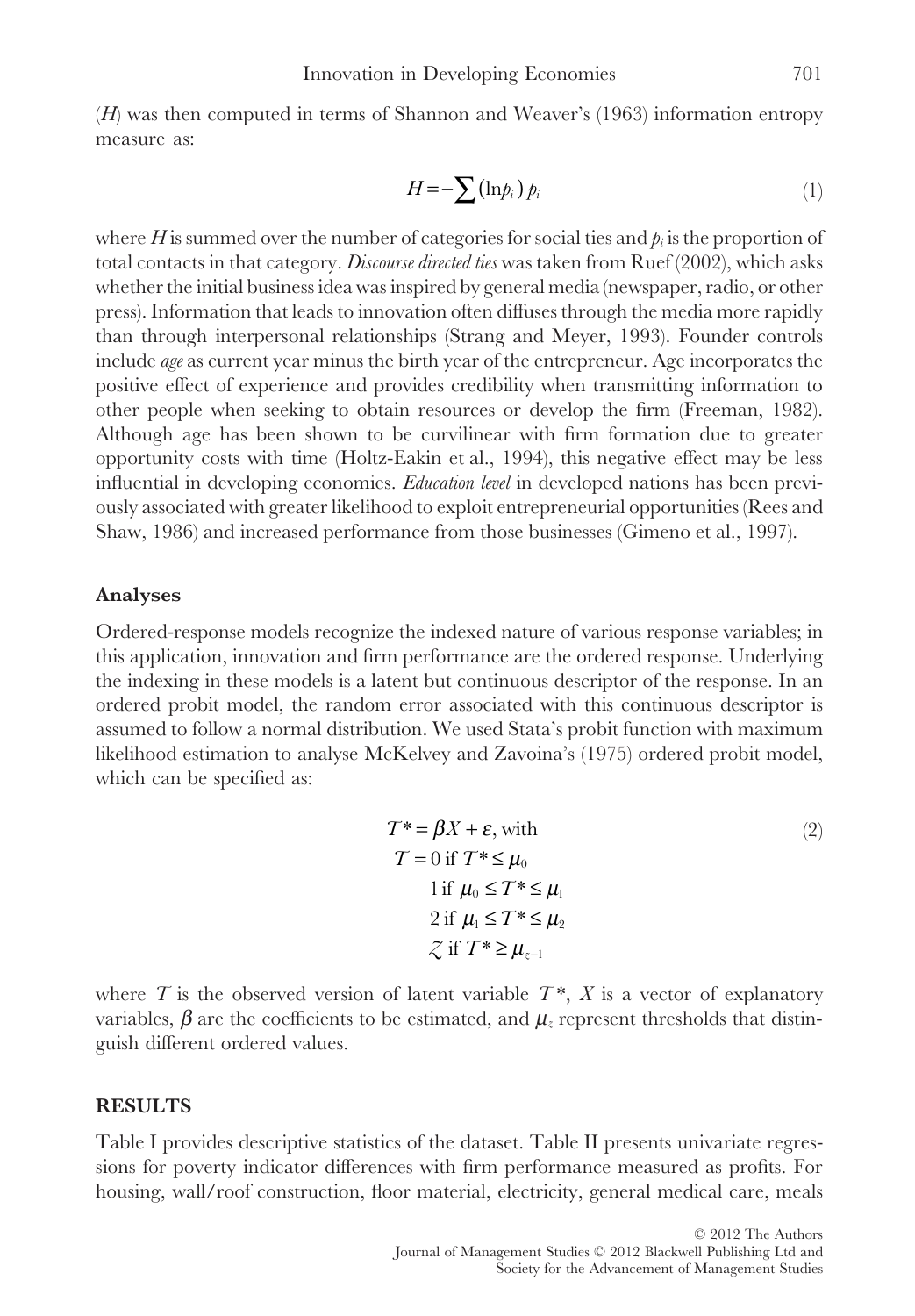| Table I. Means, standard deviations |             |                  |               |          |                | and correlations of key variables |          |               |         |             |           |                          |         |                  |          |                      |         |           |    |    |
|-------------------------------------|-------------|------------------|---------------|----------|----------------|-----------------------------------|----------|---------------|---------|-------------|-----------|--------------------------|---------|------------------|----------|----------------------|---------|-----------|----|----|
| Variable                            | Mean SL     |                  |               | $\sim$   | $\infty$       | 4                                 | ৸        | ७             | N       | ∾           | 0         | $\overline{\mathcal{L}}$ |         | l2               | 13       | 14                   | ГŚ      | 16        | 17 | 18 |
| 1 Performance                       | 0.69        | 0.69             |               |          |                |                                   |          |               |         |             |           |                          |         |                  |          |                      |         |           |    |    |
| $2$ Industry – retail               | 0.72        |                  | $0.45 - 0.04$ |          |                |                                   |          |               |         |             |           |                          |         |                  |          |                      |         |           |    |    |
| and wholesale                       |             |                  |               |          |                |                                   |          |               |         |             |           |                          |         |                  |          |                      |         |           |    |    |
| 3 Industry – hotel                  | 0.05        | 0.23             | 0.02          | $-0.38$  |                |                                   |          |               |         |             |           |                          |         |                  |          |                      |         |           |    |    |
| and restaurant                      |             |                  |               |          |                |                                   |          |               |         |             |           |                          |         |                  |          |                      |         |           |    |    |
| 4 Industry - health                 | 0.01        | 0.12             | $-0.11$       |          | $-0.20 - 0.03$ |                                   |          |               |         |             |           |                          |         |                  |          |                      |         |           |    |    |
| services                            |             |                  |               |          |                |                                   |          |               |         |             |           |                          |         |                  |          |                      |         |           |    |    |
| 5 Competitive intensity             | 27.12 39.81 |                  | $-0.11$       | $-0.09$  | $-0.08$        | 0.06                              |          |               |         |             |           |                          |         |                  |          |                      |         |           |    |    |
| 6 Business age                      | 4.38        | $3.42$<br>0.47   | $-0.01$       | $-0.05$  | $-0.04$        | 0.03                              | 0.24     |               |         |             |           |                          |         |                  |          |                      |         |           |    |    |
| 7 Network diversity                 | 0.49        |                  | 0.37          | $0.02\,$ | 0.09           | $-0.05$                           | $-0.44$  | $-0.30$       |         |             |           |                          |         |                  |          |                      |         |           |    |    |
| 8 Directed ties                     | 0.41        | 0.72             | $-0.20$       | $-0.02$  | 0.01           | $-0.01$                           | $-0.18$  | $-0.16$       | 0.01    |             |           |                          |         |                  |          |                      |         |           |    |    |
| discourse                           |             |                  |               |          |                |                                   |          |               |         |             |           |                          |         |                  |          |                      |         |           |    |    |
| 9 Strong ties                       | 0.58        |                  | $-0.09$       | $0.02\,$ | $-0.01$        | $0.01$                            | $-0.09$  | $-0.18$       | $0.06$  | 0.36        |           |                          |         |                  |          |                      |         |           |    |    |
| 10 Weak ties - business             | 0.47        | $0.82$<br>$0.71$ | $-0.19$       | $-0.05$  | $-0.04$        | $-0.02$                           | $-0.02$  | $-0.14$       | 0.11    | 0.75        | 0.24      |                          |         |                  |          |                      |         |           |    |    |
| 11 Weak ties - lending              | 0.43        | 55               | $-0.17$       | 0.01     | $-0.03$        | 0.05                              | $-0.31$  | $-0.27$       | 0.39    | 0.50        | 0.39      | 0.50                     |         |                  |          |                      |         |           |    |    |
| group                               |             |                  |               |          |                |                                   |          |               |         |             |           |                          |         |                  |          |                      |         |           |    |    |
| 12 Indebtedness/100,000 0.69        |             | $\!0.88\!$       | $-0.10$       | 0.04     | $-0.03$        | $-0.06$                           | $-0.03$  | 0.02          | 0.12    | 0.41        | 0.32      | 0.45                     | 0.21    |                  |          |                      |         |           |    |    |
| 13 Age                              | 32.52       | $\overline{11}$  | $-0.06$       | $-0.06$  | 0.02           | $-0.04$                           | 0.17     | 0.39          | $-0.37$ | 0.06        | 0.06      | 0.03                     | $-0.24$ | 0.10             |          |                      |         |           |    |    |
| 14 Education level                  | 11.60       | 00.              | $0.14\,$      | $-0.15$  | 0.20           | 0.02                              | 0.27     | 0.16          | $-0.23$ | 0.33        | 0.19      | 0.32                     | $-0.10$ | $0.26$<br>$0.11$ | 0.46     |                      |         |           |    |    |
| 15 Family business                  | 0.53        | 50               | 0.09          | 0.03     | $-0.13$        | $-0.05$                           | 0.09     | 0.25          | $-0.32$ | 0.22        | 0.07      | 0.36                     | $-0.30$ |                  | 0.42     | 0.42                 |         |           |    |    |
| experience                          |             |                  |               |          |                |                                   |          |               |         |             |           |                          |         |                  |          |                      |         |           |    |    |
| 16 Business expertise               | 2.79        | $0.68$<br>$3.75$ | 0.29          | $-0.06$  | $-0.05$        | $-0.04$                           | $0.03\,$ | 0.27          | 0.05    | 0.10        | $0.12\,$  | 0.26                     | $-0.05$ | $0.17\,$         | $0.42\,$ | $\,0.30$             | 0.31    |           |    |    |
| 17 Innovation                       | 29.90       |                  | 0.30          | 0.07     | $-0.17$        | 0.06                              | $-0.16$  | $-0.14$       | 0.30    | 0.22        | $-0.23$   | 0.29                     | 0.32    | $-0.12$          | $-0.40$  | $-0.14$              | $-0.04$ | $-0.01$   |    |    |
| differentiation                     |             |                  |               |          |                |                                   |          |               |         |             |           |                          |         |                  |          |                      |         |           |    |    |
| 18 Innovation - novelty             | 20.08       |                  | $6.32 - 0.19$ |          | $0.00 - 0.06$  | $0.04\,$                          |          | $0.02 - 0.20$ |         | $0.20$ 0.38 | 0.21 0.31 |                          | 0.50    | 0.09             |          | $0.02 - 0.01 - 0.15$ |         | 0.12 0.07 |    |    |
|                                     |             |                  |               |          |                |                                   |          |               |         |             |           |                          |         |                  |          |                      |         |           |    |    |

© 2012 The Authors

Journal of Management Studies © 2012 Blackwell Publishing Ltd and Society for the Advancement of Management Studies

Note:  $N = 201$ . Pairwise correlations reported.<br>Correlations above 0.14 are significant at p < 0.05. Correlations above  $0.14$  are significant at  $p < 0.05$ . *Notes*: N = 201. Pairwise correlations reported.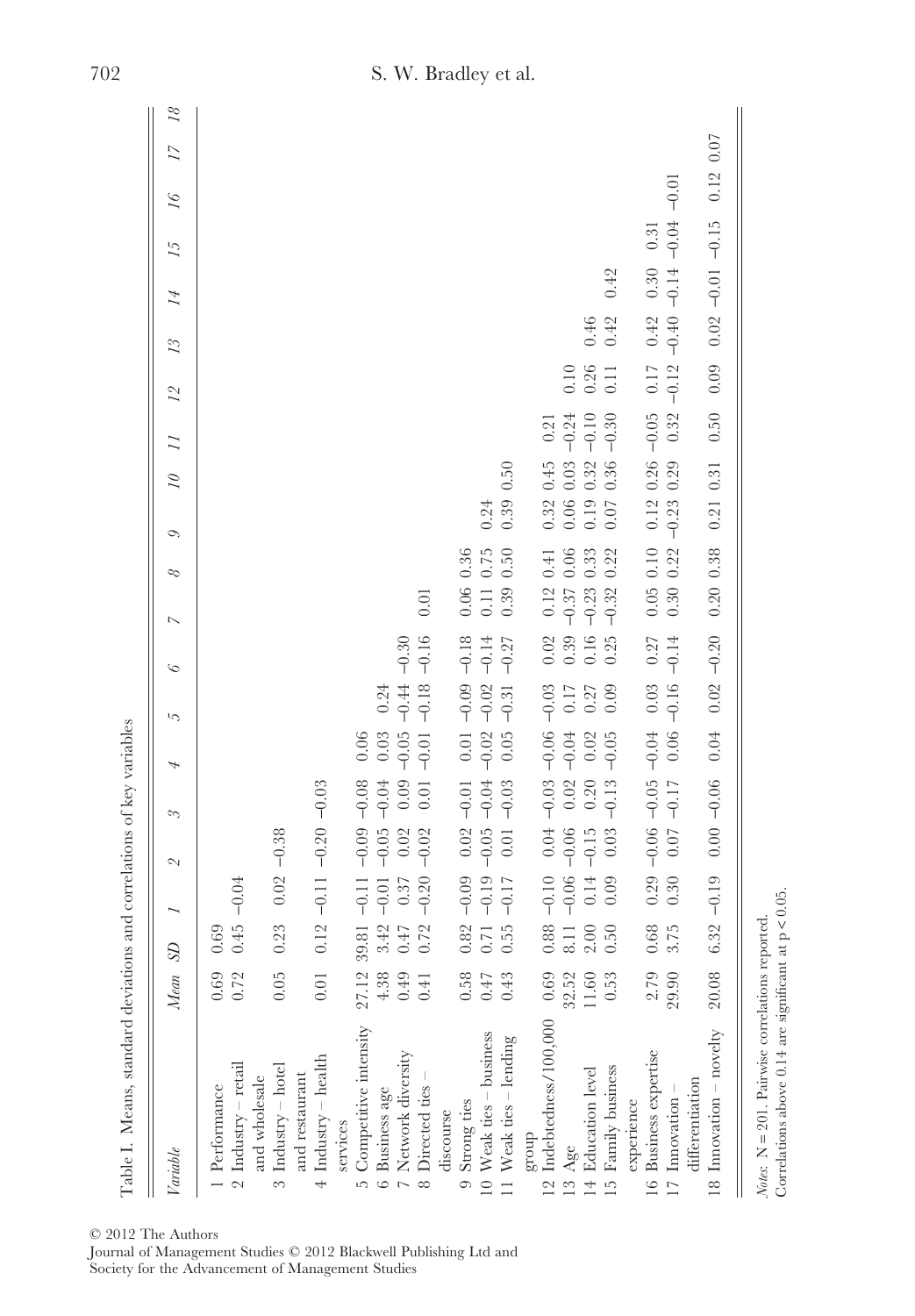| Variable                                                                                                                                           |                  | All clients                                                           |            |                  | $Op$ portunity-based                                          |            |                  | Necessity-based     |                   | $\mathcal{Z} \text{-} \mathit{test}^{\mathrm{a}}$ |
|----------------------------------------------------------------------------------------------------------------------------------------------------|------------------|-----------------------------------------------------------------------|------------|------------------|---------------------------------------------------------------|------------|------------------|---------------------|-------------------|---------------------------------------------------|
|                                                                                                                                                    | $\boldsymbol{n}$ | $\textit{Cogf(SE)}$                                                   | ℀          | $\boldsymbol{z}$ | $\textit{Cogf(SE)}$                                           | ₹          | $\boldsymbol{n}$ | $\textit{Cogf(SE)}$ | ₹                 | Sig diff                                          |
| Housing                                                                                                                                            |                  |                                                                       |            |                  |                                                               |            |                  |                     |                   |                                                   |
| Home ownership                                                                                                                                     | $\overline{181}$ | 0.28(0.15)                                                            | $4.28+$    | 134              | 0.27(0.16)                                                    | 3.3        |                  | $-0.12(0.58)$       | $0.04$<br>13.7*** |                                                   |
| Wall/roof construction                                                                                                                             | 167              | 1.37                                                                  | 39.01***   | 124              | (0.26)<br>1.31                                                | 28.59***   | 43               | 1.87(0.54)          |                   |                                                   |
| Floor material                                                                                                                                     | 167              | $\begin{array}{c} (0.24) \\ (0.17) \\ (0.51) \end{array}$<br>$0.50\,$ | $8.37***$  | 124              | (0.18)<br>0.74                                                | $15.43***$ | 43               |                     | n.e.              | n.e.                                              |
| Electricity                                                                                                                                        | 153              | 2.33                                                                  | 23.63***   | 117              | $(0.54)$<br>2.75                                              | 29.89***   | 36               |                     | n.e.              | n.e.                                              |
| $\mathcal{N}$ ourishment                                                                                                                           |                  |                                                                       |            |                  |                                                               |            |                  |                     |                   |                                                   |
| Meals per day                                                                                                                                      | 177              | (0.50)                                                                | $18.77***$ | 134              | 2.21(0.51)                                                    | 21.08***   | 43               |                     |                   | n.e                                               |
| Meat in diet                                                                                                                                       | 180              | $\left(0.13\right)$<br>$2.01$<br>0.43                                 | 10.91***   | 133              |                                                               | $9.44***$  | 47               | 0.22(0.20)          | n.e<br>1.15       |                                                   |
| Clean water                                                                                                                                        | 170              | $(0.48)$<br>0.08                                                      | 0.03       | 134              | $\begin{array}{c} 0.54 \ (0.18) \\ 0.11 \ (0.48) \end{array}$ | 0.05       | 36               |                     | n.e.              | n.e.                                              |
| Education                                                                                                                                          |                  |                                                                       |            |                  |                                                               |            |                  |                     |                   |                                                   |
| Child education                                                                                                                                    | 110              | 0.31(0.36)                                                            | 0.76       | 96               | 0.22(0.42)                                                    | 0.29       | $\overline{14}$  |                     | n.e.              | n.e                                               |
| Medical                                                                                                                                            |                  |                                                                       |            |                  |                                                               |            |                  |                     |                   |                                                   |
| General care                                                                                                                                       | 161              | $(61.0)$ 6+0                                                          | $6.63**$   | 118              | 0.76(0.26)                                                    | $9.48**$   | 43               | $-0.14(0.33)$       | 0.18              |                                                   |
| Child vaccinations                                                                                                                                 | 100              |                                                                       | n.e.       |                  |                                                               | n.e.       |                  |                     | n.e.              | n.e.                                              |
| Resources                                                                                                                                          |                  |                                                                       |            |                  |                                                               |            |                  |                     |                   |                                                   |
| Telephone service                                                                                                                                  | 167              | $-0.14(0.14)$                                                         | 1.01       | 124<br>124       | 0.15(0.27)                                                    | 0.35       | 43               | $-0.01(0.21)$       | $\circ$           |                                                   |
| Radio/DVD owner                                                                                                                                    | 166              |                                                                       | n.e.       |                  |                                                               | n.e.       | $42$             |                     | n.e.              | n.e                                               |
| Notes: $\uparrow$ p < 0.10; * p < 0.05; *** p < 0.01; *** p < 0.001.<br><sup>a</sup> Z-test: $(\beta_1 - \beta_2)/sQRT(SD\beta_1^2 + SD\beta_2^2)$ |                  |                                                                       |            |                  |                                                               |            |                  |                     |                   |                                                   |

Table II. Results of univariate analyses for firm performance and poverty indicators Table II. Results of univariate analyses for firm performance and poverty indicators

© 2012 The Authors

 $^a$  Z-test: ( $\beta_1 - \beta_2$ )/SQRT(SD $\beta_1^2$  + SD $\beta_2^2$ ).  $Z = 1.65$  at  $p < 0.05$ , 2.33 at  $p < 0.01$ .<br>n.e., not estimated due to a lack of variance.  $Z = 1.65$  at p < 0.05, 2.33 at p < 0.01. n.e., not estimated due to a lack of variance.

Journal of Management Studies © 2012 Blackwell Publishing Ltd and Society for the Advancement of Management Studies

# Innovation in Developing Economies 703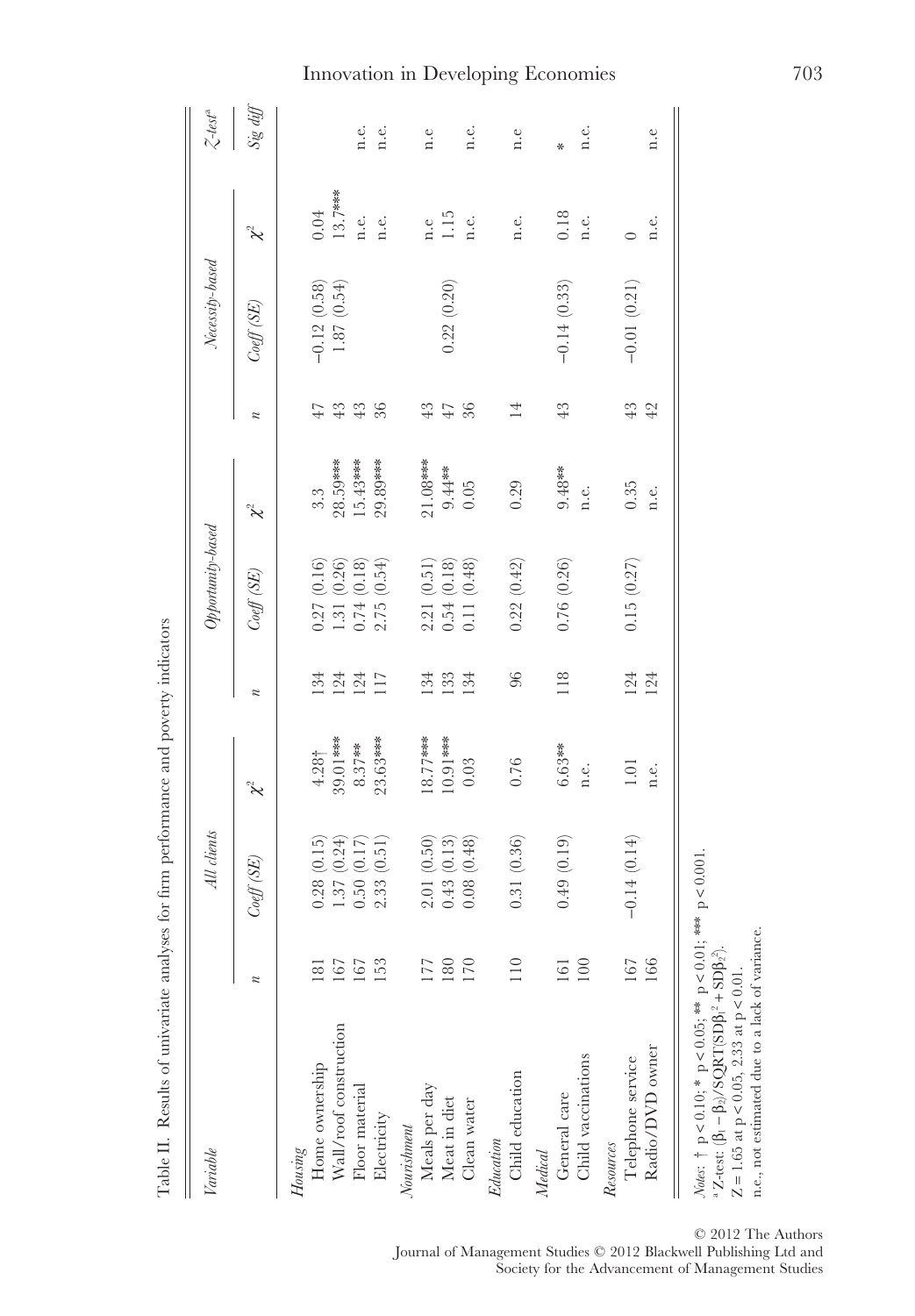per day, meat in diet were all significant to at least the  $p < 0.01$  level, and home ownership was significant at  $p < 0.10$ . Several of the non-significant indicators were a result of invariance across the firm performance measures or basic necessities being met in some form. For example, all children were reported to have had vaccinations. All respondents with children attended either public or private school. Only 4 per cent of respondents did not own a form of radio or DVD player. This result is less surprising given its sampling of an urban area. On the other hand, only 3 per cent of respondents had regular telephone service, creating little variance. The majority of those surveyed perceived themselves as opportunity- rather than necessity-based entrepreneurs. Sample size and minimal variance for a number of poverty indicators prevented comparison using a *Z*-test for several of the indicators. General medical care was significantly greater for opportunity- than for necessity-based businesses ( $p < 0.05$ ). Where coefficients were estimated for both entrepreneurship types, the opportunity-based entrepreneur coefficients were greater than the necessity coefficients, though not significantly different according to *Z*-tests. We also observed that the coefficients for a number of poverty indicators were higher for opportunity-based entrepreneurs than for the general sample, providing additional indirect evidence. The results as a whole provide support for Hypothesis 1, which expected firm performance to be associated with reduced indications of poverty and for this association to be greater for opportunity- than for necessity-based entrepreneurship.

In Table III we present the results of the ordered probit models predicting performance. Model 3.1 is a baseline control model. Model 3.2 tests Hypothesis 2 – the effects of differentiation-related and novelty-related innovation as mediators on performance. Models 3.3 and 3.4 test the independent covariates on differentiation-related innovation and noveltyrelated innovation, respectively. Model 3.5 tests in the independent covariates on performance. Model 3.6 is the full specified model, testing the intervening effect of innovation.

In Hypothesis 2, we hypothesized that innovation in a developing economy would have a positive relationship with performance. The results are supported for differentiation-related innovations  $(\beta = 0.286; p < 0.001)$ , but not for novelty-related innovations ( $\beta$  = -0.067; p < 0.05). A  $\zeta$ -test comparison of the innovation types showed differentiation-related innovations were significantly greater than novelty-related innovations on performance  $(\zeta = 5.29, p < 0.01)$ , providing support for Hypothesis 2. We then examined factors that would affect innovation and firm performance. We expected indebtedness to have a negative relationship with innovation and a negative or nonsignificant relationship with firm performance. Indebtedness was significant and negative with both differentiation-related innovation ( $\beta = -0.432$ ; p < 0.001) and novelty-related innovation ( $\beta = -0.326$ ; p < 0.01), supporting Hypothesis 3. Indebtedness as loan size was positive, though not a significant indicator of performance in Model 3.5  $(\beta = 0.269)$ ;  $p > 0.05$ ) or the fully specified Model 3.6 ( $\beta = 0.409$ ;  $p > 0.05$ ). Thus, Hypothesis 3 is supported. Our examination of social structure showed strong ties were negatively related to innovation, supporting Hypothesis 4a for differentiation-related innovation  $(\beta = -0.342; p < 0.01)$ , but not for novelty-related innovation  $(\beta = -0.004; p > 0.05)$ . Strong ties were not significantly related with performance  $(\beta = -0.180; p > 0.10)$ , thus Hypothesis 4b is not supported. Hypothesis 5a proposed that weak ties will have a positive effect on innovation. This was supported for lending group weak ties on both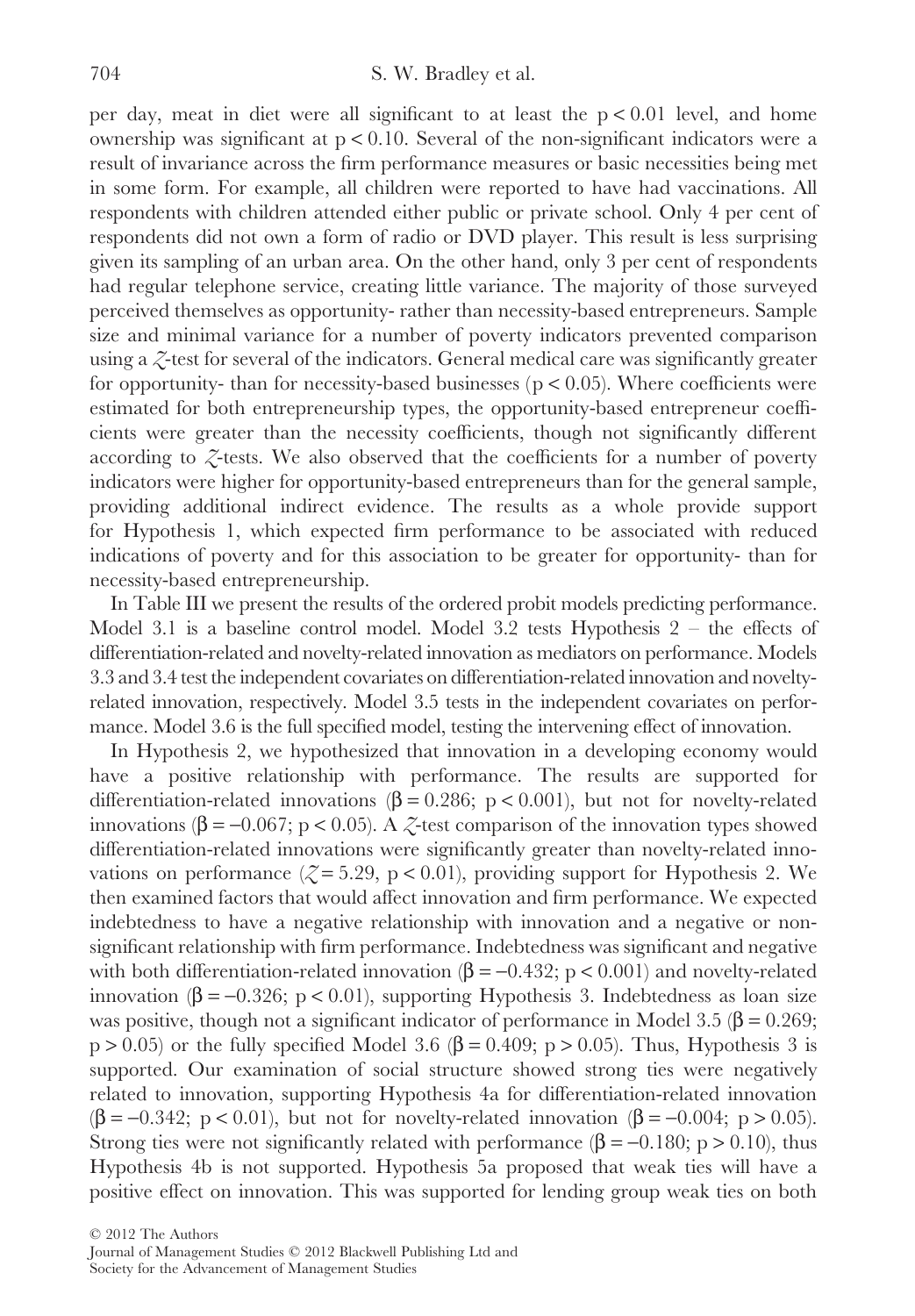|                                                                                                                                                         |                                                             |                                                              | $Model$                                                                                              |                                                                                 |                                                                       |                                                                         |
|---------------------------------------------------------------------------------------------------------------------------------------------------------|-------------------------------------------------------------|--------------------------------------------------------------|------------------------------------------------------------------------------------------------------|---------------------------------------------------------------------------------|-----------------------------------------------------------------------|-------------------------------------------------------------------------|
| Dependent variable<br>Variable                                                                                                                          | Performance<br>(3.1)                                        | $Pef \! \! f \! \! omance$<br>$(\mathbf{3.2})$               | $\label{eq:1} \begin{aligned} \textit{Innocation} - \textit{differentiation} \end{aligned}$<br>(3.3) | $\lim$ ocation $-$ novely<br>(3.4)                                              | Peifomance<br>$(3.5)$                                                 | Performance<br>$(3.6)$                                                  |
| Industry – hotel and restaurant<br>$\rm Industry-real$ and $\rm whole sale$<br>Industry - health services<br>Competitive intensity<br>Industry controls | $-0.352(0.335)$<br>$-1.265(0.572)*$<br>$-1.800(1.126)$      | $-0.796(0.429)$<br>$-1.238(0.647)$<br>$-2.275(1.321)$        | 0.281(0.218)<br>$-0.526(0.412)$<br>0.000(0.003)<br>1.440 (0.917)                                     | $0.012(0.003)$ ***<br>$-0.949(0.394)$ *<br>0.012(0.206)<br>0.295(0.756)         | $-0.009$ $(0.005)$<br>0.153(0.434)<br>0.298(0.760)<br>$-0.516(1.350)$ | $-0.010(0.005)$ *<br>0.000(0.853)<br>$-1.436(1.701)$<br>$-0.323(0.517)$ |
| Directed ties - discourse<br>Business age<br>Network diversity<br>Business controls                                                                     | $1.716$ (0.352)***<br>$-0.588(0.201)$ **<br>$-0.017(0.039)$ | $1.287(0.364)$ ***<br>$-1.332(0.295)$ ***<br>$-0.040(0.047)$ | 0.443(0.247)<br>$-0.062(0.032)$<br>0.484(0.302)                                                      | $1.030(0.235)$ ***<br>$-0.023(0.030)$<br>0.423(0.281)                           | $-0.044(0.054)$<br>0.432(0.498)<br>$-0.175(0.457)$                    | $-0.029(0.059)$<br>0.328(0.590)<br>$-0.912(0.603)$                      |
| Weak ties - lending group<br>Indebtedness/100,000<br>Weak ties - business<br><b>Business</b> covariates<br>Strong ties                                  |                                                             |                                                              | $-0.432(0.122)$ ***<br>$-0.342(0.124)$ **<br>0.418(0.247)<br>$0.726(0.288)*$                         | $-0.326$ $(0.117)$ **<br>$0.568(0.281)$ *<br>$-0.004(0.116)$<br>$-0.355(0.235)$ | $-1.257(0.422)$ **<br>$-0.180(0.313)$<br>0.268(0.462)<br>0.269(0.226) | $-1.248(0.448)$ **<br>0.291 (0.498)<br>$-0.041(0.319)$<br>0.409(0.257)  |
| Education level<br>$\label{eq:induc} \textit{Individual\ convols}$<br>Age                                                                               | $0.312(0.080)$ ***<br>$-0.008(0.017)$                       | $0.398(0.089)$ ***<br>$0.078(0.029)$ **                      | $-0.315(0.087)$ ***<br>$-0.026(0.021)$                                                               | $0.046(0.020)$ *<br>$-0.111(0.075)$                                             | $-0.157(0.148)$<br>0.006(0.029)                                       | 0.039 (0.039)<br>0.125(0.214)                                           |
| Family business experience<br>Business expertise<br>Individual covariates                                                                               |                                                             |                                                              | $0.668(0.286)$ *<br>0.351(0.187)                                                                     | $0.410(0.180)$ *<br>$-0.628(0.266)$ *                                           | $1.440(0.457)$ **<br>$0.816(0.366)$ *                                 | $1.098(0.495)$ *<br>0.764(0.413)                                        |
| $Inovation - differentiation$<br>Innovation - novelty<br>$\label{eq:1} In a rotation$                                                                   |                                                             | $0.286$ (0.064)***<br>$-0.067(0.031)*$                       |                                                                                                      |                                                                                 |                                                                       | $0.208(0.099)*$<br>$-0.009(0.042)$                                      |
| Log likelihood<br>n parameters<br>$Goodness-of-fit$<br>Pseudo $\mathbb{R}^2$                                                                            | $-78.53$<br>0.22<br>$\infty$                                | $-59.26$<br>0.39<br>$\supseteq$                              | $-198.94$<br>0.23<br>$\overline{15}$                                                                 | $-350.48$<br>0.10<br>$\frac{1}{1}$                                              | $-41.68$<br>$0.40\,$<br>$\frac{1}{2}$                                 | $-37.02$<br>$\,0.44$<br>$\overline{\Box}$                               |
|                                                                                                                                                         |                                                             |                                                              |                                                                                                      |                                                                                 |                                                                       |                                                                         |

Table III. Ordered probit models predicting innovation and business performance Table III. Ordered probit models predicting innovation and business performance

 $\mathbb{I}$ 

© 2012 The Authors Journal of Management Studies © 2012 Blackwell Publishing Ltd and Society for the Advancement of Management Studies

*Notes*: Case reported n = 201. Unstandardized estimates reported along with standard errors in parentheses.

*Note:* Case reported n = 201. Unstandardized estimates reported along with standard errors in parentheses.<br>Other services (ISIC 2-digit 93) was the omitted industry category.<br>† p < 0.10; \* p < 0.05; \*\* p < 0.01; \*\* p < 0

Other services (ISIC 2-digit 93) was the omitted industry category.

† p < 0.10; \* p < 0.05; \*\* p < 0.01; \*\*\* p < 0.001.

# Innovation in Developing Economies 705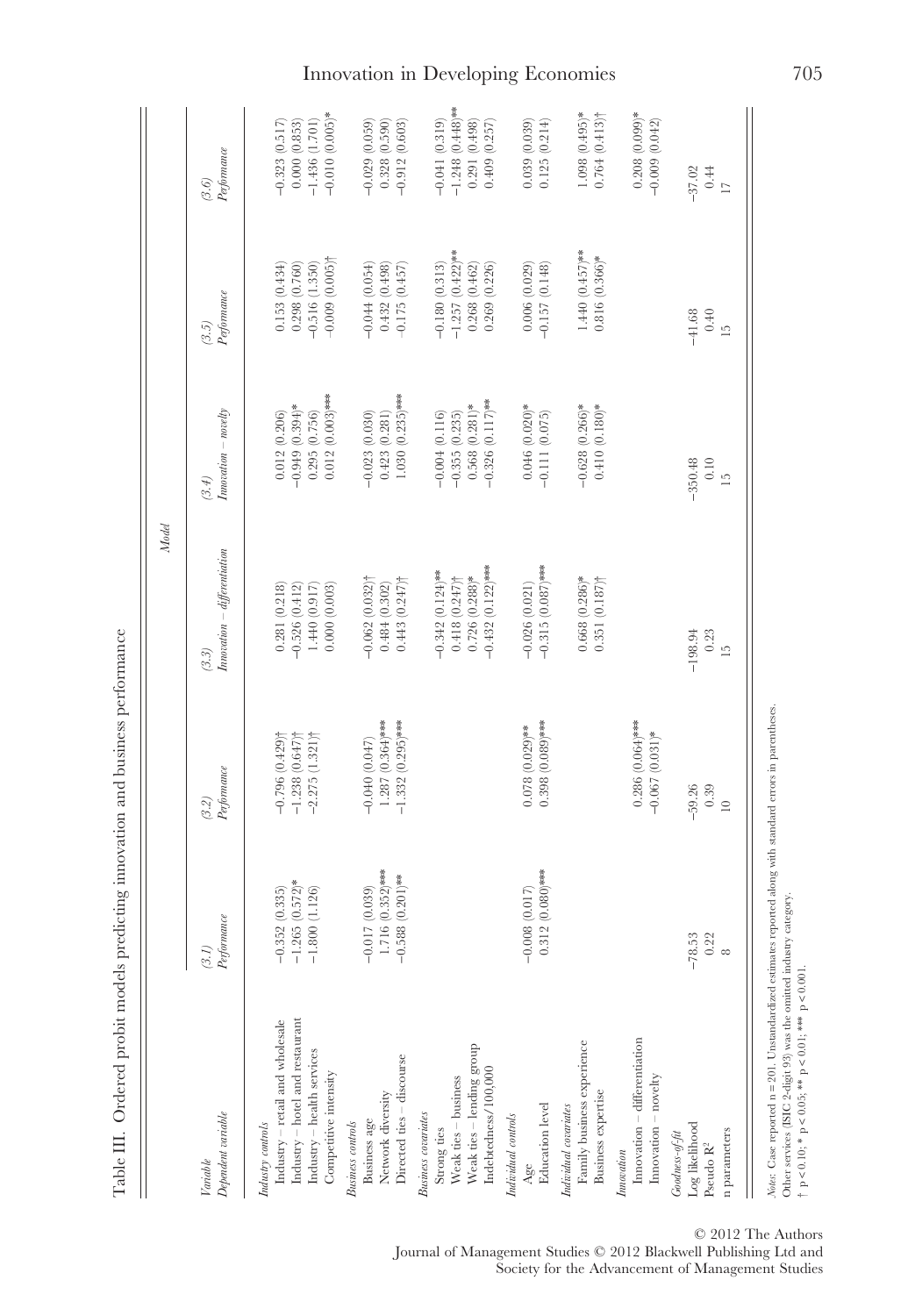differentiation-related innovation ( $\beta$  = 0.726; p < 0.05) and novelty-related innovations  $(\beta = 0.568; p < 0.05)$ . Hypothesis 5a was only marginally supported for business weak ties on differentiation-related innovations ( $\beta$  = 0.418; p > 0.10) and not for novelty-related innovations ( $\beta = -0.355$ ; p > 0.10). Performance was negatively related to business weak ties  $(\beta = -1.248; p < 0.01)$ , supporting Hypothesis 5b, while performance on lending group weak ties  $(\beta = 0.291; p > 0.10)$  was not significant. Family business experience had a positive relationship with differentiation-related innovation ( $\beta$  = 0.668; p < 0.05) and a negative relationship with novelty-related innovation ( $\beta = -0.628$ ; p < 0.05), supporting Hypotheses 6a and 6b, respectively. Family business experience had a positive relationship with performance ( $\beta = 1.098$ ; p < 0.05), supporting Hypothesis 6c. Finally, business expertise had a positive relationship with differentiation-related innovation  $(\beta = 0.351)$ ; p < 0.10), indicating marginal support for Hypothesis 7a, and a positive relationship with novelty-related innovation ( $\beta$  = 0.410; p < 0.05), supporting Hypothesis 7b. Business expertise was positive with performance in Model 3.5 ( $\beta$  = 0.816; p < 0.05), but became marginally significant in Model 3.6 ( $\beta$  = 0.764; p < 0.05) in the presence of innovation. This provides support for Hypothesis 7c and evidence of an intervening effect of innovation on the business expertise–performance relationship.

# **DISCUSSION AND FUTURE RESEARCH IMPLICATIONS**

International organizations and developed nations have set an ambitious goal to halve the number of people in the world living in poverty by the year 2015 (World Bank, 2000). While investment has led to rapid economic growth in many countries (e.g. China and India), the challenge remains to include the poorest in the economic development process (Bruton, 2010; McMullen, 2011). Efforts through programmes like microcredit have generated greater capital availability for the poor, with the hope that this will unleash entrepreneurs towards greater participation in the informal or formal economy (De Soto, 2003). This study examined whether innovation in business opportunities is an important intervening factor in the ability to generate firm performance and poverty reduction. Drawing from the discovery and creation views of opportunity, we find that the type of innovation matters – differentiation-related innovation more than noveltyrelated innovation leads to greater firm performance for the microcredit clients studied. We also show that, through innovation, human forms of capital – specifically business expertise and exposure to family business – lead to higher firm performance than financial or social forms of capital.

The fields of management (Bruton, 2010) and entrepreneurship (McMullen, 2011), including this special issue, have called for research in the development context. The eclectic nature of our field allows scholars to draw from expertise in economics, psychology, sociology, finance, and others to offer valuable insights at different levels of analysis. The findings from this study highlight how these might be applied to understand the relationship between forms of capital, innovation modes, and their implications for development.

# **Forms of Capital**

Despite the development field's emphasis on the national level of analysis, it is important not to lose sight of the individual in poverty reduction efforts. Regarding *human capital*, we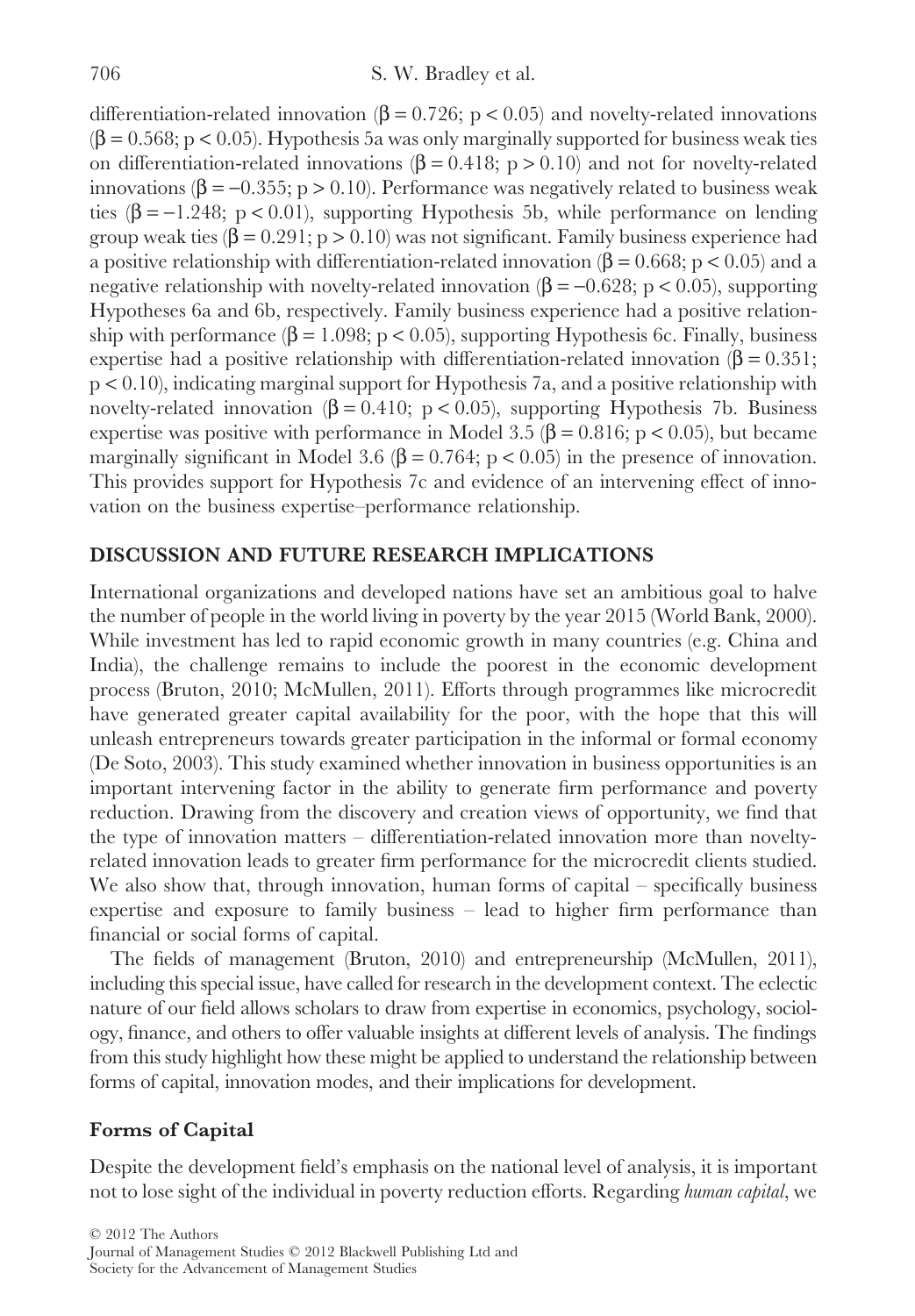focused on indicators that are related to the knowledge level and expertise of the entrepreneur. Business expertise and family business experience were both positive indicators of innovation and performance. However, family business experience was more positively related to differentiation-related innovations, whereas business expertise was more positively associated with novelty-related innovations. How people acquire this general business expertise and how it differs from exposure to family business in terms of opportunity development are questions that appear promising for future research. It could be that the heavily contextual nature of family business experience causes entrepreneurs to perceive it as more reliable and less risky than business expertise. This would make it the preferred option when the cost of an error of commission is high  $-$  e.g. innovation is tried, fails, and consumes extremely scarce resources in the process. Business expertise, in contrast, may be more abstract and relatively more risky, but also more capable of generating novelty-related innovations. As a result, the cost of an error of omission, such as failing to reap the reward associated with an innovation, may also motivate entrepreneurial action, but less so when resources are scarce. As resources become less scarce and the threshold of affordable loss increases (Sarasvathy, 2001), novelty-related innovation would appear to become increasingly attractive (less costly) relative to differentiation-related innovation. Consequently, a question emerges of whether a lack of business expertise precludes entrepreneurs from being able to discover or create novelty-related innovations, or whether entrepreneurs in developing economies are simply less willing to bear the additional uncertainty associated with such innovations given the resource constraints that they face.

Not all individuals share the same motivation for engaging in entrepreneurship, especially in developing economies. Our measures of necessity- and opportunity-based entrepreneurship suggest that some individuals in poverty may be simply trying to earn enough to survive, while others may have intentions of growing a business. Because they often provide self-employment but no job creation, microcredit organizations have been accused of falling more in the former category than the latter (Karnani, 2007). If firm growth is needed for development, entrepreneurship research (e.g. Penrose, 1959) may be particularly helpful to development efforts. Conversely, developing economies may offer a rich context in which to test the applicability of entrepreneurial theories of the firm. What are the distinctive individual characteristics, decision making policies, and resource constraints that limit or drive growth in developing countries? Are the physical, psychological, and emotional challenges of entrepreneurship in developing economies greater than or different from those faced by entrepreneurs in developed nations? Studies of psychological stability in extreme circumstances suggest that some have a learned ability for resourcefulness (Rosenbaum, 1988). The effect of cognitive abilities such as delayed gratification (Mokyr, 1992; Rosenbaum, 1988), future orientation (Bruton et al., 2011), empathy and perspective taking (Davis, 1980; McMullen, 2010) on entrepreneurial motives and means and vice versa may be especially important to understanding business development (Baum and Locke, 2004; McMullen and Shepherd, 2006) in extreme environments such as developing economies (McMullen, 2011).

With regard to *financial capital*, loans and their repayment (indebtedness) are central to the continuance of microcredit institutions. This initial funding has helped millions to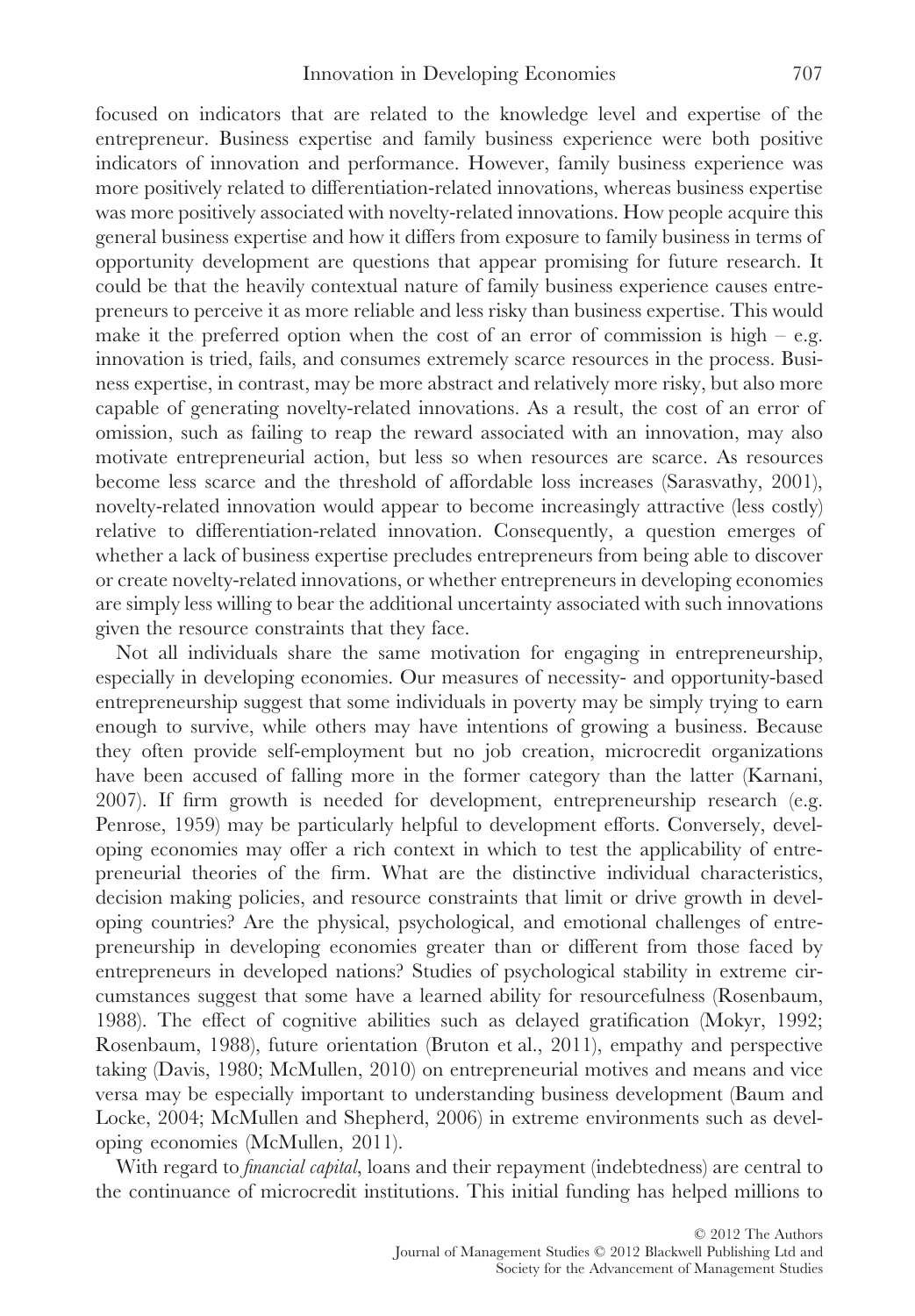generate income through self-employment. We distinguished this financial capital, however, from the capital that is available (collateralized debt, equity, slack) in developed nations. Loans for the poor are high-risk debt. We find that instead of increasing the likelihood of innovation, indebtedness actually decreased both differentiation-related and novelty-related innovation. Higher levels of indebtedness decreased the likelihood of differentiation-related innovation 1.5 times (odds ratio =  $1/\exp$  [-0.432]) and decreased the likelihood of novelty-related innovation 1.4 times (odds ratio =  $1/\exp$  [-0.326]). Prior work has indicated that slack has diminishing returns to innovation (Nohria and Gulati, 1996) or entrepreneurial behaviours (Bradley et al., 2010b) as a result of a lack of discipline or investment in questionable projects ( Jensen, 1986). In a development context where we measured capital availability as loan size, the higher level of indebtedness might diminish search for alternative business ideas that may take time, with the knowledge that loans must be repaid over relatively short timeframes. We also found that loan size has a negative or non-significant relationship with performance. This result is similar to findings for indebtedness from studies in a developed context (George, 2005), but contrasts to the microfinance field which has implicitly or explicitly relied on loan size as an indicator for success (Morduch, 2000). Our logic suggests that better performing businesses with cash flow should reduce their reliance on high interest loans rather than increasing them over time. Increasing loan size suggests greater expenditures and may be an indication of increasing personal consumption rather than business development (Morduch, 1999). Thus, future studies using longitudinal data may want to track the relationship of business performance to loan size over time to test assertions that improvements in standards of living associated with increases in loan sizes are indicative of increases in incomes. Alternative loan forms including microsavings associations should also be considered alongside microcredit. The savings programmes require greater patience, but result in loans with greater collateral. In turn, this may provide more time for business pre-planning leading to improved performance in comparison to microcredit businesses (Hannig and Wisniwski, 1999).

With regard to *social capital*, networks are also a source of assistance in business development. We found evidence that network diversity had a positive effect on performance in our initial control model. We also found that weak ties had a significant effect on both novelty- and differentiation-related innovations. Specifically, business weak ties had a marginally positive significant effect on differentiation-related innovation. However, business weak ties became liabilities when predicting performance (3.3 times). This contrast between the ability of weak ties to increase innovative business ideas and their implementation for business performance is important. Business relationships that the poor enter into with suppliers and other contacts may be predatory or non-mutually beneficial as one might expect. In contrast, strong ties, as expected, had a negative relationship with innovation. We did not, however, find the positive relationship with performance that has been hypothesized and proposed by others (Webb et al., 2009). These mixed findings suggest that greater exploration into the relative value of social networks on firm performance for poor entrepreneurs, including microcredit clients, is needed. Does trust alter the nature of some of these weak ties? Could reputation or status imputed by the microcredit agency help alter the nature of weak ties and improve performance by allowing clients greater access to suppliers and buyers?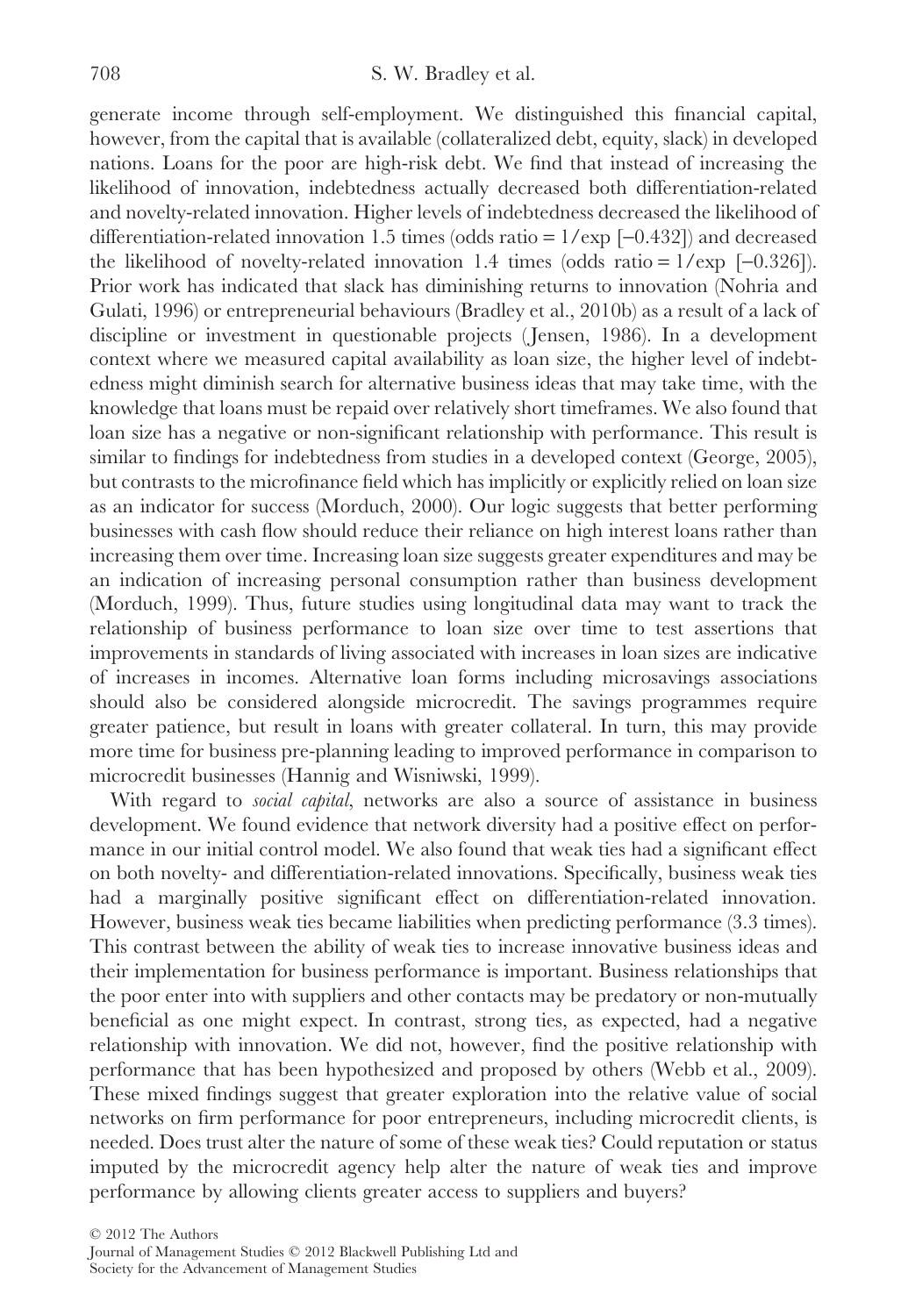Microcredit lending groups are a specific form of social capital studied here where workers are expected to act in solidarity creating strong ties. Our interviews and findings from others (Bruton et al., 2011) suggest those ties are weaker and more pragmaticallydriven by the purpose of obtaining loans than presumed. Lending group weak ties did increase the likelihood of differentiation-related innovation (2 times) and novelty-related innovation (1.7 times). This suggests that lending groups offer promise as a source of variance for business idea generation, though there is little research in this area. However, they did not have a significant effect on firm performance. Perhaps group members share ideas within the group, but lack support outside the group to implement those innovations. Further research is needed to understand the social structure of lending groups. Do groups tend to pursue common business ideas? If so, do they collaborate, employing higher levels of trust and reciprocity, or do they view each other as competitors? Therefore, whether lending groups offer mutual business support beyond loan repayment is understudied, despite having important policy implications for microlenders. Similarly, the role of lending groups in ideation remains relatively neglected by the literature and in need of further research.

#### **Innovation Mode**

As in developed nations, innovation predicted firm performance. But unlike in developed nations, the type of innovation seemed to matter in developing economies. Differentiationrelated innovations, more than novelty-related innovations, were advantageous to firm performance for microfinance clients. Model 3.2 shows that entrepreneurs with differentiation-related innovations were 1.4 times as likely to report higher firm performance as those with novelty-related innovations (odds ratio =  $\exp$  [0.286 - (-0.067) = 1.42). Even if an entrepreneur were to create something completely new to the market, the likelihood of being able to bring the idea to fruition, given the institutional climate and social marginalization of the actors, is more limited (McMullen, 2011). This does not mean that more novelty-related innovations are unnecessary, nor does it suggest that such innovations would not generate greater income. Instead, it seems to imply that greater assistance may be needed to bring such opportunities to fruition (McMullen, 2011). Fairbourne et al. (2008) have proposed microfranchising as one such possibility. By moving the poor away from commodity retail products and towards more innovative and novel products or services, it may promise higher returns. In addition, the franchise model offers a proven business concept with greater likelihood of success, potentially enabling entrepreneurs to overcome knowledge and training limitations that often limit their options. Despite its promise, the microfranchise is currently under-researched.

# **Other Implications for Development**

Though capital and innovation play a role in opportunities for the poor, the type of industry in which a person chooses to start a business also plays a critical role in its survival and performance (Shane, 2003). In this study we control for industry, but there are several findings of interest. None of the industries entered by entrepreneurs had a positive outcome with innovation or performance. Our observation, and one shared by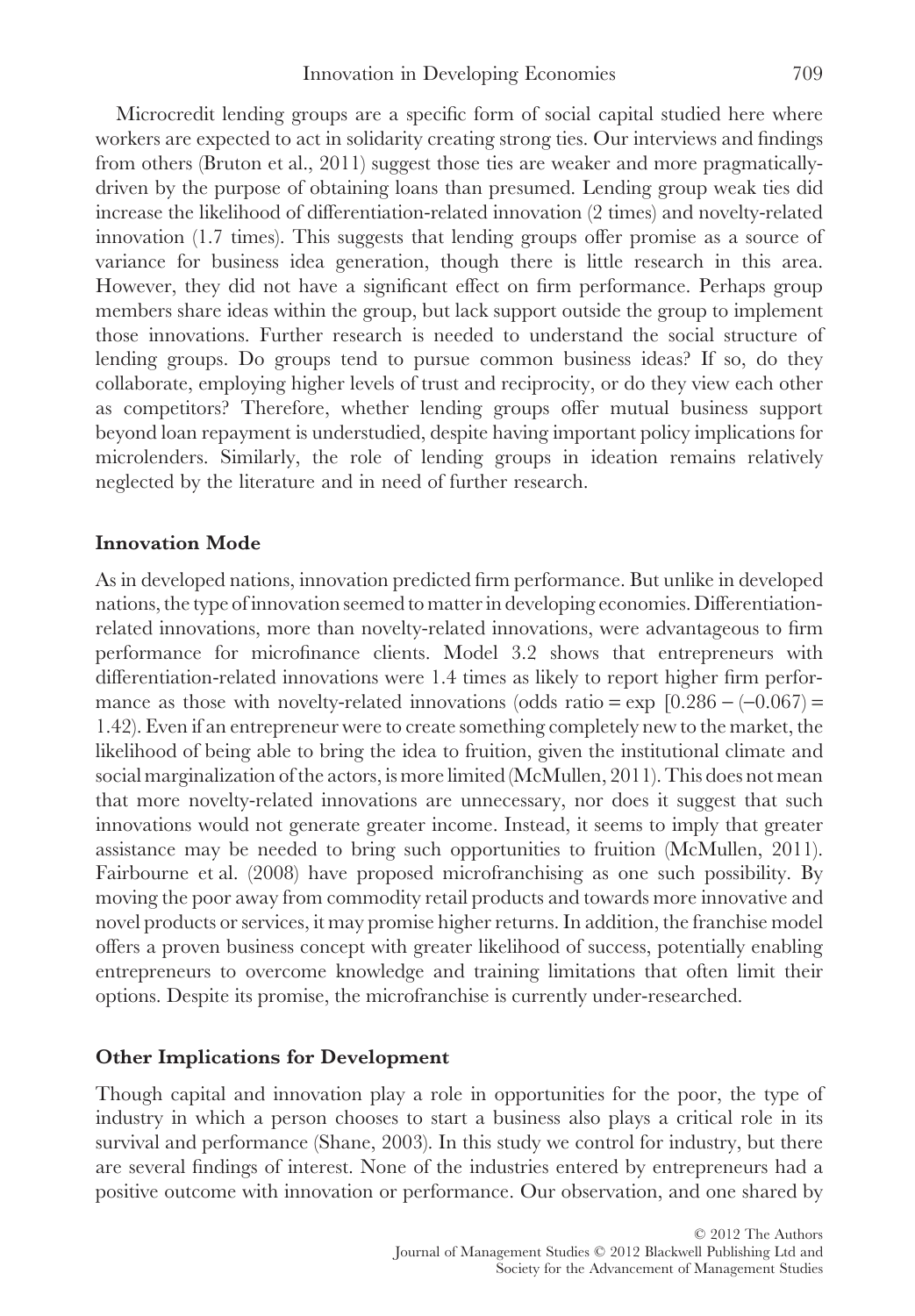others, is the lack of diversity in businesses started by the poor. Clearly, knowledge, training, and resources play a role in determining the scope of business opportunities available. It is worth noting that competition increased the likelihood of novelty-related innovations significantly. However, competition had a negative effect on firm performance. It seems that even though competition may have driven the respondents to try new things, the innovations either failed to create value or the value created by these efforts could not be captured by the entrepreneurs. Future research efforts might examine how and when industries emerge in developing economies and how the poor might either avoid or compete more effectively in highly competitive retail operations with diminishing returns. Microfranchising or appropriate technology may be vehicles through which the poor could enter different industries or develop a niche within a current industry. For example, International Development Enterprises has provided treadle pumps and low-cost drip irrigation systems using local distributors. These technologies have lower thresholds for investment and training allowing the poor an opportunity to participate (Polak, 2009). Realizing the full potential of appropriate technology requires distributed agency in which social entrepreneurs, NGOs or government agencies, and local entrepreneurs work together (McMullen, 2011). The process, however, is poorly understood (Webb et al., 2010), and more research is needed.

If the poor are going to pursue more unique opportunities, then they will often need assistance from those with the knowledge or skill set to recognize and capitalize on those opportunities. Yet, many of those offering help in development agencies may not have training or experience in entrepreneurship as well. In this study we focused on microcredit lending agencies. In their case, the emphasis has been on portfolio risk and loan repayment rates (De Aghion and Morduch, 2005). Little, however, is known about the screening practices of the agency, the decision making policies of the lenders, and the expertise of the loan officers that oversee the clients. A greater understanding of the expertise and entrepreneurial skills of the client officers may predict variance in group repayment and business performance across groups. Understanding the background and training needs of loan officers and their ability to assist clients in their business endeavours is needed. More broadly, understanding the entrepreneurial expertise of development agencies and their managers and the subsequent effect on business development for the poor would offer both theoretical and practical value.

#### **CONCLUSION**

Capital alone is not a 'silver bullet' for the problem of poverty in developing economies. We have shown that, similar to developed nations, innovation is necessary for microcredit businesses to achieve firm performance, which contribute to increases in income and standards of living. We find, however, that innovation in developing economies may differ from that in developed nations. In this study, microcredit entrepreneurs distinguished between the more supply-oriented, differentiation-related innovation and the more demand-oriented, novelty-related innovation. Each type of innovation had different antecedents and outcomes. Not only were the entrepreneurs more likely to engage in differentiation-related innovation, but differentiation-related innovation was shown to be positively associated with firm performance. By complementing the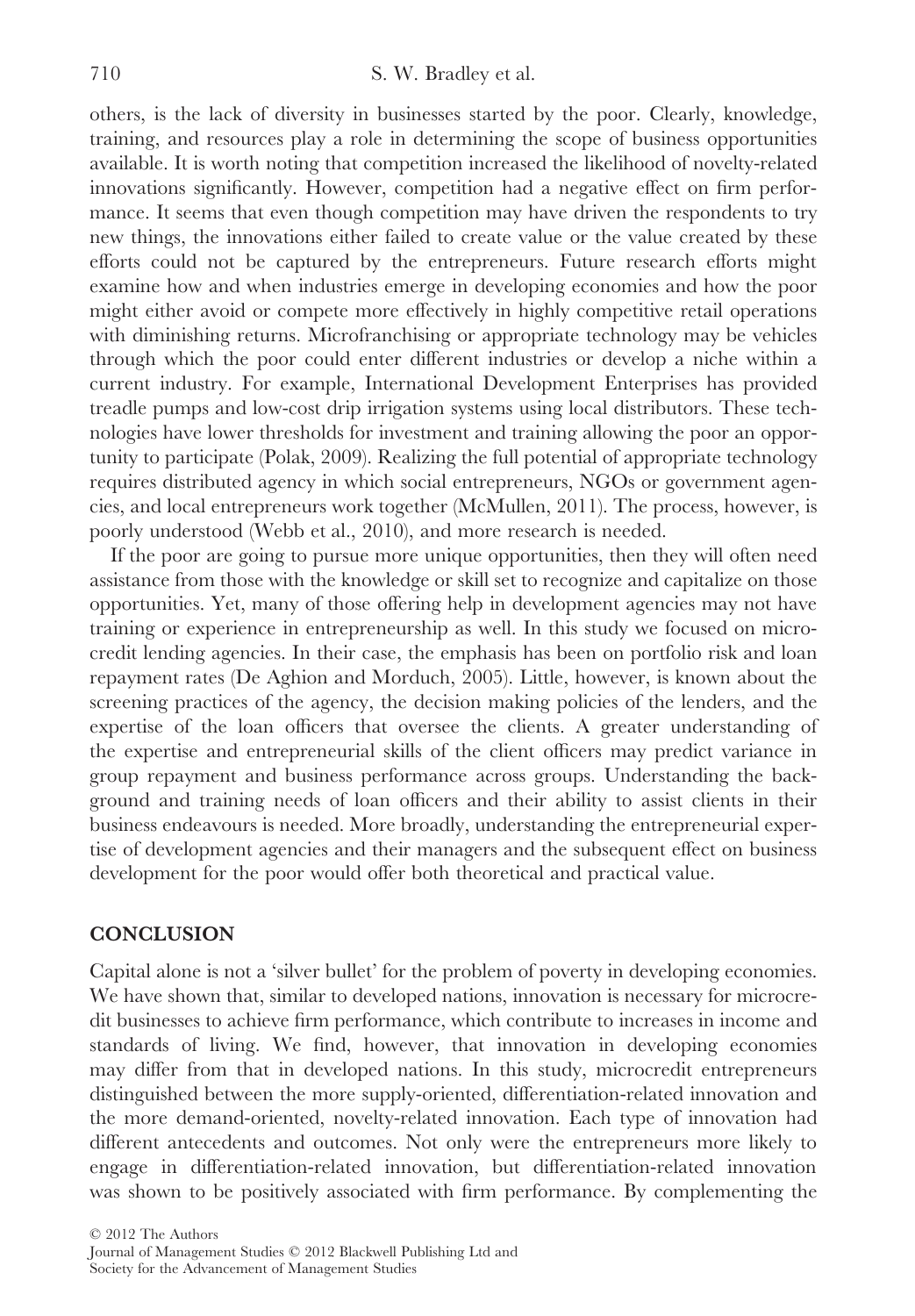allocative view with the discovery- and creativity-based views of entrepreneurship, we have highlighted important distinctions for firm performance in a development context and offer future potential research areas in the field.

# **NOTE**

[1] This was confirmed by the experience of a co-author who collected the field data and previously worked in the microcredit agency as a supervisor.

# **APPENDIX: MEASURES OF INNOVATION**

# **Novelty-Related Innovation Measures**<sup>a</sup>

- (1) The product/service I am offering is new to the local market. [New market]
- (2) The product/service that I am offering is new to the national market. [New market]
- (3) The product/service that I am offering is new to the international market. [New market]
- (4) I am marketing my product or service differently than my competitors. [New market]
- (5) I have been able to get supplies for my product/service differently than my competitors. [New material]

<sup>a</sup> Varimax factor rotation loadings 0.57 to 0.84.  $\alpha$  = 0.79

# **Differentiation-Related Innovation Measures**<sup>b</sup>

- (1) The way I make products/services is different than what competitors have done previously in this market.
- (2) The way I am distributing product/services to the market is different than my competitors.
- (3) My product or service meets a need of customers that has not really been met before.
- (4) The product or service I offer is widely available, but I've figured out a better way to attract customers than many of my competitors.
- (5) In deciding on my business, I figured out a way to make my product or service less expensive or for the same cost than others.

<sup>b</sup> Varimax factor rotation loadings 0.63 to 0.76.  $\alpha = 0.82$ 

# **REFERENCES**

Aghion, P., Caroli, E. and Garcia-Penalosa, C. (1999). 'Inequality and economic growth: the perspective of the new growth theories'. *Journal of Economic Literature*, **37**, 1615–60.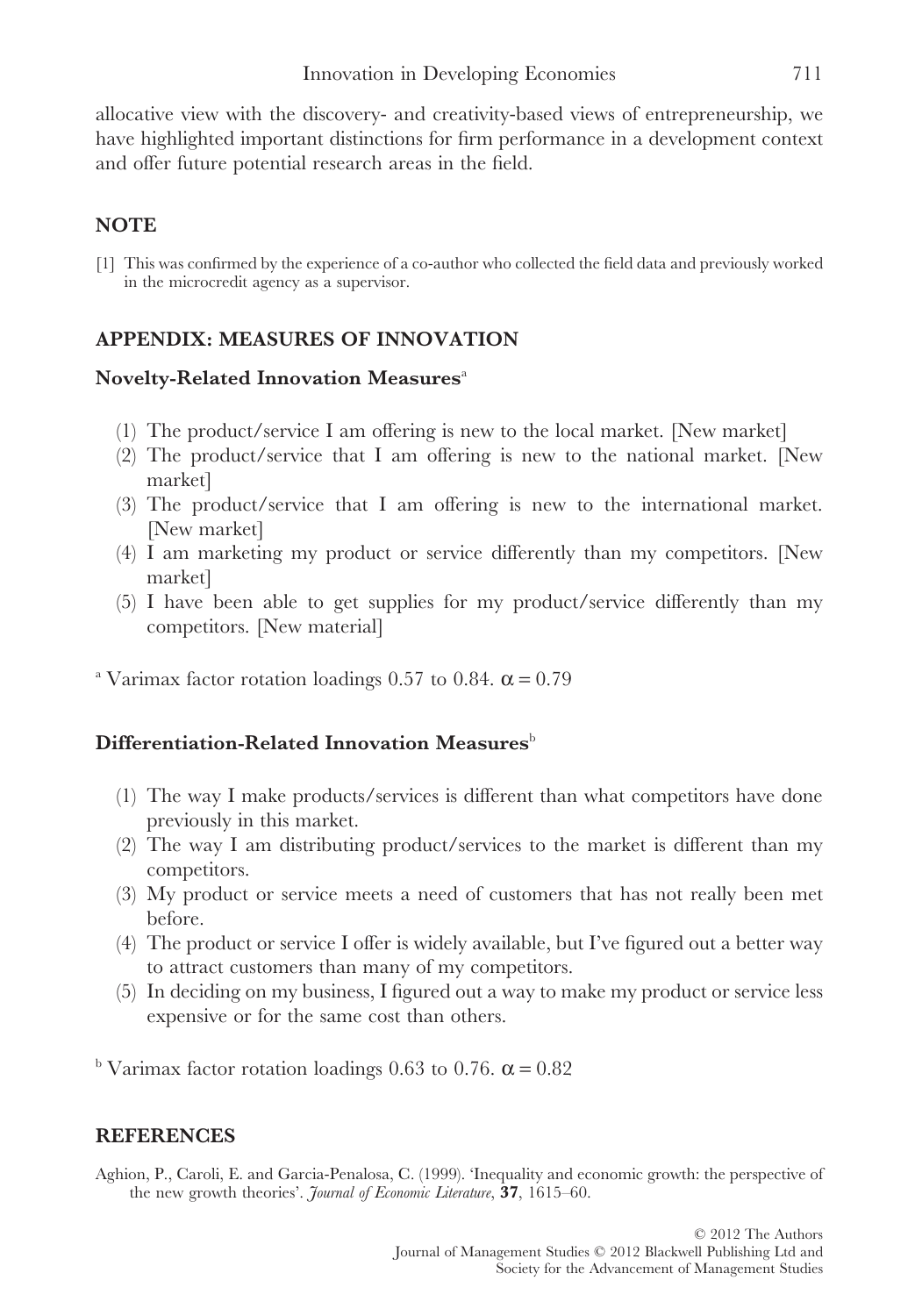- Aldrich, H. and Ruef, M. (2006). *Organizations Evolving*, 2nd edition. London: Sage.
- Aldrich, H. and Zimmer, C. (1986). 'Entrepreneurship through social networks'. *The Art and Science of Entrepreneurship*, **22**, 3–23.
- Aldrich, H., Rosen, B. and Woodward, W. (1987). 'The impact of social networks on business foundings and profit: a longitudinal study'. *Frontiers of Entrepreneurship Research*, **7**, 154–68.
- Alvarez, S. A. and Barney, J. B. (2004). 'Organizing rent generation and appropriation: toward a theory of the entrepreneurial firm'. *Journal of Business Venturing*, **19**, 621–35.
- Amit, R., Glosten, L. and Muller, E. (1993). 'Challenges to theory development in entrepreneurship research'. *Journal of Management Studies*, **30**, 815–815.
- Anthony, D. (2005). 'Cooperation in microcredit borrowing groups: identity, sanctions, and reciprocity in the production of collective goods'. *American Sociological Review*, **70**, 496–515.
- Appadurai, A. (2004). 'The capacity to aspire: culture and the terms of recognition'. In Rao, V. and Walton, M. (Eds), *Culture and Public Action*. Stanford, CA: Stanford University Press, 59–84.
- Ardichvili, A., Cardozo, R. and Ray, S. (2003). 'A theory of entrepreneurial opportunity identification and development'. *Journal of Business Venturing*, **18**, 105–24.
- Arndt, H. W. (1988). 'Market failure and underdevelopment'. *World Development*, **16**, 219–29.
- Aubert, J. E. (2010). 'Innovation policy for the developing world: success stories and promising approaches'. *Development Outreach*, **12**, 7–25.
- Baker, T. and Nelson, R. (2005). 'Creating something from nothing: resource construction through entrepreneurial bricolage'. *Administrative Science Quarterly*, **50**, 329–66.
- Bateman, M. and Chang, H. J. (2008). *Microfinance Illusion*. Mimeo, University of Juraj Dobrila Pula, Croatia, and University of Cambridge, UK.
- Bates, T. (1995). 'Self-employment entry across industry groups'. *Journal of Business Venturing*, **10**, 143– 56.
- Baum, J. R. and Locke, E. A. (2004). 'The relationship of entrepreneurial traits, skill, and motivation to subsequent venture growth'. *Journal of Applied Psychology*, **89**, 587–98.
- Beck, T. and Demirguc-Kunt, A. (2008). 'Access to finance: an unfinished agenda'. *The World Bank Economic Review*, **22**, 383–96.
- Begley, T. M. and Tan, W. L. (2001). 'The socio-cultural environment for entrepreneurship: a comparison between East Asian and Anglo-Saxon countries'. *Journal of International Business Studies*, **32**, 537–53.
- Bhola, R., Verheul, I., Grilo, I. and Thurik, A. R. (2006). *Explaining Engagement Levels of Opportunity and Necessity Entrepreneurs*. Research Report H200610, EIM Business and Policy Research, Zoetermeer.
- Blanchflower, D. G. and Oswald, A. J. (1998). 'What makes an entrepreneur?'. *Journal of Labor Economics*, **16**, 26–60.
- Blank, R. M. (2003). 'Selecting among anti-poverty policies: can an economist be both critical and caring?'. *Review of Social Economy*, **61**, 447–71.
- Bosma, N., Acs, Z. J., Autio, E., Coduras, A. and Levie, J. (2009). *Global Entrepreneurship Monitor: 2008 Executive Report*. Babson College, Universidad del Desarrollo, London Business School, Global Entrepreneurship Research Consortium (GERA).
- Bracker, J. S. and Pearson, J. N. (1986). 'Planning and financial performance of small, mature firms'. *Strategic Management Journal*, **7**, 503–22.
- Bradley, S. W., Shepherd, D. and Wiklund, J. (2010a). 'The importance of slack for organizations facing tough environments'. *Journal of Management Studies*, **48**, 1071–97.
- Bradley, S. W., Wiklund, J. and Shepherd, D. A. (2010b). 'Swinging a double-edged sword: the effect of slack on entrepreneurial management and growth'. *Journal of Business Venturing*, **26**, 537–54.
- Bradley, S. W., McMullen, J. and Simiyu, E. (2011). *Self-Employed or Employing Others? Pre-Entry Capabilities, Entrepreneurial Action, and the Learned Resourcefulness of Microcredit Firm Founders*. Babson College Entrepreneurship Research Conference, Syracuse, NY.
- Bradshaw, T. K. (2007). 'Theories of poverty and anti-poverty programs in community development'. *Journal Community Development Society*, **38**, 7–25.
- Brüderl, J. and Preisendörfer, P. (1998). 'Network support and the success of newly founded business'. *Small Business Economics*, **10**, 213–25.
- Bruton, G. D. (2010). 'Business and the world's poorest billion the need for an expanded examination by management scholars'. *Academy of Management Perspectives*, **24**, 5–9.
- Bruton, G. D., Khavul, S. and Chavez, H. (2011). 'Microlending in emerging economies: building a new line of inquiry from the ground up'. *Journal of International Business Studies*, **42**, 718–39.
- Buchanan, J. M. and Vanberg, V. J. (1994). 'The market as a creative process'. *Economics and Philosophy*, **7**, 167–86.

Journal of Management Studies © 2012 Blackwell Publishing Ltd and Society for the Advancement of Management Studies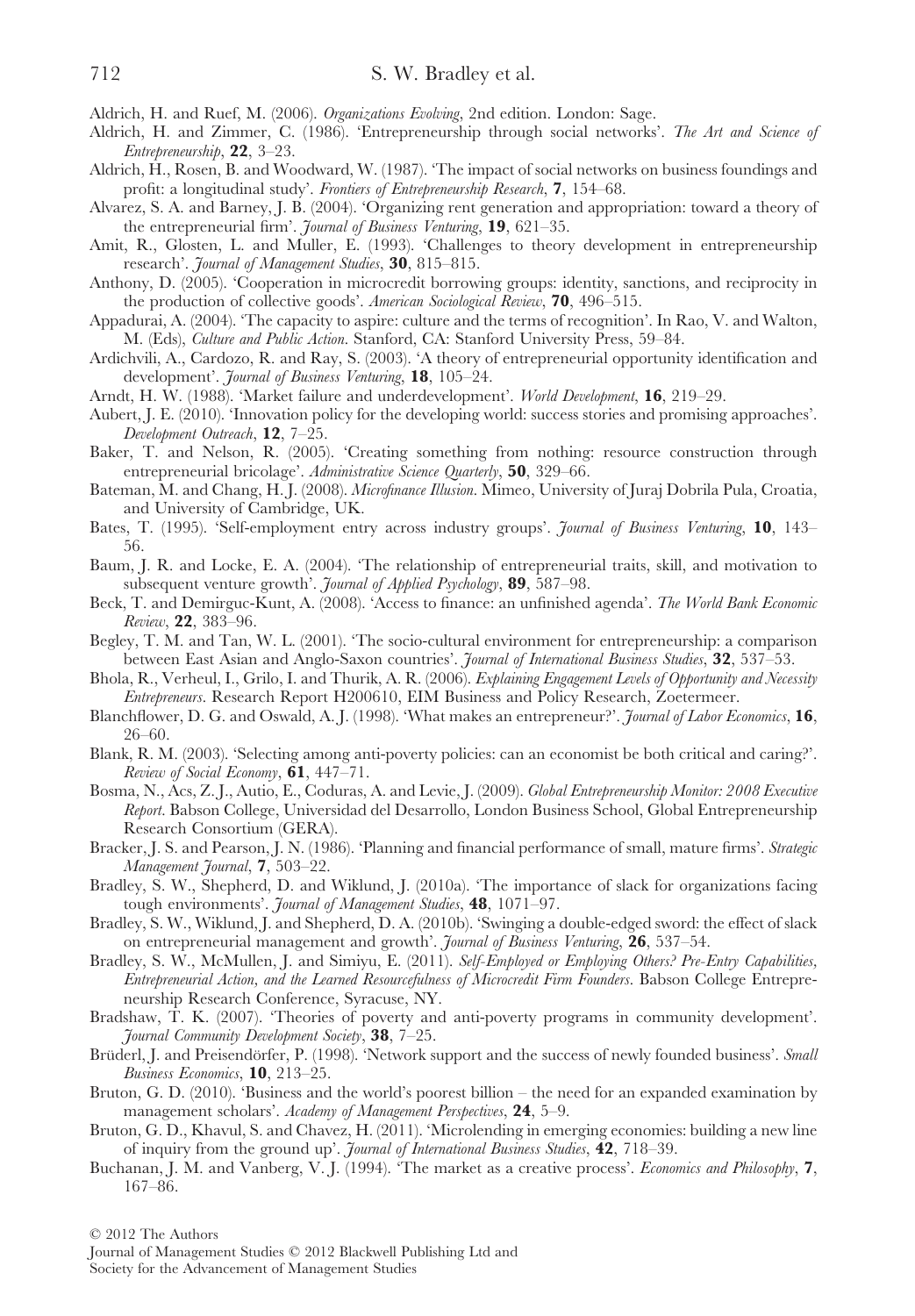- Busenitz, L. W. (1996). 'Research on entrepreneurial alertness: sampling, measurement, and theoretical issues'. *Journal of Small Business Management*, **34**, 35–44.
- Busenitz, L. W. and Lau, C. M. (1996). 'A cross-cultural cognitive model of new venture creation'. *Entrepreneurship: Theory and Practice*, **20**, 18–36.
- Carroll, G. R. and Hannan, M. T. (2000). *The Demography of Corporations and Industries*. Princeton, NJ: Princeton University Press.
- Casson, M. (1995). *Entrepreneurship and Business Culture*. Cheltenham: Edward Elgar.
- Casson, M. (2005). 'Entrepreneurship and the theory of the firm'. *Journal of Economic Behavior and Organization*, **58**, 327–48.
- Chakravarti, D. (2006). 'Voices unheard: the psychology of consumption in poverty and development'. *Journal of Consumer Psychology*, **16**, 363–76.
- Chen, S., Schreiner, M. and Woller, G. (2008). *A Simple Poverty Scorecard for Kenya*. Kansas City: Microfinance Risk Management.
- Chesbrough, H. W. (2003). *Open Innovation: The New Imperative for Creating and Profiting from Technology*. Boston, MA: Harvard Business School Press.
- Christensen, C. M. (1997). *The Innovator's Dilemma: When New Technologies Cause Great Firms to Fail*. Boston, MA: Harvard Business School Press.
- Chubb, J. E. and Moe, T. M. (1996). 'Politics, markets and equality in schools'. In Darby, M. R. (Ed.), *Reducing Poverty in America: Views and Approaches*. Thousand Oaks, CA: Sage, 121–53.
- Cooper, A. C., Dunkelberg, W. C. and Woo, C. Y. (1988). 'Entrepreneurs' perceived chances for success'. *Journal of Business Venturing*, **3**, 97–108.
- Cooper, A. C., Folta, T. B. and Woo, C. (1995). 'Entrepreneurial information search'. *Journal of Business Venturing*, **10**, 107–20.
- Cornelissen, J. P. and Clarke, J. S. (2010). 'Imagining and rationalizing opportunities: inductive reasoning and the creation and justification of new ventures'. *Academy of Management Review*, **35**, 539– 57.
- Daley-Harris, S. (2007). *State of the Microcredit Summit Campaign Report 2006*. Microcredit summit campaign, Washington, DC.
- Daniel, F., Lohrke, F. T., Fornaciari, C. J. and Turner, J. R. A. (2004). 'Slack resources and firm performance: a meta-analysis'. *Journal of Business Research*, **57**, 565–74.
- D'Aunno, T., Succi, M. and Alexander, J. A. (2000). 'The role of institutional and market forces in divergent organizational change'. *Administrative Science Quarterly*, **45**, 679–703.
- Davis, M. H. (1980). 'A multidimensional approach to individual differences in empathy'. *JSAS Catalog of Selected Documents in Psychology*, **10**, 85.
- Davis, M. (2006). 'Planet of slums'. *New Perspectives Quarterly*, **23**, 2, 6–11.
- De Aghion, B. A. and Morduch, J. (2005). *The Economics of Microfinance*. Cambridge, MA: MIT Press.
- Delmar, F. and Davidsson, P. (2000). 'Where do they come from? Prevalence and characteristics of nascent entrepreneurs'. *Entrepreneurship and Regional Development*, **12**, 1–23.
- De Mel, S., McKenzie, D. and Woodruff, C. M. (2008). *Who Are the Microenterprise Owners? Evidence from Sri Lanka on Tokman v. de Soto*. World Bank Policy Research Working Paper No. 4635.
- Demirgüç-Kunt, A., Beck, T. and Honohan, P. (2008). *Finance for All? Policies and Pitfalls in Expanding Access*. Washington, DC: The World Bank.
- De Soto, H. (2003). *The Mystery of Capital: Why Capitalism Triumphs in the West and Fails Everywhere Else*. Jackson, TN: Basic Civitas Books.
- Dew, N., Velamuri, S. R. and Venkataraman, S. (2004). 'Dispersed knowledge and an entrepreneurial theory of the firm'. *Journal of Business Venturing*, **19**, 659–79.
- Dichter, T. W. and Harper, M. (Eds) (2007). *What's Wrong with Microfinance?* Rugby: Practical Action Publishers.
- Dosi, G. (1982). 'Technological paradigms and technological trajectories: a suggested interpretation of the determinants and directions of technical change'. *Research Policy*, **11**, 147–62.
- Douglas, E. J. and Shepherd, D. A. (2002). 'Self-employment as a career choice: attitudes, entrepreneurial intentions, and utility maximization'. *Entrepreneurship: Theory and Practice*, **26**, 81–91.
- Dunn, T. and Holtz-Eakin, D. (2000). 'Financial capital, human capital, and the transition to selfemployment: evidence from intergenerational links'. *Journal of Labor Economics*, **18**, 282–305.
- Eckhardt, S. A. and Shane, S. (2003). 'Opportunities and entrepreneurship'. *Journal of Management*, **29**, 333–49.
- Eisenhardt, K. M. and Schoonhoven, C. B. (1996). 'Resource-based view of strategic alliance formation: strategic and social effects in entrepreneurial firms'. *Organization Science*, **7**, 136–50.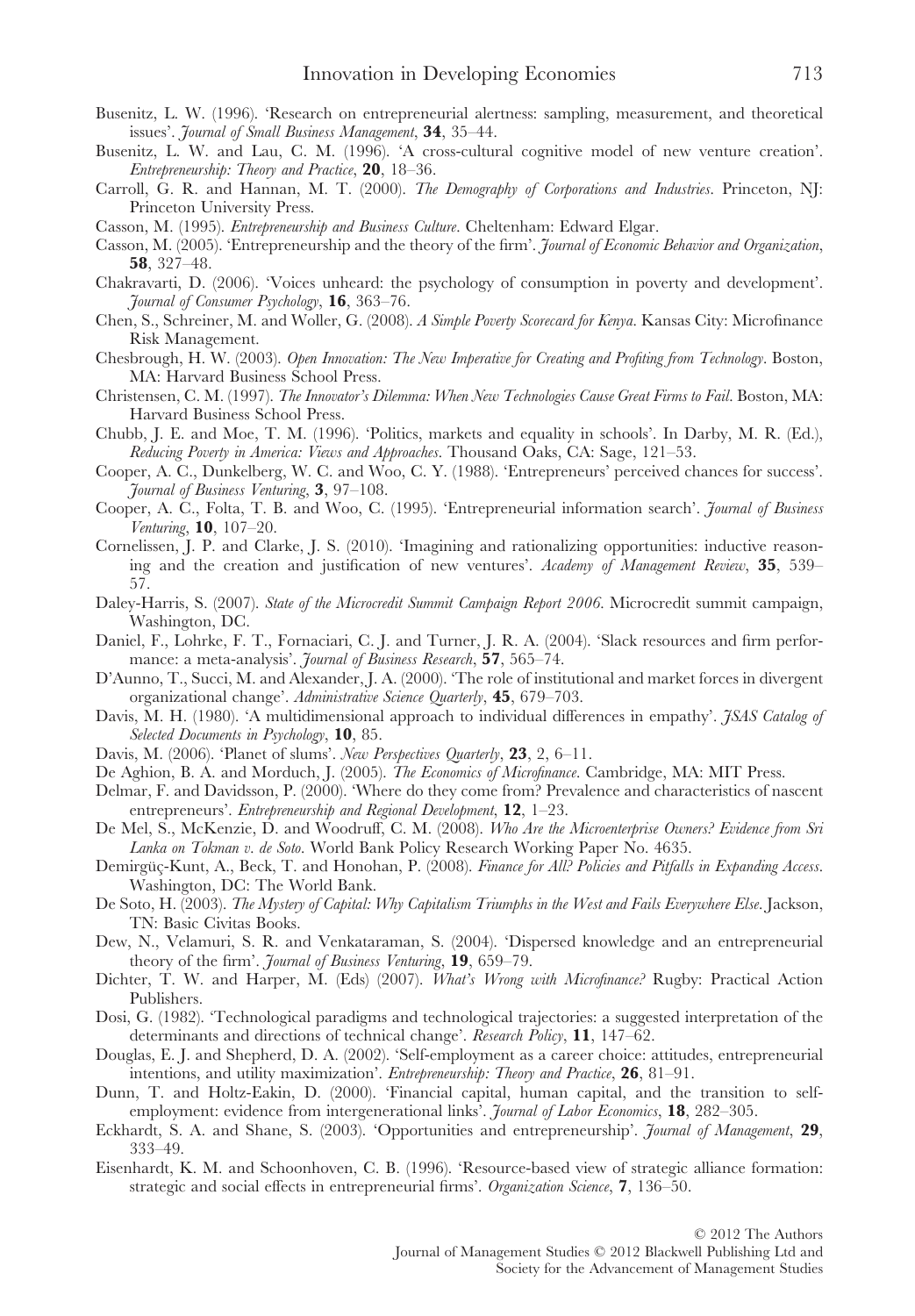- Fairbourne, J. S., Gibson, S. W. and Dyer, W. G. (2008). *MicroFranchising: Creating Wealth at the Bottom of the Pyramid*. Cheltenham: Edward Elgar.
- Fishman, A. and Simhon, A. (2002). 'The division of labor, inequality and growth'. *Journal of Economic Growth*, **7**, 117–36.
- Fligstein, N. (1996). 'Markets as politics: a political-cultural approach to market institutions'. *American Sociological Review*, **61**, 656–73.
- Freeman, C. (1994). 'The economics of technical change'. *Cambridge Journal of Economics*, **18**, 463–514.
- Freeman, J. (1982). 'Organizational life cycles and natural selection processes'. In Staw, B. and Cummings, L. L. (Eds), *Research in Organizational Behavior*, Vol. 4. Greenwich, CT: JAI Press, 1–32.
- Fukuyama, F. (1996). *Trust: The Social Virtues and the Creation of Prosperity*. New York: Free Press.
- Fukuyama, F. (2002). 'Social capital and development: the coming agenda'. *SAIS Review*, **22**, 23–38.
- Garud, R. and Karnoe, P. (2003). 'Bricolage versus breakthrough: distributed and embedded agency in technology entrepreneurship'. *Research Policy*, **32**, 277–300.
- George, G. (2005). 'Slack resources and the performance of privately held firms'. *Academy of Management Journal*, **48**, 661–76.
- Gimeno, J., Folta, T. B., Cooper, A. C. and Woo, C. Y. (1997). 'Survival of the fittest? Entrepreneurial human capital and the persistence of underperforming firms'. *Administrative Science Quarterly*, **42**, 750–83.
- Government of Kenya (2000). *Second Report on Poverty in Kenya: Incidence and Depth of Poverty, Volume I*. Nairobi: Ministry of Finance and Planning.
- Granovetter, M. (1982). 'The strength of weak ties: a network theory revisited'. In Marsden, P. V. and Lin, N. (Eds), *Sociological Structure and Network Analysis*. Beverly Hills, CA: Sage, 105–30.
- Granovetter, M. (1985). 'Economic action and social structure: the problem of embeddedness'. *American Journal of Sociology*, **91**, 481–510.
- Greve, H. R. (1998). 'Performance, aspirations, and risky organizational change'. *Administrative Science Quarterly*, **43**, 58–86.
- Greve, H. R. (2003). 'A behavior theory of R&D expenditures and innovations: evidence from shipbuilding'. *Academy of Management Journal*, **46**, 685–702.
- Hall, R. E. and Jones, C. I. (1999). 'Why do some countries produce so much more output per worker than others?'. *Quarterly Journal of Economics*, **114**, 83–116.
- Hannan, M. and Freeman, J. (1984). 'Structural inertia and organizational change'. *American Sociological Review*, **49**, 149–64.
- Hannig, A. and Wisniwski, S. (1999). *Mobilizing Microsavings: The Experience of Seven Deposit-Taking Institutions*. Eschborn: GTZ.
- Hansen, E. L. (1995). 'Entrepreneurial networks and new organization growth'. *Entrepreneurship: Theory and Practice*, **19**, 4, 7–19.
- Hashemi, S. M., Schuler, S. R. and Riley, A. P. (1996). 'Rural credit programs and women's empowerment in Bangladesh'. *World Development*, **24**, 635–53.
- Hayek, F. A. (1945). 'The use of knowledge in society'. *American Economic Review*, **35**, 519–30.
- Hirschman, A. O. (1970). *Exit, Voice, and Loyalty: Responses to Decline in Firms, Organizations, and States*. Cambridge, MA: Harvard University Press.
- Hoang, H. and Antoncic, B. (2003). 'Network-based research in entrepreneurship: a critical review'. *Journal of Business Venturing*, **18**, 165–87.
- Holtz-Eakin, D., Joulfaian, D. and Rosen, H. S. (1994). 'Sticking it out: entrepreneurial survival and liquidity constraints'. *Journal of Political Economy*, **102**, 53–75.
- Homans, G. C. (1974). *Social Behavior: Its Elementary Forms (Revised Edition)*. New York: Harcourt Brace Jovanovich.
- Hossain, M. (1988). *Credit for Alleviation of Rural Poverty: The Grameen Bank in Bangladesh*. Washington, DC: International Food Policy Research Institute.
- Humphrey, J. and Schmitz, H. (1998). 'Trust and inter-firm relations in developing and transition economies'. *Journal of Development Studies*, **34**, 32–61.
- Huntington, S. P. and Harrison, L. E. (2000). *Culture Matters: How Values Shape Human Progress*. New York: Basic Books.
- Ianchovichina, E. and Lundstrom, S. (2009). *Inclusive Growth Analytics*. Economic Policy and Debt Department Policy Research Working Paper Series No. 4851, World Bank, Washington DC.
- Jensen, M. C. (1986). 'Agency costs of free cash flow, corporate finance, and takeovers'. *American Economic Review*, **76**, 323–9.
- Kaish, S. and Gilad, B. (1991). 'Characteristics of opportunities search of entrepreneurs versus executives: sources, interests, general alertness'. *Journal of Business Venturing*, **6**, 45–61.

© 2012 The Authors

Journal of Management Studies © 2012 Blackwell Publishing Ltd and Society for the Advancement of Management Studies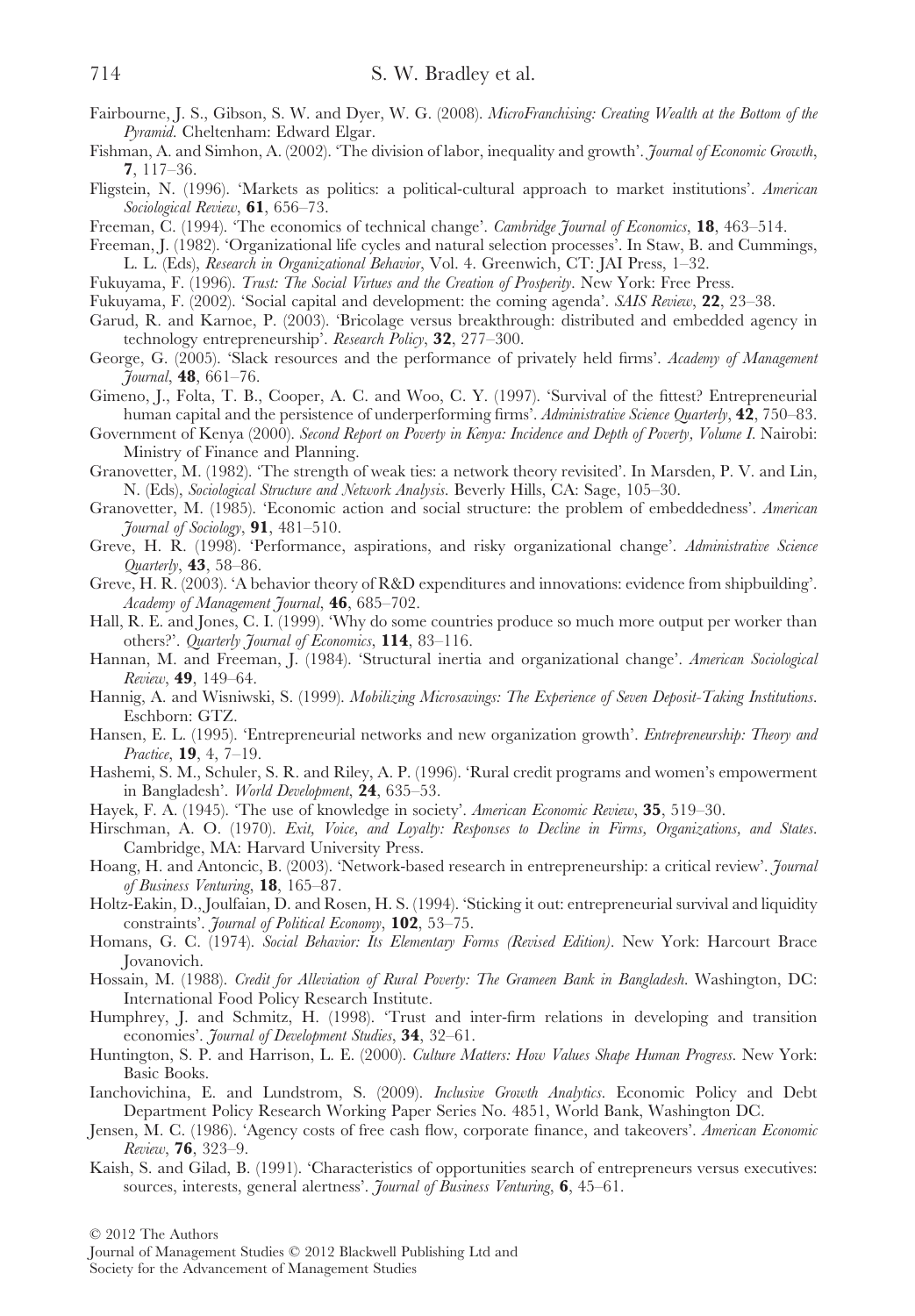- Karlan, D. and Morduch, J. (2009). 'Access to finance'. In Rodrik, D. and Rosenzweig, M. (Eds), *Handbook of Development Economics*. Amsterdam: North-Holland, ch. 5.
- Karlan, D. and Valdivia, M. (2007). *Teaching Entrepreneurship: Impact of Business Training on Microfinance Clients and Institutions*. Center for Global Development Working Paper No. 107.
- Karnani, A. (2007). 'Microfinance misses its mark'. *Stanford Social Innovation Review*, **Summer**, 34–40.
- Katila, R. and Ahuja, G. (2002). 'Something old, something new: a longitudinal study of search behavior and new product introduction'. *Academy of Management Journal*, **45**, 1183–94.
- Kirzner, I. (1997). 'Entrepreneurial discovery and the competitive market process: an Austrian approach'. *Journal of Economic Literature*, **35**, 60–85.
- Laursen, K. and Salter, A. (2006). 'Open for innovation: the role of openness in explaining innovation performance among UK manufacturing firms'. *Strategic Management Journal*, **27**, 131–50.
- Lazear, E. P. (2005). 'Entrepreneurship'. *Journal of Labor Economics*, **23**, 649–80.
- Lentz, B. F. and Laband, D. N. (1990). 'Entrepreneurial success and occupational inheritance among proprietors'. *Canadian Journal of Economics*, **23**, 563–79.
- Levitt, B. and March, J. G. (1988). 'Organizational learning'. *Annual Review of Sociology*, **14**, 319–38.
- Lindsay, S. (2000). 'Culture, mental models, and national prosperity'. In Huntington, S. and Harrison, L. E. (Eds), *Culture Matters: How Values Shape Human Progress*. New York: Basic Books, 282–95.
- Loasby, B. J. (1982). 'Economics of dispersed and incomplete information'. In Kirzner, I. (Ed.), *Method, Process and Austrian Economics, Essays in Honor of Ludwig von Mises*. Lexington, MA: Lexington Books.
- Lööf, H. and Heshmati, A. (2006). 'On the relationship between innovation and performance: a sensitivity analysis'. *Economics of Innovation and New Technology*, **15**, 317–44.
- Lucas, R. E. Jr (1978). 'On the size distribution of business firms'. *Bell Journal of Economics*, **9**, 508–23.
- Martin, X., Swaminathan, A. and Mitchell, W. (1998). 'Organizational evolution in the interorganizational environment: incentives and constraints on international expansion strategy'. *Administrative Science Quarterly*, **43**, 566–601.
- Matin, I., Hulme, D. and Rutherford, S. (2002). 'Finance for the poor: from microcredit to microfinancial services'. *Journal of International Development*, **14**, 273–94.
- McKelvey, R. D. and Zavoina, W. (1975). 'A statistical model for the analysis of ordinal level dependent variables'. *Journal of Mathematical Sociology*, **4**, 103–20.
- McMillan, J. and Woodruff, C. (2002). 'The central role of entrepreneurs in transition economies'. *Journal of Economic Perspectives*, **16**, 153–70.
- McMullen, J. S. (2010). 'Perspective taking and the heterogeneity of the entrepreneurial imagination'. In Koppl, R., Horwitz, S. and Desrochers, P. (Eds), *Advances in Austrian Economics*. Greenwich, CT: JAI Press, 113–44.
- McMullen, J. S. (2011). 'Delineating the domain of development entrepreneurship: a market-based approach to facilitating inclusive economic growth'. *Entrepreneurship Theory & Practice*, **35**, 185–215.
- McMullen, J. S. and Shepherd, A. (2006). 'Entrepreneurial action and the role of uncertainty in the theory of the entrepreneur'. *Academy of Management Review*, **31**, 131–52.
- McMullen, J. S., Bagby, D. R. and Palich, L. E. (2008). 'Economic freedom and the motivation to engage in entrepreneurial action'. *Entrepreneurship Theory and Practice*, **32**, 875–95.
- Mendoza, R. U. and Thelen, N. (2008). 'Innovations to make markets more inclusive for the poor'. *Development Policy Review*, **26**, 427–58.
- Minniti, M. and Bygrave, W. D. (2005). *Global Entrepreneurship Monitor. 2004 Report on Entrepreneurship and Women*. The Center for Women's Leadership, Babson College, Wellesley, MA.
- Mokyr, J. (1992). *The Lever of Riches: Technological Creativity and Economic Progress*. New York: Oxford University Press.
- Morduch, J. (1998). *Does Microfinance Really Help The Poor? Evidence from Flagship Programs in Bangladesh*. July draft. Hoover Institution, Stanford University.
- Morduch, J. (1999). 'The microfinance promise'. *Journal of Economic Literature*, **37**, 1569–614.
- Morduch, J. (2000). 'The microfinance schism'. *World Development*, **28**, 617–29.
- Moser, C. O. N. (2007). *Reducing Global Poverty: The Case for Asset Accumulation*. Washington, DC: Brookings Institute Press.
- Murray, C. (1990). *The Emerging British Underclass*. London: IEA Health and Welfare Unit.
- Nohria, N. and Gulati, R. (1996). 'Is slack good or bad for innovation?'. *Academy of Management Journal*, **39**, 1245–64.
- North, D. C. (1987). 'Institutions, transaction costs and economic growth'. *Economic Inquiry*, **25**, 419–28.
- Olson, M. Jr (1996). 'Distinguished lecture on economics in government: big bills left on the sidewalk: why some nations are rich, and others poor'. *Journal of Economic Perspectives*, **10**, 3–24.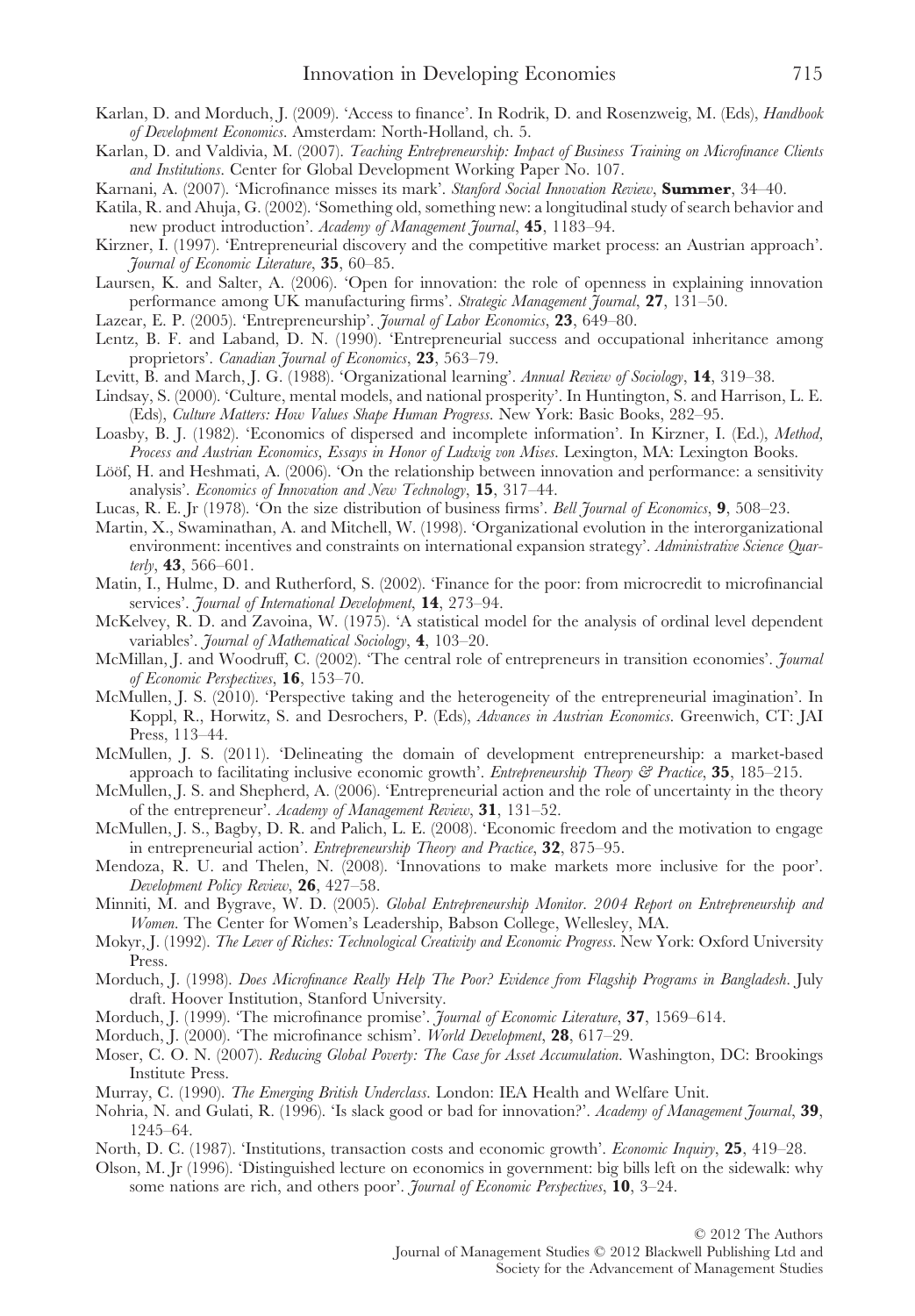- Osmani, S. R. (1989). 'Limits to the alleviation of poverty through non-farm credit'. *Bangladesh Development Studies*, **17**, 1–18.
- Parsons, H. (2007). *Entrepreneurship versus MicroFranchising*. Unpublished Thesis, Columbia University, New York.
- Patrick, H. T. (1966). 'Financial development and economic growth in underdeveloped countries'. *Economic Development and Cultural Change*, **14**, 174–89.
- Penrose, E. (1959). *The Theory of the Growth of the Firm*. New York: Wiley.
- Pfeffer, J. and Salancik, G. R. (1978). *The External Control of Organizations: A Resource Dependence Perspective*. New York: Harper and Row.
- Pitt, M. M. and Khandker, S. R. (1998). 'The impact of group-based credit programs on poor households in Bangladesh: does the gender of participants matter?'. *Journal of Political Economy*, **106**, 958–96.
- Polak, P. (2009). *Out of Poverty*. San Francisco, CA: Berrett-Kohler.
- Polanyi, M. (1966). *The Tacit Dimension*. New York: Anchor Day Books.
- Powell, B. (Ed.) (2008). *Making Poor Nations Rich: Entrepreneurship and the Process of Economic Development*. Stanford, CA: Stanford University Press.
- Prahalad, C. K. (2009). *The Fortune at the Bottom of the Pyramid: Eradicating Poverty through Profits*. Upper Saddle River, NJ: Wharton School.
- Quigley, W. P. (2003). *Ending Poverty As We Know It: Guaranteeing a Right to a Job at a Living Wage*. Philadelphia, PA: Temple University Press.
- Rank, M. R. (2004). *One Nation, Underprivileged: Why American Poverty Affects Us All*. New York: Oxford University Press.
- Redding, S. G. (1996). 'Weak organizations and strong linkages: managerial ideology and Chinese family business networks'. In Hamilton, G. (Ed.), *Asian Business Networks*. New York: Walter de Gruyter, 30–47.
- Rees, H. and Shaw, A. (1986). 'An empirical analysis of self-employment in UK'. *Journal of Applied Econometrics*, **1**, 95–108.
- Reuber, A. R. and Fischer, E. M. (1993). 'The learning experiences of entrepreneurs'. In Churchill, N. C., Birley, S., Doutriaux, J., Gatewood, E. J., Hoy, E. S. and Wetzel, W. E. (Eds), *Frontiers of Entrepreneurship Research*. Wellesley, MA: Babson Center for Entrepreneurial Studies, **234**, 234–45.
- Roberts, E. B. (1991). *Entrepreneurs in High Technology: Lessons from MIT and Beyond*. New York: Oxford University Press.
- Rodrik, D. (2000). 'Institution for high-quality growth: what they are and how to acquire them'. *Studies in Comparative International Development*, **35**, 3–31.
- Romer, P. M. (1990). 'Endogenous technological change'. *Journal of Political Economy*, **98**, Part 2, 71– 102.
- Rosen, S. (1997). 'Austrian and neoclassical economics: any gains from trade?'. *Journal of Economic Perspectives*, **11**, 139–52.
- Rosenbaum, M. (1988). 'Learned resourcefulness, stress, and self-regulation'. In Fisher, S. and Reason, J. (Eds), *Handbook of Life Stress, Cognition and Health*. Chichester: John Wiley, 483–96.
- Ruef, M. (2002). 'Strong ties, weak ties and islands: structural and cultural predictors of organizational innovation'. *Industrial and Corporate Change*, **11**, 427–49.
- Sahn, D. E. and Stifel, D. (2003). 'Exploring alternative measures of welfare in the absence of expenditure data'. *Review of Income and Wealth*, **49**, 463–89.
- Sarason, Y., Dean, T. and Dillard, J. F. (2006). 'Entrepreneurship as the nexus of individual and opportunity: a structuration view'. *Journal of Business Venturing*, **21**, 286–305.
- Sarasvathy, S. D. (2001). 'Causation and effectuation: toward a theoretical shift from economic inevitability to entrepreneurial contingency'. *Academy of Management Review*, **26**, 243–88.
- Sarasvathy, S. D. and Dew, N. (2005). 'New market creation through transformation'. *Journal of Evolutionary Economics*, **15**, 533–65.
- Sarasvathy, S. D., Dew, N., Velamuri, R. and Venkataraman, S. (2003). 'Three views of entrepreneurial opportunity'. In Acs, Z. J. and Audretsch, D. B. (Eds), *The International Handbook of Entrepreneurship*. Dordrecht: Kluwer Academic Publishers, 141–60.
- Schumpeter, J. A. (1934). *The Theory of Economic Development: An Inquiry Into Profits, Capital, Credit, Interest, and the Business Cycle*. Cambridge, MA: Harvard University Press.
- Schumpeter, J. A. (1939). *Business Cycles: A Theoretical, Historical and Statistical Analysis of the Capitalist Process*. New York: McGraw-Hill.
- Sen, A. (1999). *Development as Freedom*. Oxford: Oxford University Press.
- Shane, S. (2003). *A General Theory of Entrepreneurship*. Northampton, MA: Edward Elgar.

© 2012 The Authors

Journal of Management Studies © 2012 Blackwell Publishing Ltd and Society for the Advancement of Management Studies